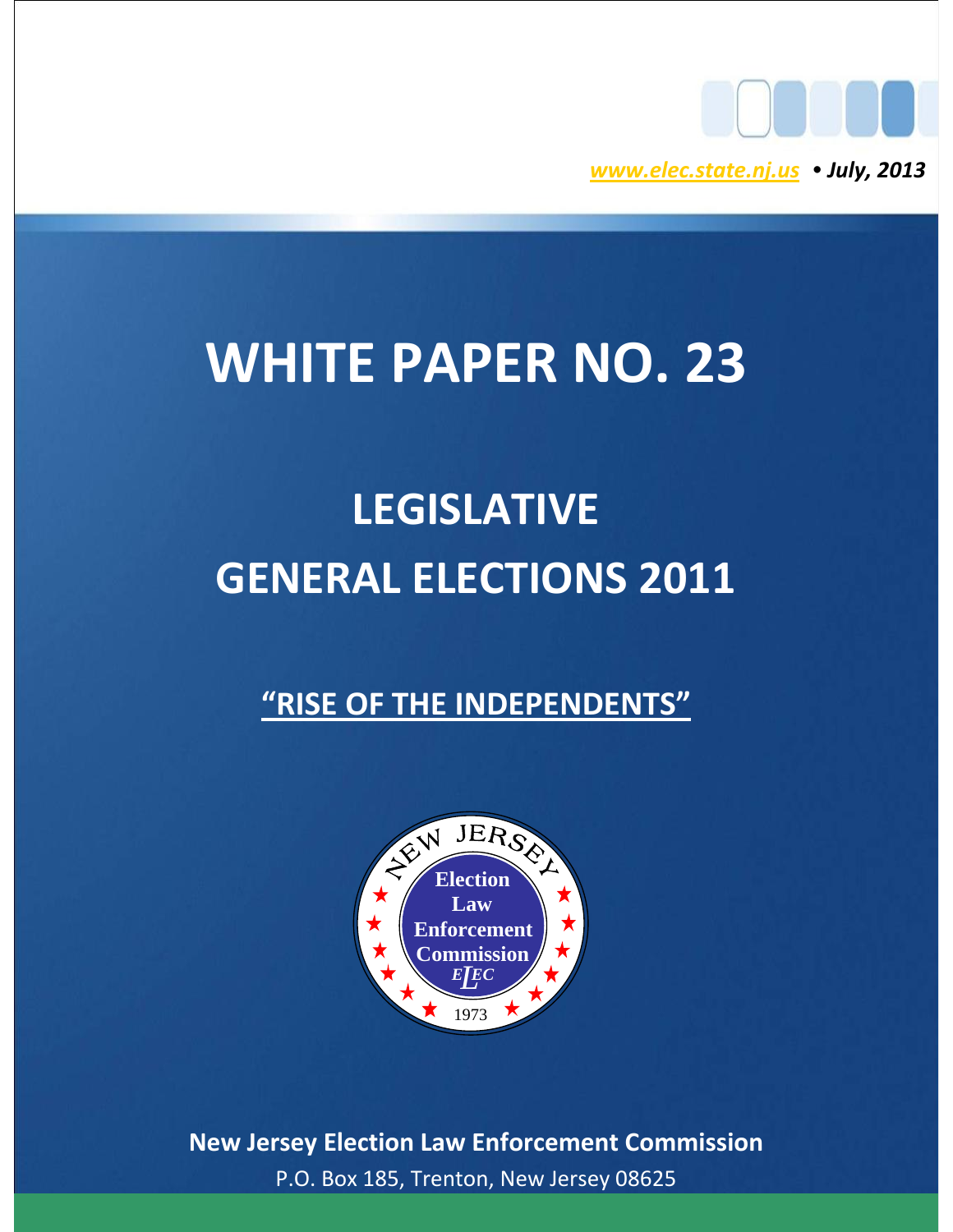

#### **ELECTION LAW ENFORCEMENT COMMISSION**

Respond to: P.O. Box 185 Trenton, New Jersey 08625-0185

(609) 292-8700 or Toll Free Within NJ 1-888-313-ELEC (3532) Website: http://www.elec.state.nj.us/

**JEFFREY M. BRINDLE Executive Director** 

**JOSEPH W. DONOHUE Deputy Director** 

**CAROL L. HOEKJE Legal Director** 

**AMY F. DAVIS Compliance Director** 

**EDWIN R. MATTHEWS Legal Counsel** 

# **ACKNOWLEDGEMENT**

The Commissioners would like to thank the various staff members involved in this report, which is the 23<sup>nd</sup> white paper released by the New Jersey Election Law Enforcement Commission (ELEC) over the past 25 years. This series has received international recognition and its contents often have been cited in media reports, the political science literature and studies issued by sister agencies. Besides serving as reference works, the reports also provide valuable background and guidance for the Governor's office, legislators and other policymakers.

Deputy Director Joseph W. Donohue is the author of White Paper No. 23, Legislative General Elections 2011- Rise of the Independents. The general editor of this report is Executive Director Jeffrey M. Brindle.

Carol Neiman and Kim A. Roman, Associate Director of Information Technology helped gather critical data for the project, and Neiman did statistical proofreading. Legal Director Carol L. Hoekje and Compliance Director Amy F. Davis served as proofreaders.

Report coding and research was handled by Research Associate Steven B. Kimmelman. Administrative Assistant Elbia L. Zeppetelli applied her usual creative touch in formatting the final version.

All 23 white papers are available on ELEC's award-winning website at [www.elec.state.nj.us](http://www.elec.state.nj.us/).

**RONALD DEFILIPPIS Chairman** 

**WALTER F. TIMPONE Vice Chairman** 

**AMOS C. SAUNDERS Commissio ner**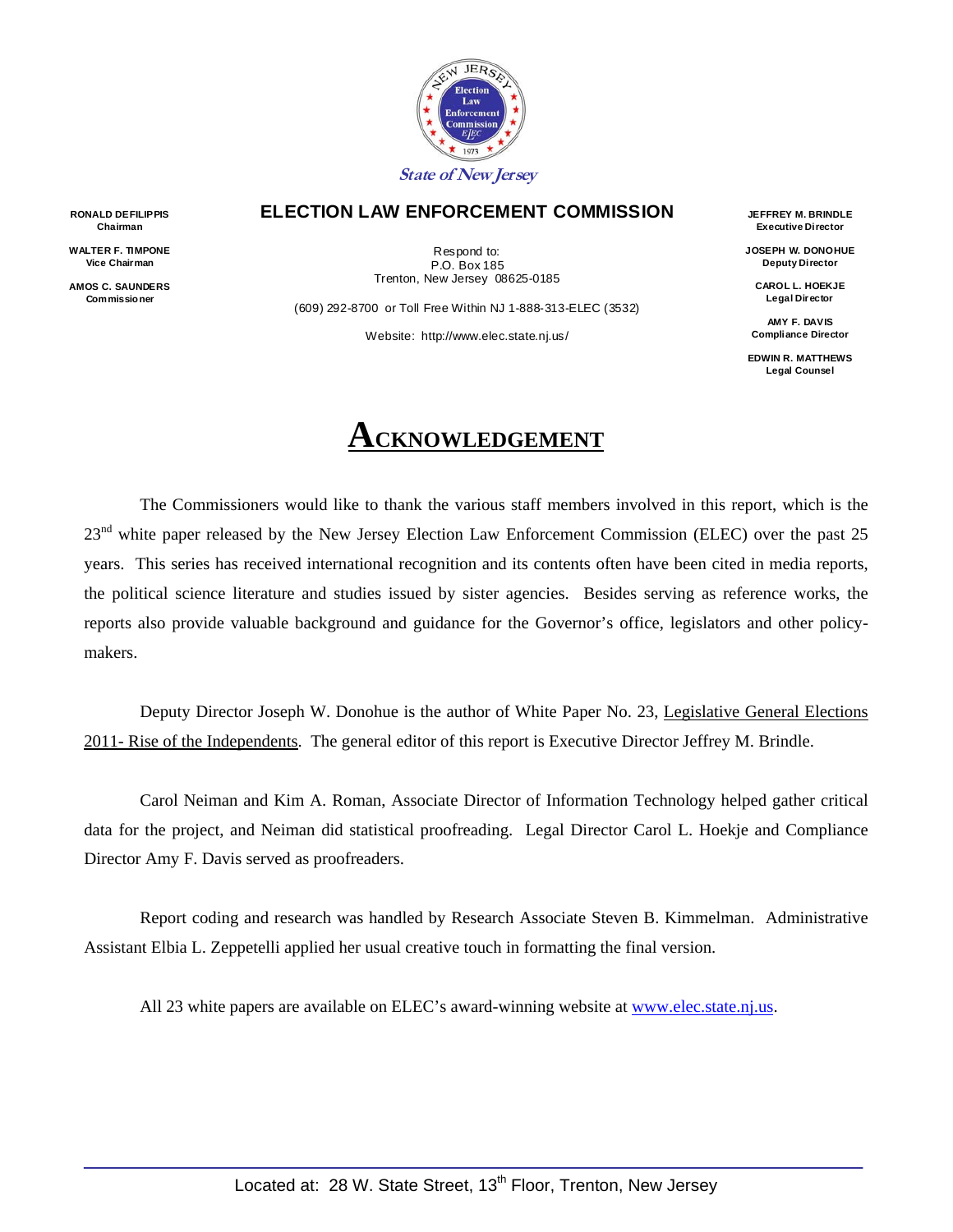# TABLE OF CONTENTS

#### PAGE NO.

| <b>CHAPTER I</b>   |
|--------------------|
|                    |
|                    |
| <b>CHAPTER II</b>  |
|                    |
|                    |
| <b>CHAPTER III</b> |
|                    |
|                    |
| <b>CHAPTER IV</b>  |
|                    |
|                    |
|                    |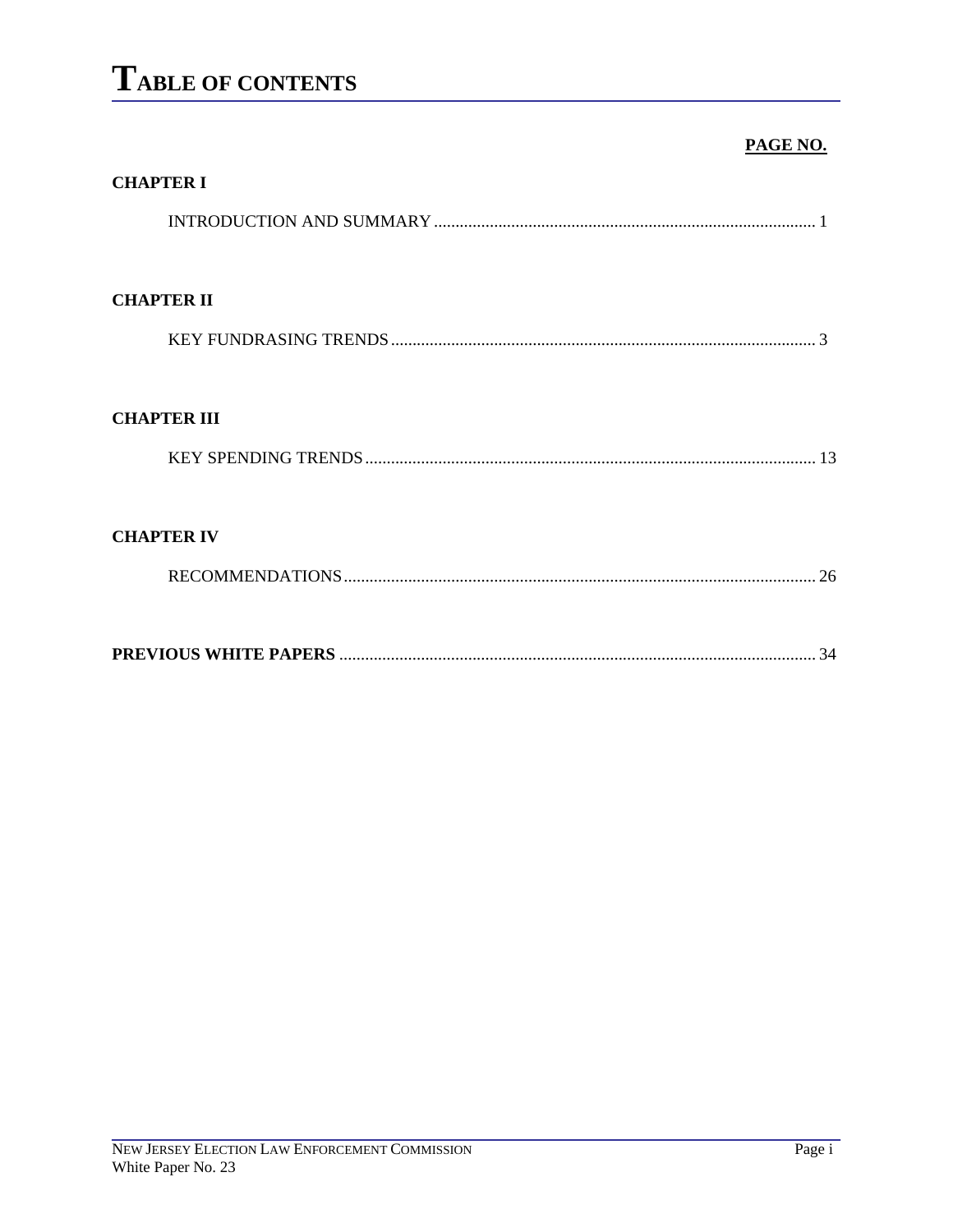# **TABLE OF CONTENTS**

#### **TABLES PAGE NO.**

| 1.  |                                                                                |
|-----|--------------------------------------------------------------------------------|
| 2.  |                                                                                |
| 3.  |                                                                                |
| 4.  |                                                                                |
| 5.  |                                                                                |
| 6.  |                                                                                |
| 7.  |                                                                                |
| 8.  |                                                                                |
| 9.  |                                                                                |
| 10. |                                                                                |
| 11. |                                                                                |
| 12. |                                                                                |
| 13. |                                                                                |
| 14. |                                                                                |
| 15. | Estimated Independent Spending in Legislative Campaigns since 200118           |
| 16. | Estimated Independent Spending in Top Ten Legislative Districts 201119         |
| 17. | 20                                                                             |
| 18. | Total Mass Media Spending by Legislative Candidates as a Percent of            |
| 19. | Amount of Uncategorized Media Spending as a Percent of Total Media Spending 21 |
| 20. |                                                                                |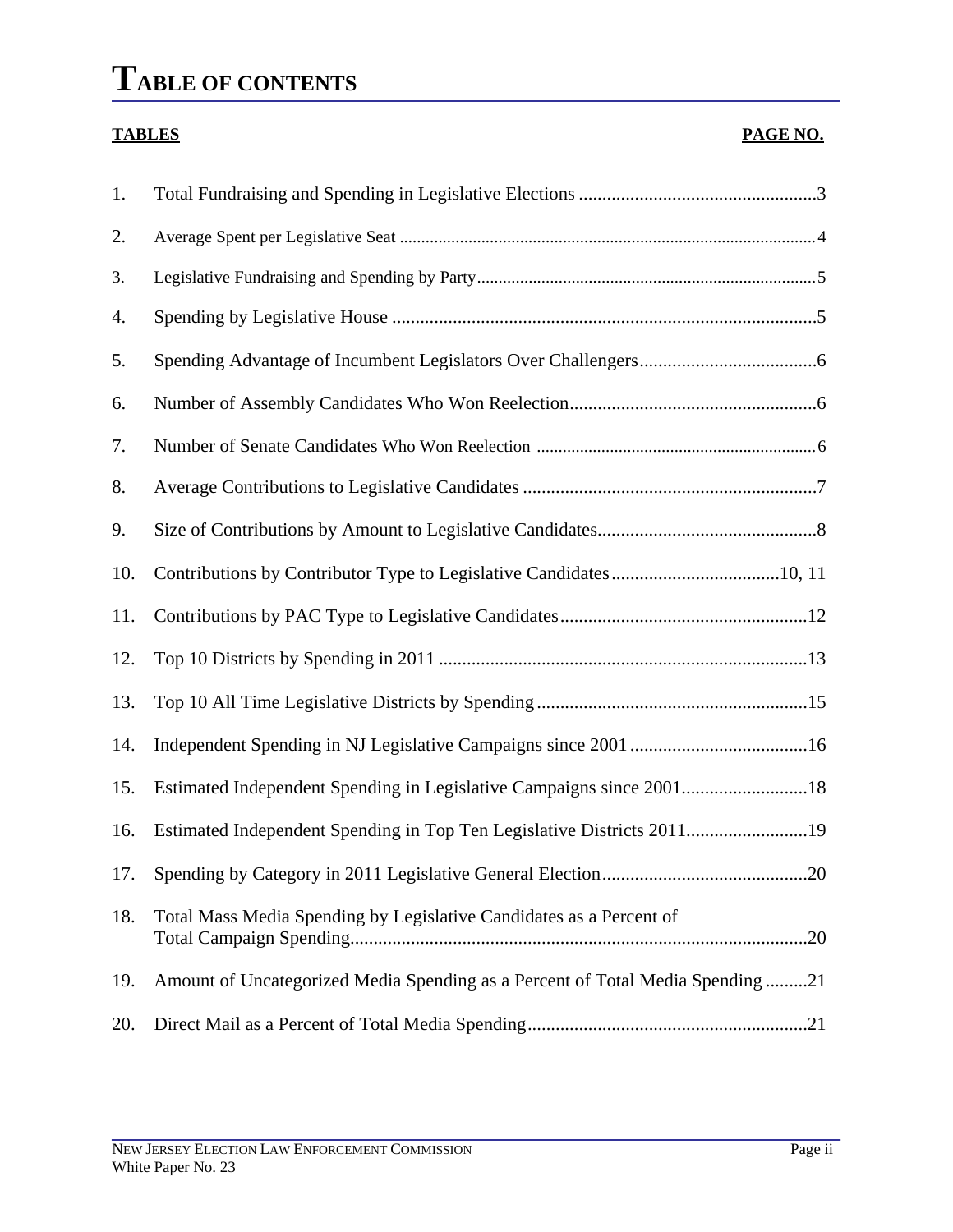# **TABLE OF CONTENTS**

#### **TABLES PAGE NO.**

| 21. |                                                                                     |
|-----|-------------------------------------------------------------------------------------|
| 22. | Newspaper and Outdoor Advertising as a Percent of Total Media Spending 22           |
| 23. | Identified Cable TV and Internet Advertising as a Percent of Total Media Spending22 |
| 24. | Contributions to Other Candidates and Committees and Transfers to                   |
| 25. |                                                                                     |
| 26. |                                                                                     |
| 27. |                                                                                     |
| 28. |                                                                                     |
| 29. |                                                                                     |
| 30. |                                                                                     |
| 31. |                                                                                     |
| 32. | How Disclosure would Change for Independent Groups                                  |
| 33. | Percent of Total Expenses Reviewed                                                  |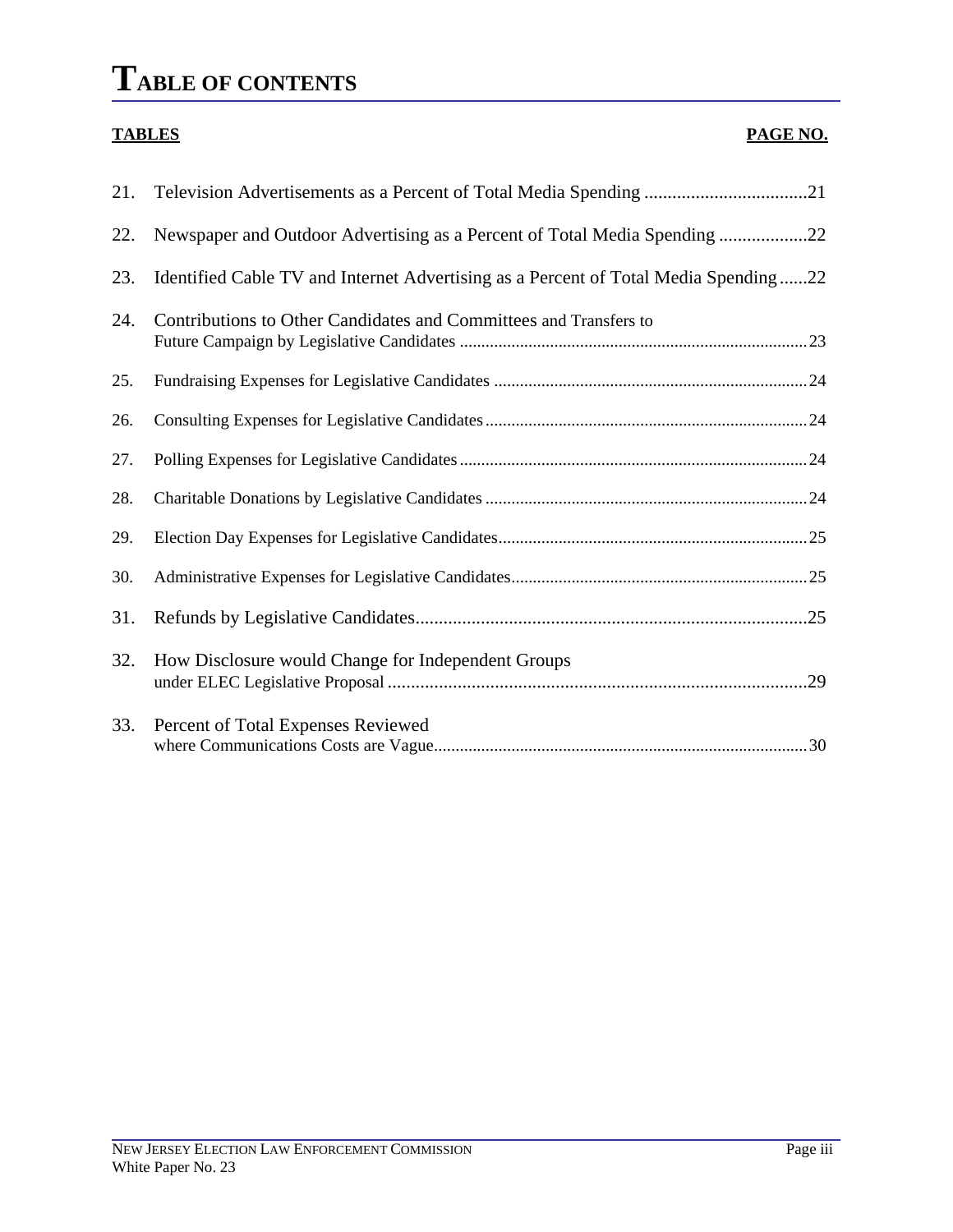# **CHAPTER I INTRODUCTION AND SUMMARY**

In some ways, the legislative election of 2011 might seem unremarkable.

Only a single incumbent lost.

Some candidates spent personal funds on their campaigns. (Page 8). But none approached the record \$380,000 (in inflation-adjusted dollars) that former Orange Mayor Joel Shain sank into his unsuccessful  $27<sup>th</sup>$  District primary bid in 1983.

The \$45.8 million spent on the campaign was the second highest in history but still less than the \$47.4 million expended on the 2007 legislative elections.

#### In other respects, however, 2011 was a milestone election.

Bucking one national trend, New Jersey Democrats kept control of both houses only one year after Republicans nationally won the most legislative seats since  $1928<sup>1</sup>$  $1928<sup>1</sup>$ . Assembly Democrats actually added a seat to their majority.

Another national trend swept like a storm into New Jersey- unprecedented "outside" spending by special interests. Those groups spent an estimated \$1.8 million independently from candidates and parties in the 2011 election. (Page 18).

It was the most independent spending ever by non-party committees in New Jersey legislative elections and represented 4 percent of all spending in the race. It was more than 11 times the amount spent in the 2007 elections.

Rather than being a high water mark, it is likely a starting point for ever-increasing involvement by these so-called "outside" groups.

<span id="page-5-0"></span><sup>&</sup>lt;sup>1</sup> "Republicans Exceed Expectations in 2010 State Legislative Elections," November 3, 2010, National Conference of State Legislatures.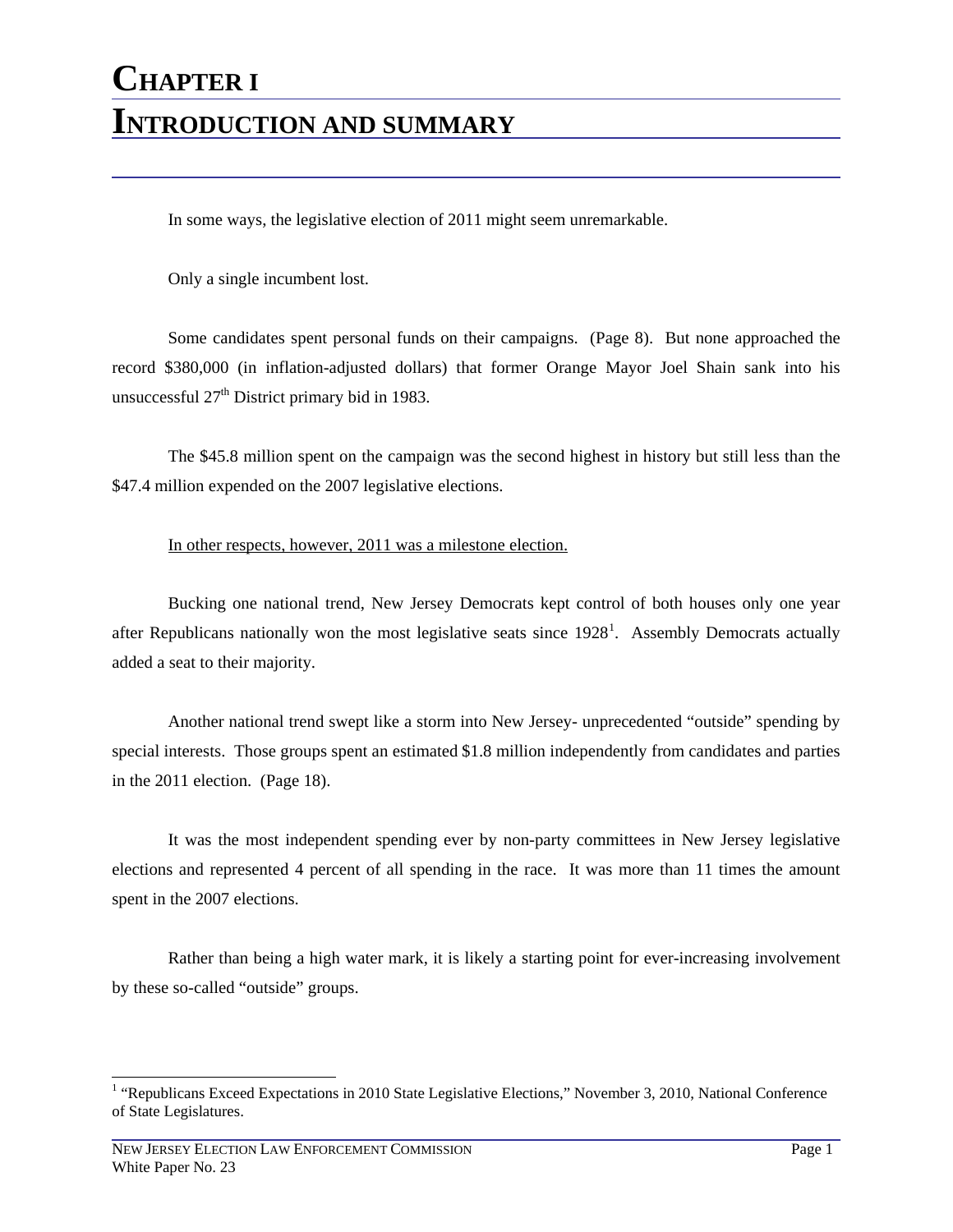### **CHAPTER I. INTRODUCTION AND SUMMARY**

In fact, one new political committee spending independently in the 2013 campaign- Fund for Jobs, Growth and Security- already has raised \$1.7 million- nearly the estimated total spent in 2011 legislative elections.<sup>[2](#page-6-0)</sup>

Of the \$1.2 million in independent spending that could be identified by district in 2011, about \$1.1 million, or 91 percent, went to the top ten districts. Candidates and parties spent about 63 percent of their funds in the same districts. (Page 19).

Partly because of the wave of independent spending, 2011 represented the largest expenditure ever of private dollars if one disregards public funds spent as part of a pilot project. (Page 4).

The 2011 campaign also was notable because spending in two perennial "battleground" districtsthe  $2<sup>nd</sup>$  and  $38<sup>th</sup>$ - was high enough to put them both on the list of the top ten all-time most expensive legislative races. (Page 15).

All 37 Senate incumbents won in 2011- the highest win rate in at least a decade for Senate members. (Page 6).

PACs gave the most dollars ever to legislative campaigns- \$6.5 million- even though, as a percentage of total contributions, the amount was slightly lower than in 2009. (Page 12).

Candidates shared a record \$13.9 million with their colleagues. (Page 23). They also transferred an unprecedented sum to their next campaigns- \$6.4 million. (Page 23).

They reported spending the most in at least a decade on fundraising (\$1.7 million, Page 24) and on polling (\$1 million, Page 24).

Legislative candidates reported spending the least amount in a decade on refunds (\$164,356, Page 25).

*Special Note: This is the 23rd in a series of "white" papers, or in-depth research reports, on campaign finance trends released by ELEC since its formation. Copies of all ELEC white papers can be obtained from the agency website: [www.elec.state.nj.us](http://www.elec.state.nj.us/).* 

<span id="page-6-0"></span> $2^{2}$  20-Day Post Election R-1 Report filed June 24, 2013.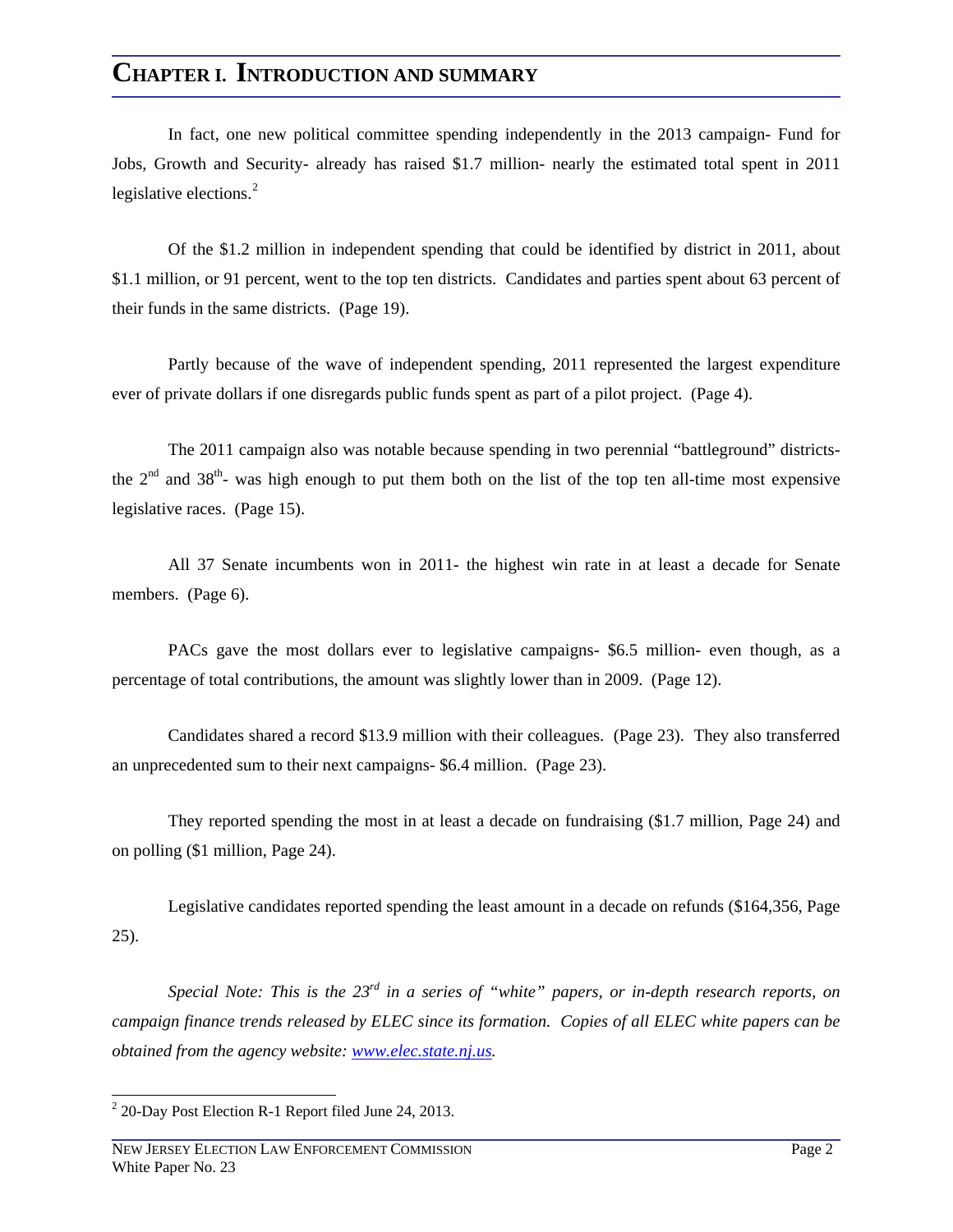With all 120 seats in contention in 2011, total spending reached \$45.8 million. Only the 2007 campaign, which cost \$47.4 million, had a higher price tag.

For the first time, this white paper is presenting legislative spending totals dating back to 2001 that include funds spent by special interest groups independently of candidates or parties.

Because these so-called "outside" groups are becoming a growing force in national, state and even local politics, ELEC is making a better effort to track these groups even though not all of them must publicly disclose their campaign spending under current state law.

| <b>TABLE 1</b><br><b>TOTAL FUNDRAISING AND SPENDING</b><br><b>IN LEGISLATIVE ELECTIONS*</b> |                                                                                                                                                                                              |              |                |             |              |  |  |  |  |  |
|---------------------------------------------------------------------------------------------|----------------------------------------------------------------------------------------------------------------------------------------------------------------------------------------------|--------------|----------------|-------------|--------------|--|--|--|--|--|
| Year                                                                                        | <b>Total</b><br><b>Raised by</b><br><b>Independent</b><br><b>Spent by</b><br><b>Both</b><br><b>Legislators</b><br><b>Legislators</b><br><b>Houses?</b><br><b>Spending</b><br><b>Spending</b> |              |                |             |              |  |  |  |  |  |
| 2001                                                                                        | \$34,825,851                                                                                                                                                                                 | \$32,550,394 | Yes            | \$3,166,463 | \$35,716,857 |  |  |  |  |  |
| 2003                                                                                        | \$47,911,008                                                                                                                                                                                 | \$44,990,255 | Yes            | \$4,857     | \$44,995,112 |  |  |  |  |  |
| 2005                                                                                        | \$25,081,696                                                                                                                                                                                 | \$23,713,193 | No             | \$3,476     | \$23,716,669 |  |  |  |  |  |
| 2007                                                                                        | \$50,797,317                                                                                                                                                                                 | \$47,231,847 | Yes            | \$165,000   | \$47,396,847 |  |  |  |  |  |
| 2009                                                                                        | \$20,457,342                                                                                                                                                                                 | \$18,584,098 | N <sub>o</sub> | \$15,999    | \$18,600,097 |  |  |  |  |  |
| 2011                                                                                        | \$45,656,674                                                                                                                                                                                 | \$44,024,272 | Yes            | \$1,835,500 | \$45,859,772 |  |  |  |  |  |

\*Includes first quarterly reports filed by some candidates after the election.

Compared to 2007, the previous election with both houses running, the 2011 spending total is 4 percent lower. The 2011 total is 2 percent higher than spending in 2003, another year with both houses in contention.

However, the 2007 total benefited from the infusion of nearly \$4 million in public funds provided to candidates in three districts under the since-discontinued "Clean Elections" pilot program.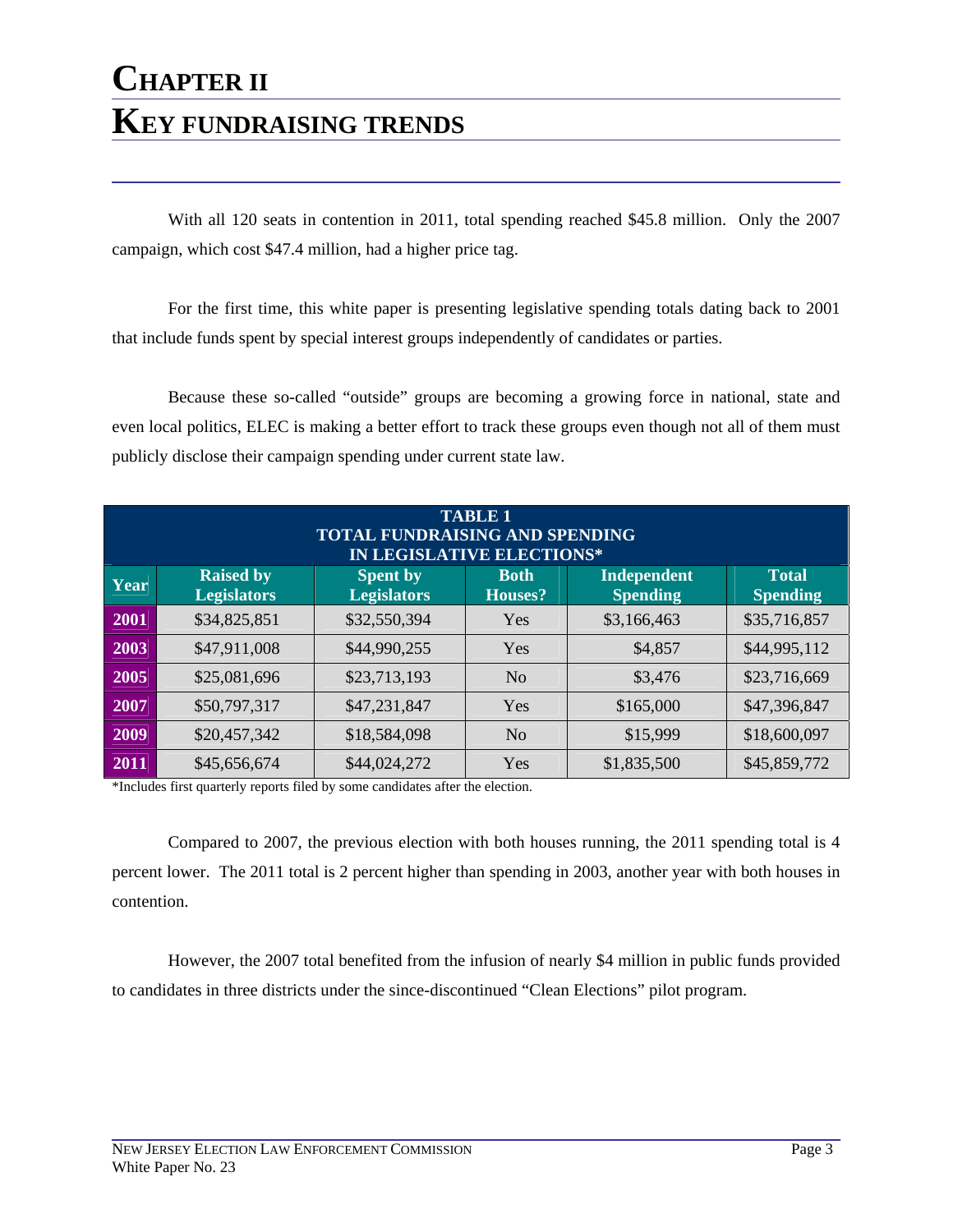Subtracting those public funds, the \$45.8 million in private participation in 2011 was the more than the \$43.4 million in private contributions spent in 2007. In fact, it was the most ever in a legislative election.

A key reason for the increase was the participation of outside groups. Legislators themselves spent just \$44 million- less than in 2003.

But because of a big jump in independent spending, total spending was higher in the more recent election.

#### **Average Spending High**

Average spending in 2011 was \$382,165- the second highest ever except for 2007.

| <b>TABLE 2</b><br><b>AVERAGE SPENT PER LEGISLATIVE SEAT</b> |                       |                                        |                      |  |  |  |  |  |  |
|-------------------------------------------------------------|-----------------------|----------------------------------------|----------------------|--|--|--|--|--|--|
| Year                                                        | <b>Total Spending</b> | <b>Total</b><br><b>Contested Seats</b> | <b>Average Spent</b> |  |  |  |  |  |  |
| 2001                                                        | \$35,716,857          | 120                                    | \$297,640            |  |  |  |  |  |  |
| 2003                                                        | \$44,995,112          | 120                                    | \$374,959            |  |  |  |  |  |  |
| 2005                                                        | \$23,716,669          | 80                                     | \$296,458            |  |  |  |  |  |  |
| 2007                                                        | \$47,396,847          | 120                                    | \$394,974            |  |  |  |  |  |  |
| 2009                                                        | \$18,600,097          | 80                                     | \$232,501            |  |  |  |  |  |  |
| 2011                                                        | \$45,859,772          | 120                                    | \$382,165            |  |  |  |  |  |  |

#### **Democrats Continue to Dominate Fundraising**

For the sixth straight legislative election, Democrats held the fundraising advantage over the Republicans. They control both houses and two-thirds of the legislative seats. Republicans last had the edge in 1999.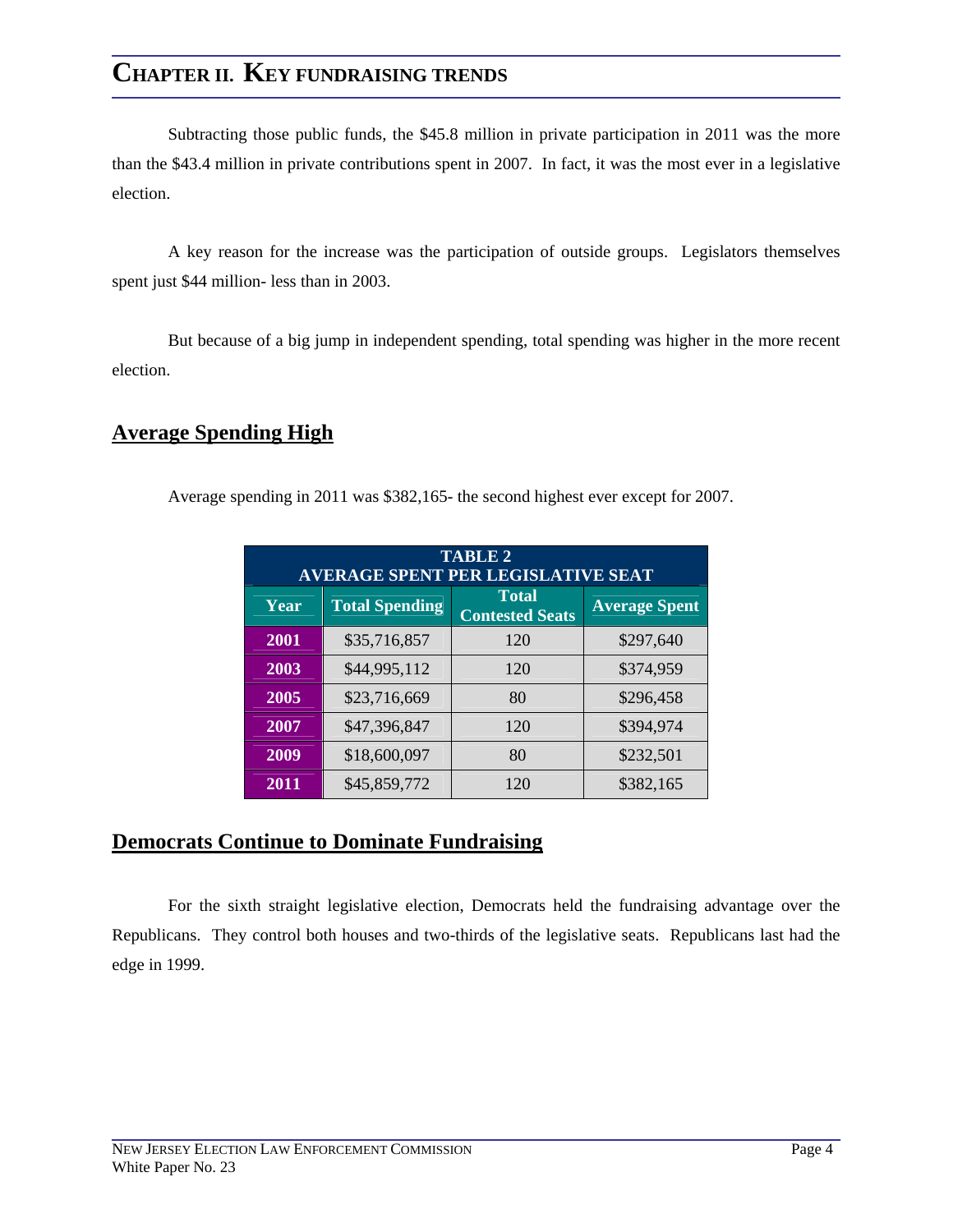| <b>TABLE 3</b><br>LEGISLATIVE FUNDRAISING AND SPENDING BY PARTY |                                                                                                            |              |              |              |  |  |  |  |  |  |
|-----------------------------------------------------------------|------------------------------------------------------------------------------------------------------------|--------------|--------------|--------------|--|--|--|--|--|--|
| Year                                                            | <b>Republicans Raised</b><br><b>Democrats Raised</b><br><b>Republicans Spent</b><br><b>Democrats Spent</b> |              |              |              |  |  |  |  |  |  |
| 2001                                                            | \$19,344,839                                                                                               | \$18,350,917 | \$15,433,716 | \$14,144,262 |  |  |  |  |  |  |
| 2003                                                            | \$29,159,958                                                                                               | \$28,528,080 | \$18,649,276 | \$16,366,548 |  |  |  |  |  |  |
| 2005                                                            | \$17,560,153                                                                                               | \$16,522,626 | \$7,514,067  | \$7,176,582  |  |  |  |  |  |  |
| 2007                                                            | \$35,617,962                                                                                               | \$33,394,029 | \$14,844,892 | \$13,532,754 |  |  |  |  |  |  |
| 2009                                                            | \$14,674,311                                                                                               | \$13,188,346 | \$5,682,968  | \$5,267,534  |  |  |  |  |  |  |
| 2011                                                            | \$31,838,968                                                                                               | \$31,055,091 | \$13,740,008 | \$12,909,239 |  |  |  |  |  |  |

#### **Senators Raise More Than Assembly Members**

Since the margin is narrower in the state Senate, some of the most expensive races have taken place in Senate elections in recent years.

As a result, Senate spending tends to be greater than Assembly spending even though there are only 40 Senators versus 80 Assembly members. 2011 was no exception.

| <b>TABLE 4</b><br><b>SPENDING BY LEGISLATIVE HOUSE*</b>                      |              |     |              |     |  |  |  |  |  |
|------------------------------------------------------------------------------|--------------|-----|--------------|-----|--|--|--|--|--|
| Year<br><b>Senate</b><br><b>Assembly</b><br><b>Percent</b><br><b>Percent</b> |              |     |              |     |  |  |  |  |  |
| 2001                                                                         | \$16,693,489 | 51% | \$15,843,155 | 49% |  |  |  |  |  |
| 2003                                                                         | \$24,249,066 | 54% | \$20,741,190 | 46% |  |  |  |  |  |
| 2007                                                                         | \$23,028,754 | 49% | \$24,203,093 | 51% |  |  |  |  |  |
| 2011                                                                         | \$22,577,034 | 51% | \$21,447,238 | 49% |  |  |  |  |  |

\*Funds for Joint Committees with one Senate candidate and two Assembly candidates were allocated 1/3 to Senate candidates and 2/3 to Assembly candidates.

Senate members also tend to raise more money because except for election periods immediately after redistricting, they have four years, rather than two, to collect funds.

### **Incumbents Top Challengers in Spending**.

Another group with a big edge is incumbents. In 2011, incumbents spent 73 percent of all funds raised for the election, compared to 27 percent for challengers. While the incumbent advantage of 73 percent was slightly lower than in 2009, it was higher than the four previous legislative elections.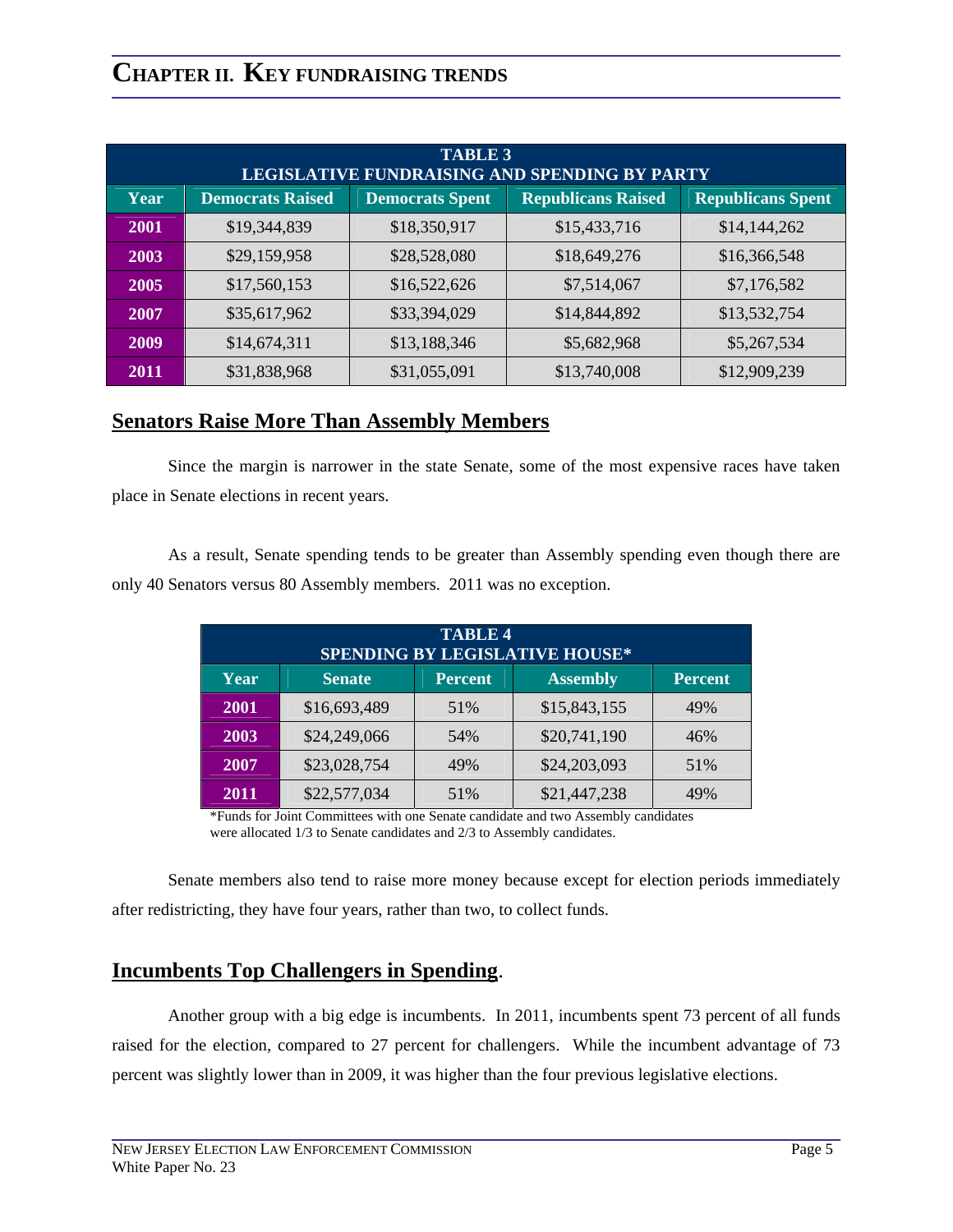| <b>TABLE 5</b><br><b>SPENDING ADVANTAGE OF INCUMBENT</b><br><b>LEGISLATORS OVER CHALLENGERS</b> |                                                                                                              |              |     |     |  |  |  |  |  |  |
|-------------------------------------------------------------------------------------------------|--------------------------------------------------------------------------------------------------------------|--------------|-----|-----|--|--|--|--|--|--|
| Year                                                                                            | <b>Incumbent Percent</b><br><b>Challenger Percent</b><br><b>Challengers Spent</b><br><b>Incumbents Spent</b> |              |     |     |  |  |  |  |  |  |
| 2001                                                                                            | \$14,326,038                                                                                                 | \$13,670,769 | 51% | 49% |  |  |  |  |  |  |
| 2003                                                                                            | \$25,376,630                                                                                                 | \$15,069,233 | 63% | 37% |  |  |  |  |  |  |
| 2005                                                                                            | \$14,279,965                                                                                                 | \$8,219,657  | 63% | 37% |  |  |  |  |  |  |
| 2007                                                                                            | \$22,242,726                                                                                                 | \$21,160,907 | 51% | 49% |  |  |  |  |  |  |
| 2009                                                                                            | \$12,761,309                                                                                                 | \$3,230,602  | 80% | 20% |  |  |  |  |  |  |
| 2011                                                                                            | \$32,174,797                                                                                                 | \$11,849,475 | 73% | 27% |  |  |  |  |  |  |

### **With Big Funding Advantage, Most Incumbents Reelected- As Usual**

Following a historic trend, nearly all Assembly incumbents, and all Senate incumbents, won reelection in 2011. Only one Assembly incumbent lost in 2011, and only two have suffered defeats in the past three Assembly races.

| <b>TABLE 6</b><br><b>NUMBER OF ASSEMBLY CANDIDATES</b><br><b>WHO WON REELECTION</b> |    |    |               |       |  |  |  |  |  |  |
|-------------------------------------------------------------------------------------|----|----|---------------|-------|--|--|--|--|--|--|
| Year<br><b>Total</b><br><b>Percent Won</b><br>Won<br>Lost                           |    |    |               |       |  |  |  |  |  |  |
| 2001                                                                                | 59 | 56 | $\mathcal{R}$ | 94.9% |  |  |  |  |  |  |
| 2003                                                                                | 72 | 68 |               | 94.4% |  |  |  |  |  |  |
| 2005                                                                                | 73 | 70 | $\mathcal{R}$ | 95.9% |  |  |  |  |  |  |
| 2007                                                                                | 54 | 53 |               | 98.1% |  |  |  |  |  |  |
| 2009                                                                                | 71 | 71 |               | 100%  |  |  |  |  |  |  |
| 2011                                                                                | 66 | 65 |               | 98.5% |  |  |  |  |  |  |

All 37 Senate incumbents won in 2011- the highest win rate in at least a decade.

| <b>TABLE 7</b><br><b>NUMBER OF SENATE CANDIDATES</b><br><b>WHO WON REELECTION</b> |                                                   |    |       |       |  |  |  |  |  |  |  |
|-----------------------------------------------------------------------------------|---------------------------------------------------|----|-------|-------|--|--|--|--|--|--|--|
| Year                                                                              | <b>Total</b><br><b>Percent Won</b><br>Won<br>Lost |    |       |       |  |  |  |  |  |  |  |
| 2001                                                                              | 32                                                | 29 |       | 90.6% |  |  |  |  |  |  |  |
| 2003                                                                              | 37                                                |    | 94.6% |       |  |  |  |  |  |  |  |
| 2007                                                                              | 27                                                | 24 |       | 88.9% |  |  |  |  |  |  |  |
| 2011                                                                              |                                                   | 37 |       | 00%   |  |  |  |  |  |  |  |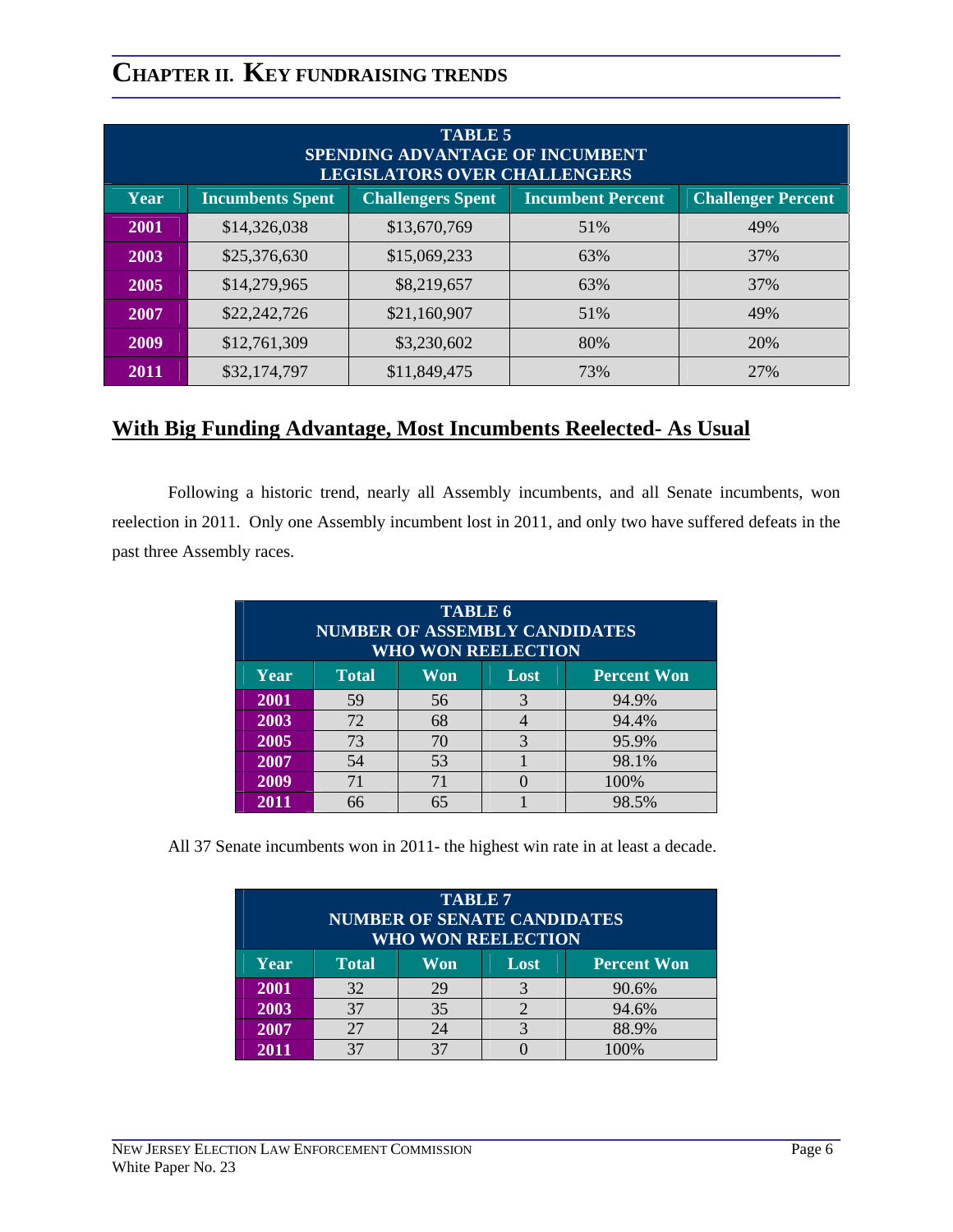#### **Average Contribution Rises**

In 2011, the average contribution to legislative candidates rose to its highest level since 2003.

The average dropped sharply during 2005 and 2007, when candidates in a few districts eligible for "Clean Elections" grants were required to gather small contributions from thousands of contributors to obtain public funds.

For instance, there were 12,989 contributions of \$10 during the 2007 race.

With the program now discontinued, averages rose in 2009 and 2011.

| <b>TABLE 8</b><br>AVERAGE CONTRIBUTIONS TO LEGISLATIVE CANDIDATES |                                       |                                              |  |  |  |  |  |  |  |
|-------------------------------------------------------------------|---------------------------------------|----------------------------------------------|--|--|--|--|--|--|--|
| Year                                                              | <b>Average</b><br><b>Contribution</b> | <b>Clean Elections Program</b><br>In Effect? |  |  |  |  |  |  |  |
| 2001                                                              | \$2,436                               | No                                           |  |  |  |  |  |  |  |
| 2003                                                              | \$2,803                               | No                                           |  |  |  |  |  |  |  |
| 2005                                                              | \$1,800                               | Yes                                          |  |  |  |  |  |  |  |
| 2007                                                              | \$1,472                               | Yes                                          |  |  |  |  |  |  |  |
| 2009                                                              | \$2,147                               | N <sub>o</sub>                               |  |  |  |  |  |  |  |
| 2011                                                              | \$2,501                               | No                                           |  |  |  |  |  |  |  |

### **Contributions by Size**

The 11,974 contributions made to legislative candidates in 2011 was the third largest number in the past decade for a legislative election. The largest share of contributions ranged between \$300 and \$1,000- the same for all legislative elections dating back to 2001, excepting 2007.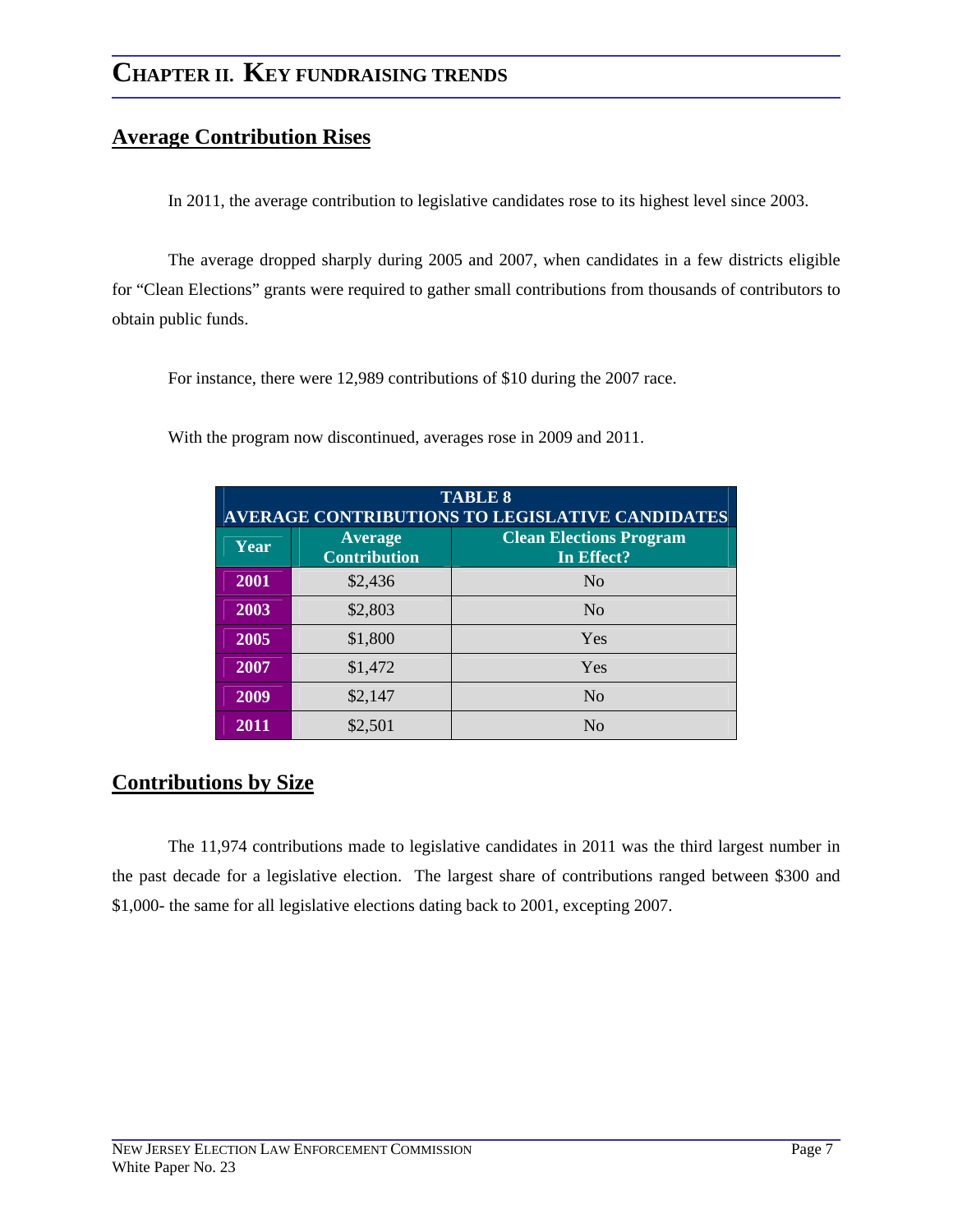| <b>TABLE 9</b><br><b>SIZE OF CONTRIBUTIONS BY AMOUNT</b><br>TO LEGISLATIVE CANDIDATES* |        |               |        |               |       |               |        |               |       |               |        |               |
|----------------------------------------------------------------------------------------|--------|---------------|--------|---------------|-------|---------------|--------|---------------|-------|---------------|--------|---------------|
| <b>RANGE</b>                                                                           | 2001   | $\frac{0}{0}$ | 2003   | $\frac{0}{0}$ | 2005  | $\frac{0}{0}$ | 2007   | $\frac{0}{0}$ | 2009  | $\frac{0}{0}$ | 2011   | $\frac{0}{0}$ |
| > \$100,000                                                                            | 13     | 0.001         | 45     | 0.4%          | 15    | 0.2%          | 44     | 0.2%          | 7     | 0.1%          | 15     | 0.1%          |
| $$25,001-$<br>\$100,000                                                                | 141    | 1%            | 132    | 1%            | 57    | 0.6%          | 122    | 0.5%          | 45    | 0.6%          | 110    | 1%            |
| $$5,001-$<br>\$25,000                                                                  | 556    | 6%            | 672    | 6%            | 449   | 5%            | 793    | 3%            | 509   | 7%            | 872    | 7%            |
| $$4,001-$<br>\$5000                                                                    | 341    | 3%            | 290    | 2%            | 152   | 2%            | 276    | 1%            | 162   | 2%            | 321    | 3%            |
| $$3,001-$<br>\$4,000                                                                   | 112    | 1%            | 141    | 1%            | 66    | 1%            | 140    | 1%            | 115   | 2%            | 217    | 2%            |
| $$2,001$ -<br>\$3,000                                                                  | 754    | 7%            | 967    | 8%            | 647   | 7%            | 1,074  | 4%            | 721   | 10%           | 1,376  | 11%           |
| $$1,001-$<br>\$2,000                                                                   | 985    | 10%           | 1,287  | 11%           | 647   | 7%            | 1,419  | 6%            | 702   | 10%           | 1,203  | 10%           |
| \$301-<br>\$1,000                                                                      | 6,353  | 63%           | 7,927  | 65%           | 4,153 | 42%           | 7,355  | 29%           | 4,118 | 58%           | 6,800  | 57%           |
| \$300 or<br><b>less</b>                                                                | 829    | 8%            | 691    | 6%            | 3,667 | 37%           | 14,228 | 56%           | 672   | 10%           | 1,060  | 9%            |
| <b>TOTAL</b>                                                                           | 10,084 |               | 12,152 |               | 9,853 |               | 25,451 |               | 7,051 |               | 11,974 |               |

\*Candidates are not required to give details about contributions \$300 and smaller but some do so voluntarily.

#### **Legislative Self-Financing a Minor Trend in New Jersey**

Self-financed legislative campaigns have become common in some states but they have not become a major factor yet in New Jersey.

Assemblyman Robert Schroeder (R-39) appeared to be the biggest contributor to his own campaign. He gave \$98,100 to his personal campaign account, and \$14,000 to his joint committee, for a total of \$112,100. Running mate Holly Shepisi (R-39) and relatives gave \$24,320 to her personal account and the joint committee.

Independent candidate Dan Jacobson, who sought an Assembly seat in District 11, contributed a net total of \$38,779 to his committee. Robert Lebovics, who ran for District 37 Senate seat, spent \$31,970, according to his reports. Keith Jensen and John Aslanian, Republicans seeking seats in District 37, each gave \$16,000 to their joint account.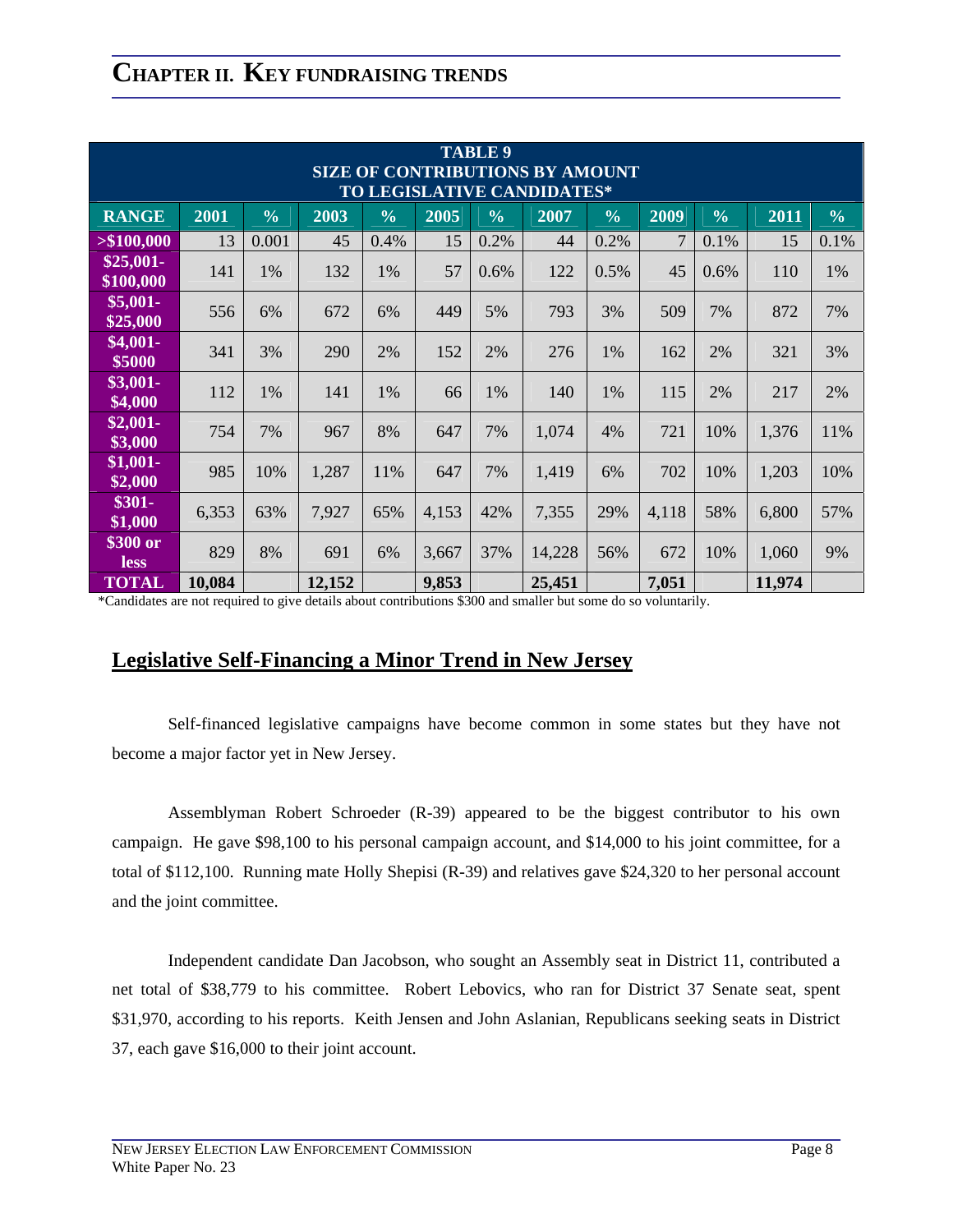#### **Sources of Contributions to Legislative Candidates**

In comparing elections since 2001 by contributor type, one trend stands out- contributions by legislative committees to other legislative committees continue to grow. In 2001, only about \$2.9 million was transferred between legislative committees, or about 12 percent of all funds. By 2011, the amount had tripled to \$9.[3](#page-13-0) million, or 31 percent, the largest amount in a decade.<sup>3</sup>

One reason may be redistricting. Most incumbents apparently feel so secure that they can afford to transfer some of their funds to legislative colleagues in more vulnerable districts. That may be one reason why incumbent spending, which includes the transfers, reached an all-time high of \$32 million (see table 5).

The spike in activity among legislative committees also may be explained by the fact that firms with state contracts can contribute to individual legislators up to the full limit allowed by law- \$2,600 per election.

By contrast, under pay-to-play restrictions that began taking effect in 2005, state contractors can give only \$300 or less to legislative leadership committees and state parties.

It is not surprising that individual legislative candidates may be becoming the preferred conduit for contractor contributions. Perhaps as a result, totals from legislative leadership committees and state parties are well below previous peaks.

Legislative leadership committees contributed 32 percent of all funds raised by legislators in the 2005 campaign. In 2011, they gave only 12 percent, though that was slightly higher than the 10 percent support the previous legislative election.

Likewise, support from political parties peaked as a percentage of total funds raised in 2001 at 26 percent. They gave just 11 percent in 2011.

<span id="page-13-0"></span> $3$  The numbers in Table 10 are lower than those in Table 24 because they are based solely on reports filed 20 days after the general election. The numbers in table 24 include figures from reports filed after that period.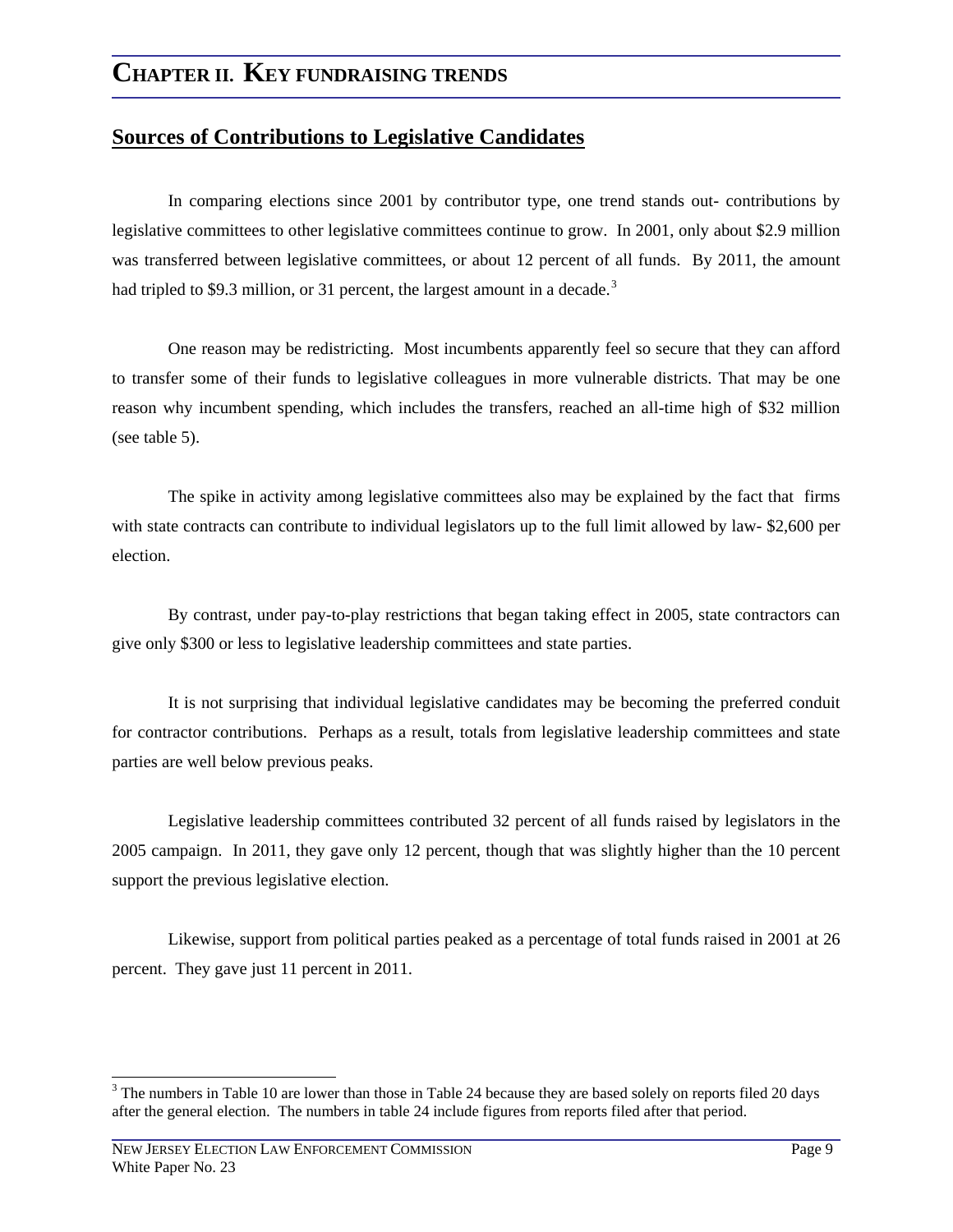A third reason for more transfers between legislative committees is the fact that a growing number of legislators during the past decade not only have been using individual campaign accounts but also opened joint committees with running mates.<sup>[4](#page-14-0)</sup>

Unions gave the most dollars ever to legislative candidates in 2011- \$3.8 million directly and through PACs. However, the union share compared to other sources fell from 14 percent in 2009 to 12 percent in 2011.

Businesses gave more money to legislative candidates- \$3.5 million directly and through PACsthan any year since the \$4 million they gave in 2003. As a share of all sources of contributions, it was 12 percent versus 11 percent in 2003.

| <b>TABLE 10</b><br><b>CONTRIBUTIONS BY CONTRIBUTOR TYPE</b><br>TO LEGISLATIVE CANDIDATES |              |     |              |     |              |     |  |  |
|------------------------------------------------------------------------------------------|--------------|-----|--------------|-----|--------------|-----|--|--|
| 2001<br>2005<br>2003<br><b>Type</b>                                                      |              |     |              |     |              |     |  |  |
| <b>Business PAC</b>                                                                      | \$378,250    | 2%  | \$483,919    | 1%  | \$396,383    | 2%  |  |  |
| <b>Businesses-Direct</b>                                                                 | \$2,196,293  | 9%  | \$3,542,347  | 10% | \$1,502,542  | 8%  |  |  |
| Campaign Fund (Mostly<br>Legislative)                                                    | \$2,937,138  | 12% | \$4,090,004  | 12% | \$3,185,671  | 18% |  |  |
| <b>Clean Elections Grants</b>                                                            | NA           |     | <b>NA</b>    |     | \$260,000    | 1%  |  |  |
| <b>Ideological PAC</b>                                                                   | \$683,767    | 3%  | \$394,862    | 1%  | \$422,533    | 2%  |  |  |
| Individuals                                                                              | \$2,313,488  | 9%  | \$3,833,140  | 11% | \$2,074,153  | 12% |  |  |
| Interest                                                                                 | \$15,794     | 0%  | \$1,424      | 0%  | \$670        | 0%  |  |  |
| Legislative Leadership<br>Committee                                                      | \$5,722,553  | 23% | \$8,680,885  | 25% | \$5,639,772  | 32% |  |  |
| Misc/Other                                                                               | \$26,295     | 0%  | \$6,049      | 0%  | \$2,700      | 0%  |  |  |
| <b>Political Committee</b>                                                               | \$1,065,668  | 4%  | \$15,200     | 0%  | \$83,500     | 0%  |  |  |
| <b>Political Party Committee</b>                                                         | \$6,398,581  | 26% | \$8,675,890  | 25% | \$1,415,081  | 8%  |  |  |
| Professional/Trade Association<br>PAC                                                    | \$1,441,054  | 6%  | \$2,280,416  | 7%  | \$1,088,073  | 6%  |  |  |
| <b>Unions-Direct</b>                                                                     | \$325,875    | 1%  | \$619,090    | 2%  | \$355,150    | 2%  |  |  |
| <b>Union PAC</b>                                                                         | \$1,055,100  | 4%  | \$1,444,337  | 4%  | \$1,305,840  | 7%  |  |  |
| <b>GRAND TOTAL</b>                                                                       | \$24,559,855 |     | \$34,067,563 |     | \$17,732,068 |     |  |  |

<span id="page-14-0"></span><sup>&</sup>lt;sup>4</sup> Pages 32 and 33, "Trends in Legislative Campaign Financing: Fundraising in the Era of Pay-to-Play Reform, Self-Funders and Recession- 1999-2009, 3<sup>rd</sup> Volume" September 2011.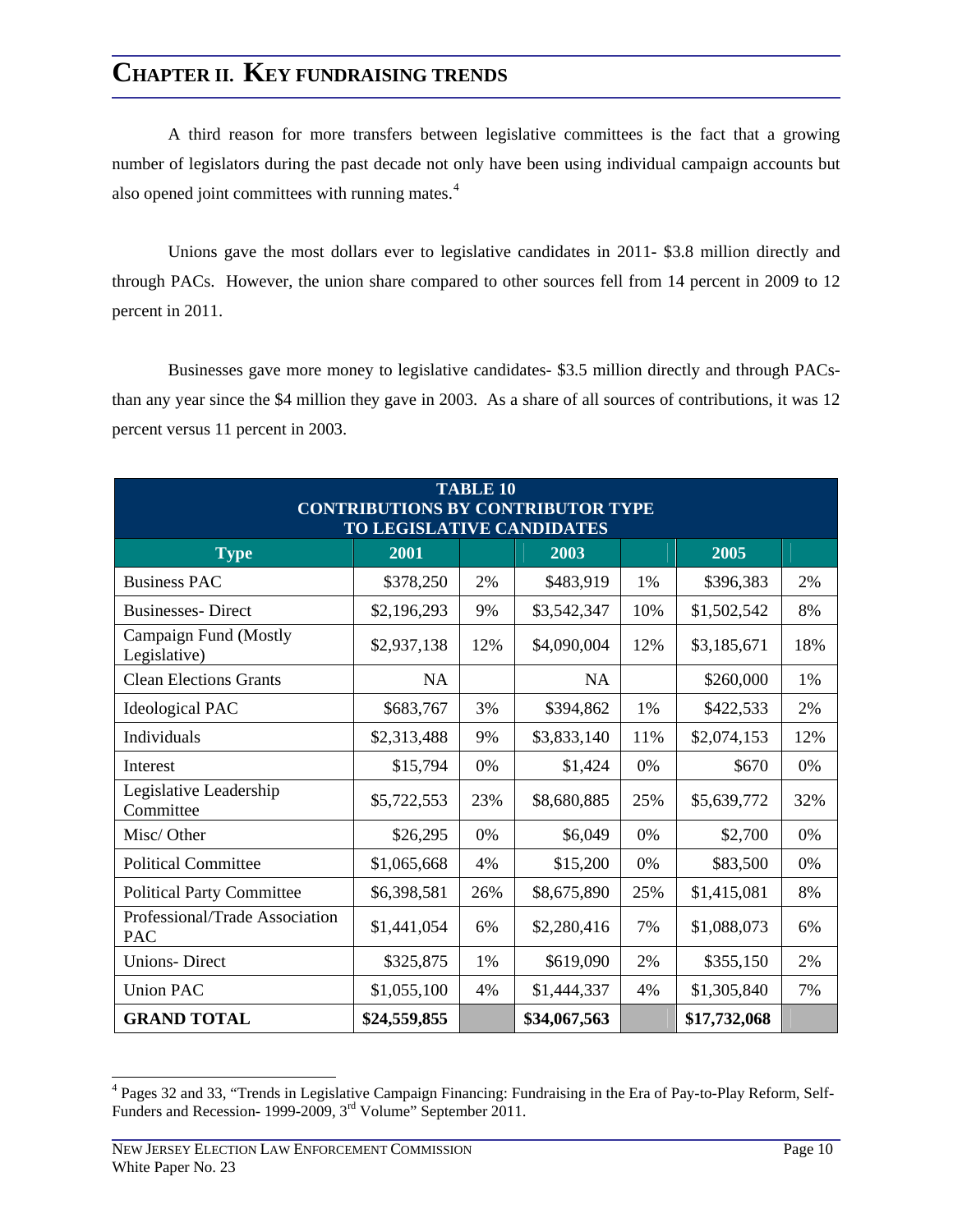| <b>Type</b>                           | 2007         |     | 2009         |       | 2011         |            |
|---------------------------------------|--------------|-----|--------------|-------|--------------|------------|
| <b>Business PAC</b>                   | \$644,730    | 2%  | \$480,568    | 3%    | \$781,264    | 3%         |
| <b>Businesses-Direct</b>              | \$2,281,112  | 6%  | \$1,317,085  | 9%    | \$2,741,804  | 9%         |
| Campaign Fund (Mostly<br>Legislative) | \$7,208,549  | 19% | \$3,720,634  | 25%   | \$9,258,303  | 31%        |
| <b>Clean Elections Grants</b>         | \$3,975,889  | 11% | NA           |       | <b>NA</b>    |            |
| <b>Ideological PAC</b>                | \$1,008,827  | 3%  | \$331,811    | 2%    | \$740,297    | 2%         |
| Individuals                           | \$4,544,569  | 12% | \$1,820,924  | 12%   | \$3,883,250  | 13%        |
| Interest                              | \$29,049     | 0%  | \$1,062      | 0%    | \$9,787      | 0.03<br>%  |
| Legislative Leadership<br>Committee   | \$7,019,718  | 19% | \$1,551,636  | 10%   | \$3,552,978  | 12%        |
| Misc/Other                            | \$272,828    | 1%  | \$2,000      | $0\%$ | \$51,322     | 0.2%       |
| <b>Political Committee</b>            | \$8,795      | 0%  | \$502,389    | 3%    | \$1,000      | 0.00<br>3% |
| <b>Political Party Committee</b>      | \$5,323,576  | 14% | \$1,981,919  | 13%   | \$3,273,339  | 11%        |
| Professional/Trade Association<br>PAC | \$2,107,413  | 6%  | \$1,356,830  | 9%    | \$1,890,230  | 6%         |
| <b>Unions-Direct</b>                  | \$673,275    | 2%  | \$562,895    | 4%    | \$694,584    | 2%         |
| <b>Union PAC</b>                      | \$2,362,245  | 6%  | \$1,505,830  | 10%   | \$3,073,812  | 10%        |
| <b>GRAND TOTAL</b>                    | \$37,460,574 |     | \$15,135,583 |       | \$29,951,970 |            |

 PACs as a group contributed slightly less on a percentage basis in 2011 than in 2009- 22 percent versus 24 percent. However, the PAC share still topped the percentage in the four previous legislative elections. The \$6.5 million from PACs represented the most dollars ever, topping the \$6.1 million in 2007.

 While contributions from business PACs stayed around 11 to 12 percent between 2001 and 2011, those from union PACs jumped from 30 percent to 47 percent. The \$3.1 million contributed by union PACs was the most ever from union PACs and the most from any PAC type during the entire decade.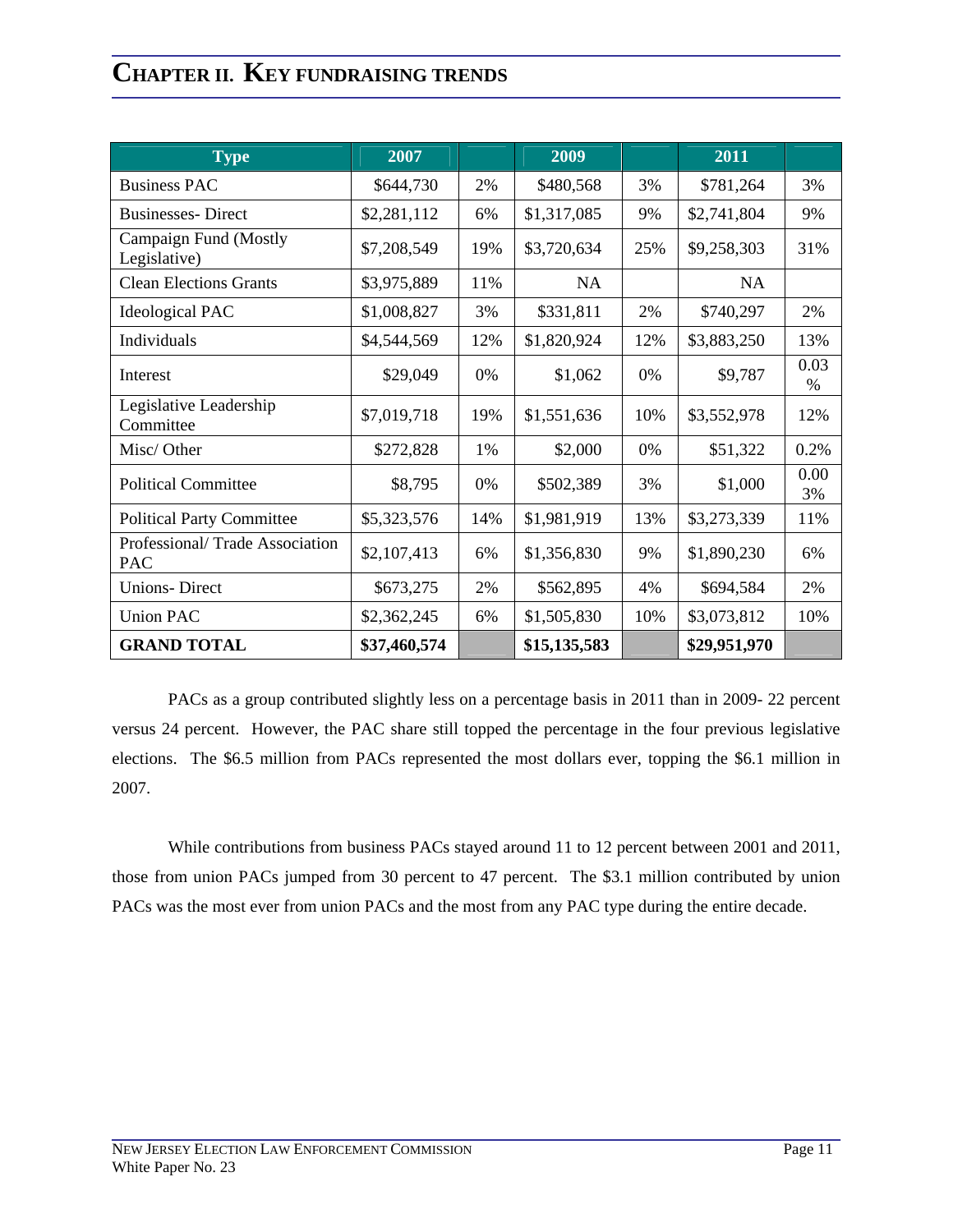| <b>TABLE 11</b><br><b>CONTRIBUTIONS BY PAC TYPE</b><br><b>TO LEGISLATIVE CANDIDATES</b> |             |                            |             |                              |             |                              |  |
|-----------------------------------------------------------------------------------------|-------------|----------------------------|-------------|------------------------------|-------------|------------------------------|--|
| <b>Type</b>                                                                             | <b>2001</b> | $%$ of All<br><b>PACs</b>  | 2003        | % of All<br><b>PACs</b>      | 2005        | % of All<br><b>PACs</b>      |  |
| <b>Business</b><br>PAC                                                                  | \$378,250   | 11%                        | \$483,919   | 11%                          | \$396,383   | 12%                          |  |
| Ideological<br><b>PAC</b>                                                               | \$683,767   | 19%                        | \$394,862   | 9%                           | \$422,533   | 13%                          |  |
| Professional/<br>Trade<br>Association<br>PAC                                            | \$1,441,054 | 40%                        | \$2,280,416 | 50%                          | \$1,088,073 | 34%                          |  |
| Union PAC                                                                               | \$1,055,100 | 30%                        | \$1,444,337 | 31%                          | \$1,305,840 | 41%                          |  |
|                                                                                         |             | % of All<br><b>Sources</b> |             | $%$ of All<br><b>Sources</b> |             | $%$ of All<br><b>Sources</b> |  |
| <b>All PACs</b>                                                                         | \$3,558,171 | 14%                        | \$4,603,534 | 14%                          | \$3,212,830 | 18%                          |  |

| <b>Type</b>                                         | 2007        | % of All<br><b>PACs</b>    | 2009        | % of All<br><b>PACs</b>      | 2011        | % of All<br><b>PACs</b>    |
|-----------------------------------------------------|-------------|----------------------------|-------------|------------------------------|-------------|----------------------------|
| <b>Business</b><br><b>PAC</b>                       | \$644,730   | 11%                        | \$480,568   | 13%                          | \$781,264   | 12%                        |
| Ideological<br><b>PAC</b>                           | \$1,008,827 | 16%                        | \$331,811   | 9%                           | \$740,297   | 11%                        |
| Professional/<br>Trade<br>Association<br><b>PAC</b> | \$2,107,413 | 34%                        | \$1,356,830 | 37%                          | \$1,890,230 | 29%                        |
| <b>Union PAC</b>                                    | \$2,362,245 | 39%                        | \$1,505,830 | 41%                          | \$3,073,812 | 47%                        |
|                                                     |             | % of All<br><b>Sources</b> |             | $%$ of All<br><b>Sources</b> |             | % of All<br><b>Sources</b> |
| <b>All PACs</b>                                     | \$6,123,214 | 16%                        | \$3,675,039 | 24%                          | \$6,485,603 | 22%                        |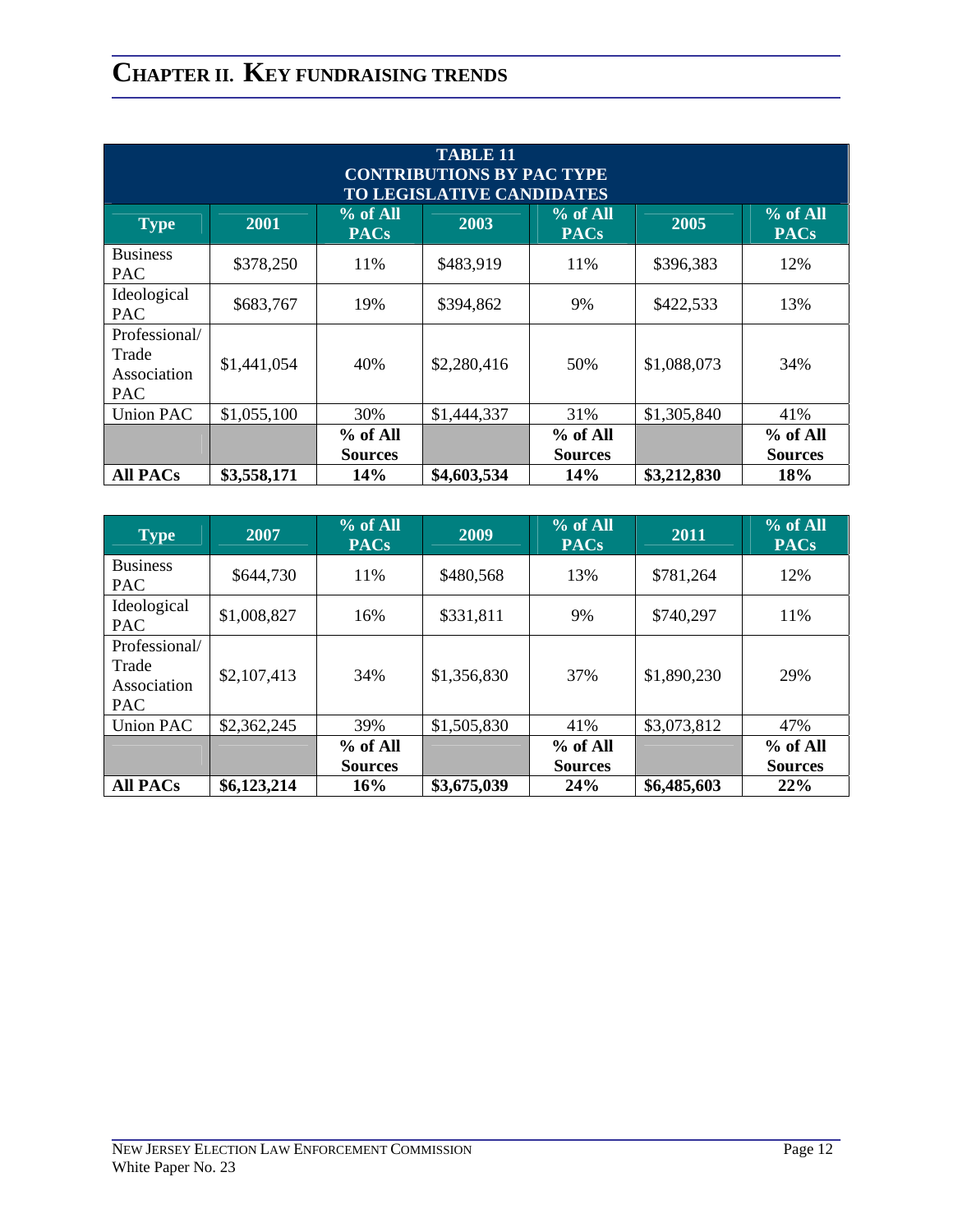#### **Battleground District Continue to Draw Big Bucks**

Due to redistricting, incumbents of both parties tend to enjoy a major electoral advantage at election time and face little risk of losing.

Typically, only a handful of legislative districts- perhaps five to ten - attract the most spending. 2011 followed this pattern.

Five districts drew more than \$20 million in spending- about 44 percent of total spending for the election. The ten top target districts attracted \$28.8 million- 63 percent of the total spending. Outlays in two districts- the  $2<sup>nd</sup>$  and  $38<sup>th</sup>$ - were among the top ten in state history.

So-called "swing" or "battleground" districts are those where both parties sense a chance for victory. They are districts where neither party has a total lock due to redistricting, and voting margins tend to be tightest.

| <b>TABLE 12</b><br><b>TOP 10 DISTRICTS BY</b><br><b>SPENDING IN 2011</b> |              |  |  |  |  |
|--------------------------------------------------------------------------|--------------|--|--|--|--|
| <b>District</b>                                                          | <b>Spent</b> |  |  |  |  |
| 2                                                                        | \$5,806,467  |  |  |  |  |
| 38                                                                       | \$5,183,499  |  |  |  |  |
| 7                                                                        | \$3,280,534  |  |  |  |  |
| 27                                                                       | \$2,920,935  |  |  |  |  |
| 3                                                                        | \$2,861,734  |  |  |  |  |
| 14                                                                       | \$2,415,746  |  |  |  |  |
| 36                                                                       | \$1,877,428  |  |  |  |  |
| 1                                                                        | \$1,582,190  |  |  |  |  |
| 18                                                                       | \$1,434,669  |  |  |  |  |
| 4                                                                        | \$1,399,769  |  |  |  |  |

The  $2<sup>nd</sup>$  district, a perennial battleground during the previous decade that is located in Atlantic County, drew the heaviest spending in 2011, more than \$5.8 million.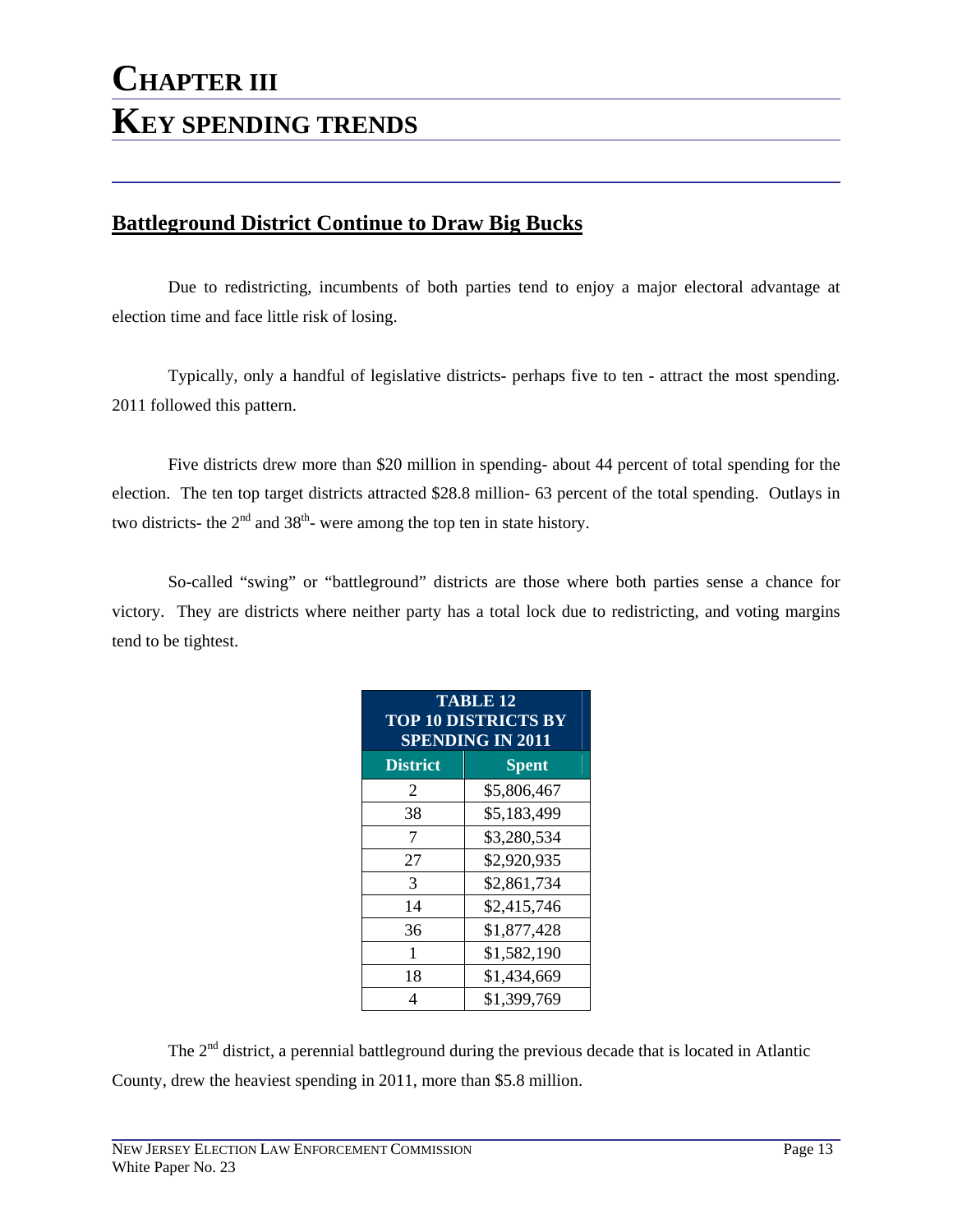It was the third most expensive legislative race of all time.

If independent groups were required by law to fully detail their spending, it might have been the highest. For instance, it was one of four battleground districts targeted by Americans for Prosperity. The group was not required to detail its spending by district because it avoided using explicit election-related words like "vote for" or "vote against" in its ads.

Republican State Leadership Committee filed independent spending reports with ELEC that reported part of its spending, evidently because it did use "express advocacy" wording in ads. Those reports indicated it spent \$209,762 in District 2.

But a press release issued by the group said it actually spent more than \$300,000 on the campaign.<sup>[5](#page-18-0)</sup> Both parties enjoyed partial victory in District 2, with incumbent Senator Jim Whelan (D-2) and incumbents Assemblymen John Amodeo and challenger Christopher A. Brown (both R-2) winning.

Another major target district in recent elections is District 38, which encompasses parts of Bergen and Passaic Counties. It drew nearly \$5.2 million and was the fourth most expensive legislative race of all time.

It drew the most documented spending by independent groups- \$485,685 from five different organizations- NJEA (\$190,674), Better Education for NJ Kids (\$187,584), America's Family First (\$65,000), Local 32BJ Service Employees International Union NY/NJ American Dream Fund (\$40,000), and Environment NJ (\$2,427). Americans for Prosperity spent an unspecified amount in the district. Known independent spending represented about 9 percent of the funds spent in the district.

Incumbent Senator Robert Gordon, incumbent Assemblywoman Connie Wagner and challenger Timothy Eustace (all  $D-38<sup>th</sup>$ ) won.

Three of the top ten all-time most expensive legislative campaigns have occurred in District 2 since 2005, while two of the top ten all-time have occurred in District 38 since 2003.

<span id="page-18-0"></span><sup>&</sup>lt;sup>5</sup> "RSLC Ramps Up New Jersey Efforts with TV and Radio Ads Highlighting Senator Whelan's Faulty Record," press release, October 13, 2011.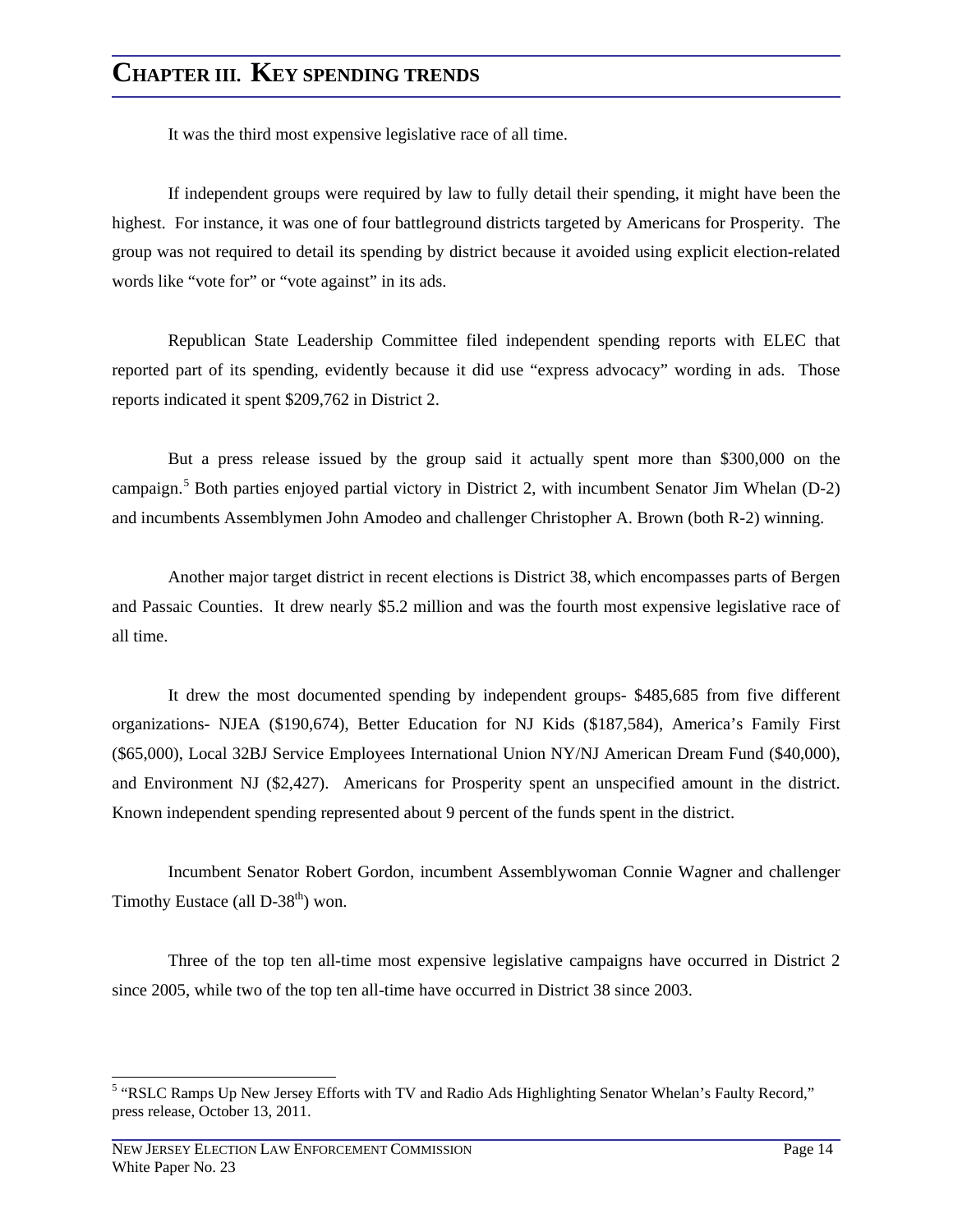| <b>TABLE 13</b><br><b>TOP 10 ALL TIME LEGISLATIVE</b><br><b>DISTRICTS BY SPENDING</b> |                                 |                  |                    |                                     |                                         |      |                |  |  |
|---------------------------------------------------------------------------------------|---------------------------------|------------------|--------------------|-------------------------------------|-----------------------------------------|------|----------------|--|--|
| <b>District</b>                                                                       | <b>Total</b><br><b>Spending</b> | <b>Democrats</b> | <b>Republicans</b> | <b>Independent</b><br><b>Groups</b> | <b>Independent</b><br><b>Candidates</b> | Year | <b>Winners</b> |  |  |
| $\overline{\mathbf{4}}$                                                               | \$6,142,441                     | \$4,570,686      | \$1,571,755        |                                     |                                         | 2003 | Democrats      |  |  |
| 12                                                                                    | \$5,963,939                     | \$5,057,798      | \$906,141          |                                     |                                         | 2007 | Republicans    |  |  |
| $\overline{2}$                                                                        | \$5,806,467                     | \$3,519,935      | \$2,069,512        | \$209,762                           | \$7,258                                 | 2011 | Split          |  |  |
| 38                                                                                    | \$5,183,499                     | \$3,214,496      | \$1,483,318        | \$485,685                           |                                         | 2011 | Democrats      |  |  |
| $\mathbf{1}$                                                                          | \$4,975,772                     | \$3,605,195      | \$1,370,577        |                                     |                                         | 2007 | Democrats      |  |  |
| $\overline{3}$                                                                        | \$4,548,302                     | \$3,943,220      | \$605,083          |                                     |                                         | 2003 | Democrats      |  |  |
| $\overline{2}$                                                                        | \$4,458,631                     | \$2,832,527      | \$1,626,104        |                                     |                                         | 2005 | Split          |  |  |
| $\overline{2}$                                                                        | \$4,314,225                     | \$3,281,467      | \$1,032,758        |                                     |                                         | 2007 | Split          |  |  |
| $\overline{3}$                                                                        | \$3,940,278                     | \$2,828,825      | \$1,111,453        |                                     |                                         | 2001 | Democrats      |  |  |
| 38                                                                                    | \$3,417,490                     | \$2,026,749      | \$1,332,035        |                                     | \$58,706                                | 2003 | Democrats      |  |  |

The most expensive legislative showdown ever remains the  $2003$  clash in the  $4<sup>th</sup>$  Legislative District in which a Democratic slate headed by Fred Madden (who remains a state Senator) defeated a Republican slate headed by George Geist. The campaign cost more than the entire spending for the 1985 gubernatorial general election.

#### **Independent Groups Become a Force in Legislative Elections**

Perhaps the most noteworthy aspect of the 2011 legislative election is that it was the year that special interest groups began ramping up their independent spending for and against candidates.

Called "outside spending" because it is supposed to be separate from spending by candidates and parties, independent spending has one big advantage over a direct contribution- it is not subject to contribution limits.

It is not possible to place an exact figure on independent spending in 2011 because statutory disclosure requirements currently are inadequate. But the best estimate is that about \$1.8 million was expended on behalf of, or against, legislative candidates.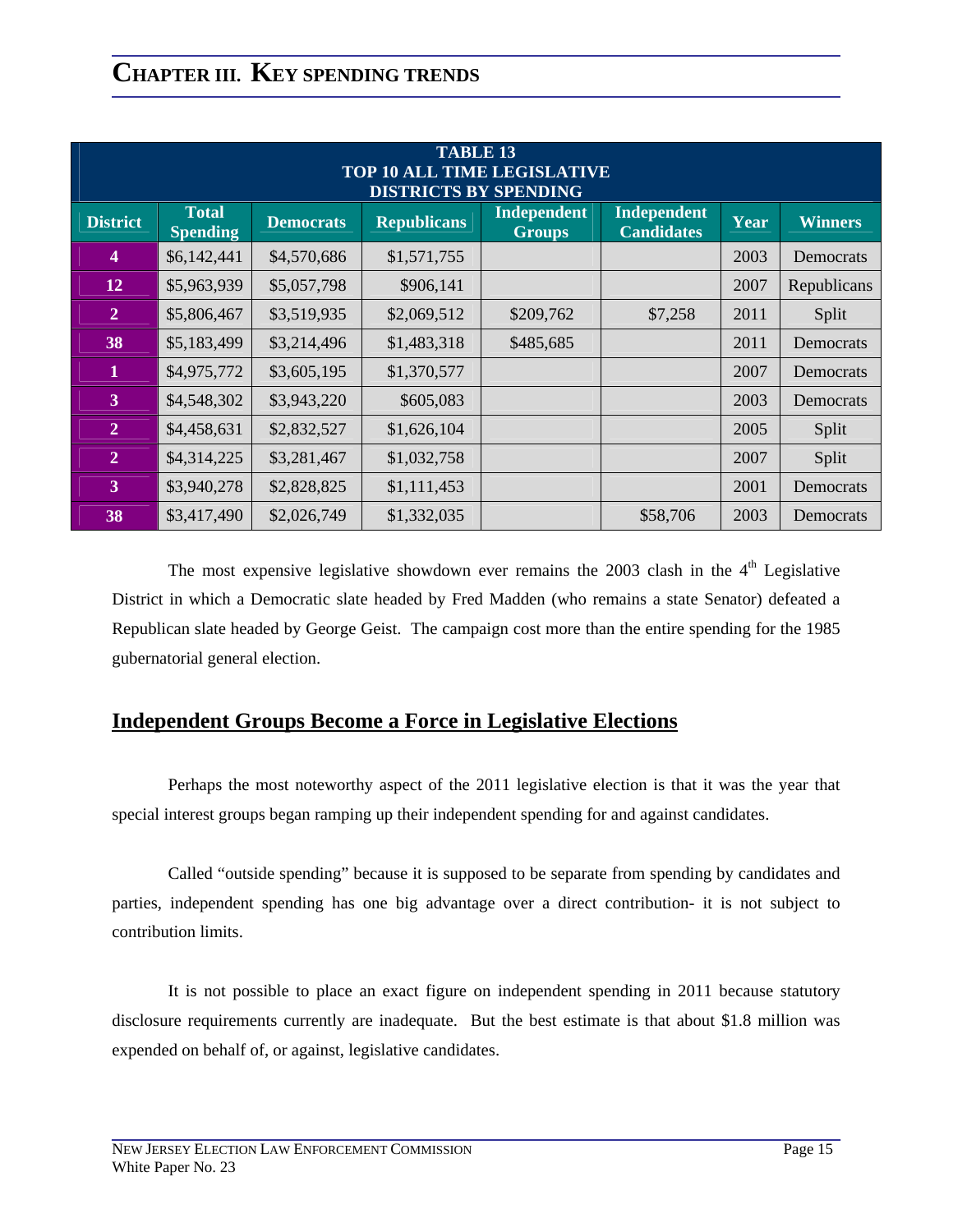That represents more than 11 times the estimated independent spending in the 2007 campaign. It represented nearly 4 percent of all spending in the 2011 campaign.

 In 2001, the two national parties independently spent \$3.2 million on behalf of legislative candidates, or nearly 9 percent of the total spending.

But a 2002 law banned national parties from collecting unlimited "soft money" contributions, and, consequently, such large independent party expenditures have stopped.

| <b>TABLE 14</b><br><b>INDEPENDENT SPENDING IN NJ</b><br><b>LEGISLATIVE CAMPAIGNS SINCE 2001</b> |                                          |                                                 |                                 |                                              |  |  |  |
|-------------------------------------------------------------------------------------------------|------------------------------------------|-------------------------------------------------|---------------------------------|----------------------------------------------|--|--|--|
| Year                                                                                            | <b>Spending by</b><br><b>Legislators</b> | <b>Estimated Independent</b><br><b>Spending</b> | <b>Total</b><br><b>Spending</b> | <b>Independent Spending as</b><br>% of Total |  |  |  |
| 2001                                                                                            | \$32,550,394                             | \$3,166,463                                     | \$35,716,857                    | 8.87%                                        |  |  |  |
| 2003                                                                                            | \$44,990,255                             | \$4,857                                         | \$44,995,112                    | 0.01%                                        |  |  |  |
| 2005                                                                                            | \$23,713,193                             | \$3,476                                         | \$23,716,669                    | 0.01%                                        |  |  |  |
| 2007                                                                                            | \$47,231,847                             | \$165,000                                       | \$47,396,847                    | 0.35%                                        |  |  |  |
| 2009                                                                                            | \$18,584,098                             | \$15,999                                        | \$18,600,097                    | 0.09%                                        |  |  |  |
| 2011                                                                                            | \$44,024,272                             | \$1,835,500                                     | \$45,859,772                    | 4.00%                                        |  |  |  |
| $2012*$                                                                                         | \$758,612                                | \$299,049                                       | \$1,057,661                     | 28.27%                                       |  |  |  |

\* Special election. Only three Assembly seats in contention.

In 2012, during a special election involving just three Assembly seats, legislative independent spending reached its highest level so far on a percentage basis- 28 percent of the total spending.

The recent growth of independent spending reflects a national trend that started in 2002, when the so-called McCain Feingold law banned the national parties from collecting unrestricted "soft money" contributions. Instead of writing big checks to the parties, special interest groups simply spent the money on their own, often outside federal and state disclosure requirements.

After the Supreme Court in its 2010 *Citizens United v. FEC* ruling ended a ban on unrestricted independent spending by corporations and unions, outside spending tripled to a record \$1.1 billion in 2012, a presidential election year, according to the Center for Responsive Politics.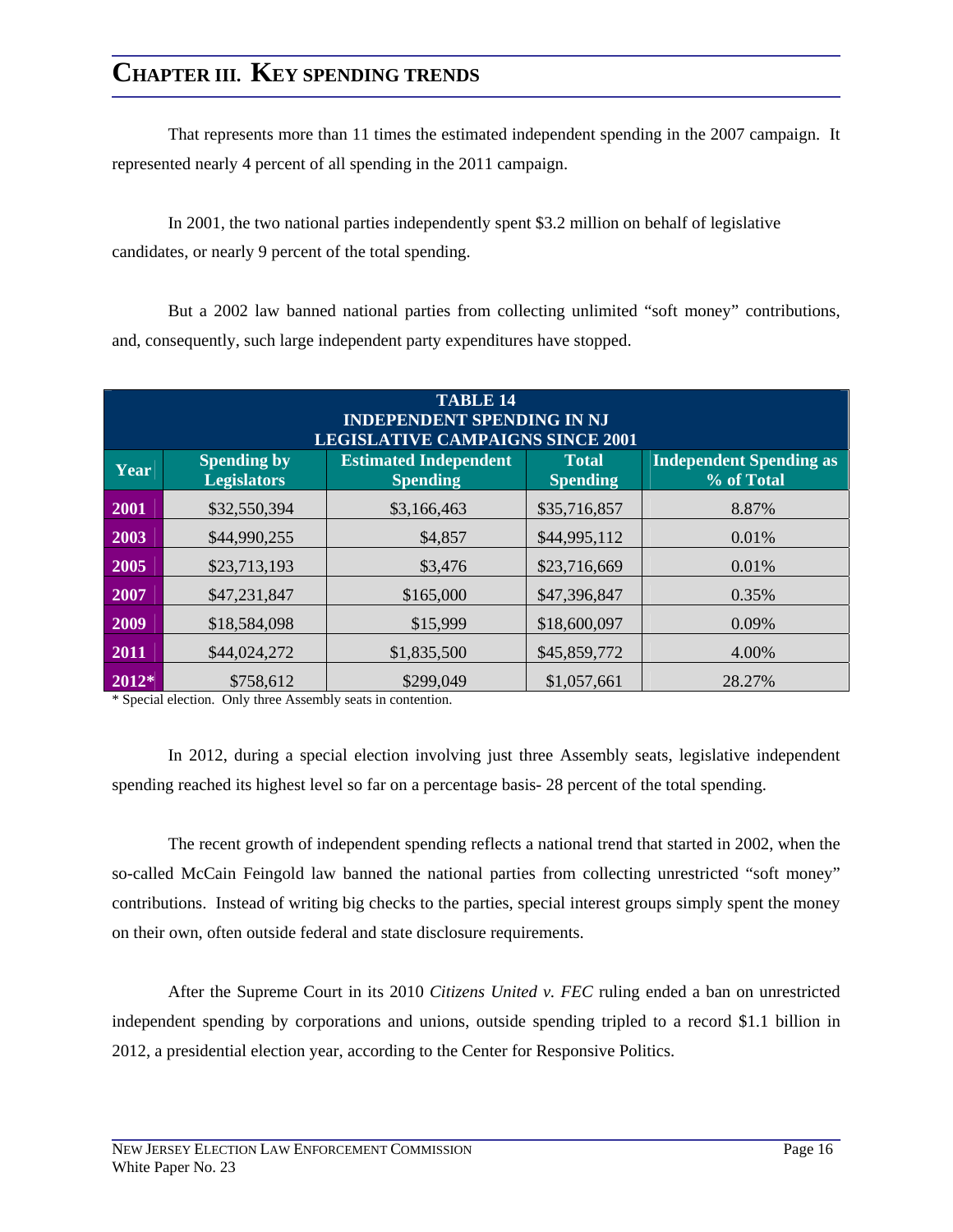Some of the groups active in the 2011 legislative elections also are major players at the national level.

The largest spender was believed to be Americans for Prosperity, which describes itself as "an organization of grassroots leaders who engage citizens in the name of limited government and free markets on the local, state, and federal levels."

In a "grassroots lobbying" report filed after the election, the group indicated it spent \$571,458 during 2011. Along with sponsoring ads that attacked the records of some legislators but stopped short of direct election advocacy, it also lobbied on issues like the Regional Greenhouse Gas Initiative during the same year. It did not break down how much it spent on each issue.

On October 25, 2011, the group announced a media blitz using radio, TV and direct mail to "educate" citizens on the "big government, anti-tax voting records" of five Democratic lawmakers.<sup>[6](#page-21-0)</sup> An advisor to one of those lawmakers later privately estimated the group spent about \$100,000 on ads in his legislative district.

Assuming the same amount was spent against all five targeted candidates, it was estimated that Americans for Prosperity spent as much as \$500,000 on the 2011 legislative races. Such an amount would not be unusual for the group in a state election.

It also spent an estimated \$800,000 in the Wisconsin recall elections in  $2011<sup>7</sup>$  $2011<sup>7</sup>$  $2011<sup>7</sup>$  and \$300,000 in legislative elections in Virginia.<sup>[8](#page-21-2)</sup>

In the 2012 elections, the group spent an estimated \$900,000 to help elect the first Republican majority in Arkansas in 138 years.<sup>[9](#page-21-3)</sup>

<span id="page-21-0"></span> $<sup>6</sup>$  Americans for Prosperity press release, October 25, 2011.</sup> <sup>6</sup> Americans for Prosperity press release, October 25, 2011.<br><sup>7</sup> "Groups, Condidates Spand Bosord \$44 million in Bosolle

<sup>&</sup>quot; "Groups, Candidates Spend Record \$44 million in Recalls," March 12, 2012, Wisconsin Democracy Campaign.  $8 \frac{\text{W}}{\text{W}}$ 

<span id="page-21-2"></span><span id="page-21-1"></span><sup>&</sup>lt;sup>8</sup> "Virginia Elections May Be A Warning Sign for Obama," Washington Post, November 8, 2011.

<span id="page-21-3"></span><sup>&</sup>lt;sup>9</sup> "2012 Marked Turning Point for Arkansas Republicans," Associated Press, December 29, 2012.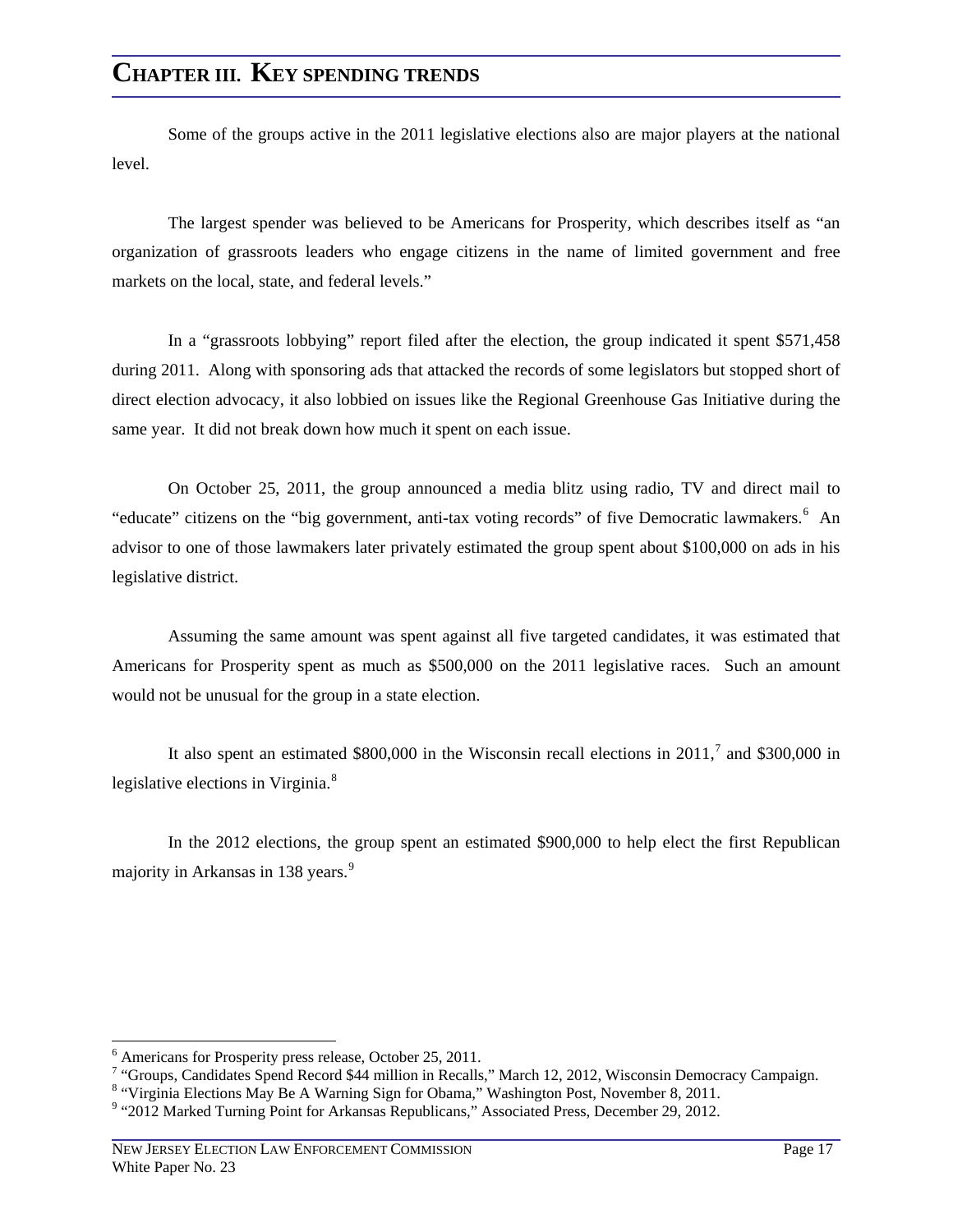| <b>TABLE 15</b><br>ESTIMATED INDEPENDENT SPENDING IN<br><b>2011 LEGISLATIVE CAMPAIGNS</b> |              |  |  |  |  |  |
|-------------------------------------------------------------------------------------------|--------------|--|--|--|--|--|
| Group                                                                                     | <b>Spent</b> |  |  |  |  |  |
| Americans for Prosperity*                                                                 | \$500,000    |  |  |  |  |  |
| Better Education for NJ Kids Inc.                                                         | \$483,138    |  |  |  |  |  |
| <b>New Jersey Education Association</b>                                                   | \$414,259    |  |  |  |  |  |
| Republican State Leadership Committee                                                     | \$300,000    |  |  |  |  |  |
| <b>America's Families First</b>                                                           | \$65,000     |  |  |  |  |  |
| Local 32BJ SEIU American Dream Fund                                                       | \$40,000     |  |  |  |  |  |
| Planned Parenthood Action Fund Inc                                                        | \$20,209     |  |  |  |  |  |
| Environment NJ Inc                                                                        | \$7,940      |  |  |  |  |  |
| NJ Family First                                                                           | \$4,953      |  |  |  |  |  |
| <b>Strong New Jersey</b>                                                                  | <b>NA</b>    |  |  |  |  |  |
| <b>TOTAL</b>                                                                              | \$1,835,500  |  |  |  |  |  |

\*Estimate

Another key independent player in the 2011 legislative elections was Better Education for NJ Kids, Inc., an education reform group founded by hedge fund managers David Tepper, a Democrat, and Alan Fournier, a Republican.<sup>10</sup> It spent \$483,138 in support of candidates from both parties.

Another education group that was a major participant directly and indirectly in the campaign was the New Jersey Education Association (NJEA), a union representing 195,501 teachers and other school workers.

Besides making \$808,450 in contributions directly to legislative candidates of both parties, the union spent an additional \$414,259 on behalf of 9 Democratic legislators mostly running in battleground districts.

An ELEC analysis found that independent spending tends to be more focused on battleground districts than less competitive districts.

Candidates and parties funneled 63 percent of their funds into the top ten districts.

<span id="page-22-0"></span><sup>&</sup>lt;sup>10</sup> "New Group Makes Big Splash in NJ Education Policy," Asbury Park Press, November 20, 2011 and form 8872 reports filed with Internal Revenue Service.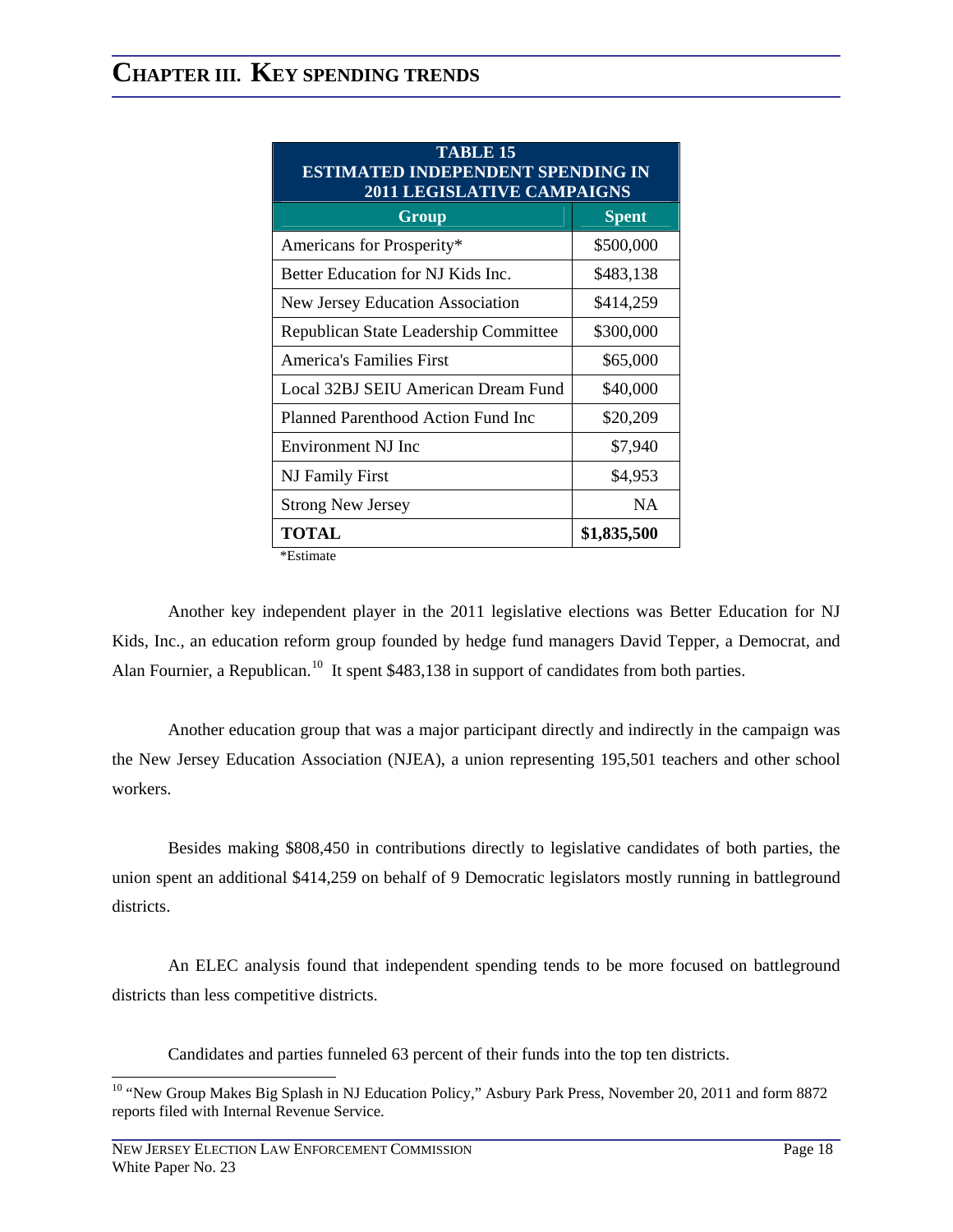By contrast, of the \$1.2 million in independent spending that ELEC was able to review by district, \$1.1 million, or 91 percent, went to the top ten districts.

| <b>TABLE 16</b><br><b>ESTIMATED INDEPENDENT SPENDING IN TOP</b><br><b>TEN LEGISLATIVE DISTRICTS 2011</b> |                           |                                    |                       |  |  |  |  |
|----------------------------------------------------------------------------------------------------------|---------------------------|------------------------------------|-----------------------|--|--|--|--|
| <b>District</b>                                                                                          | <b>Candidate Spending</b> | <b>Known Independent Spending*</b> | <b>Total Spending</b> |  |  |  |  |
| $\mathbf{2}$                                                                                             | \$5,596,705               | \$209,762                          | \$5,806,467           |  |  |  |  |
| 38                                                                                                       | \$4,697,814               | \$485,685                          | \$5,183,499           |  |  |  |  |
| 7                                                                                                        | \$3,028,051               | \$252,483                          | \$3,280,534           |  |  |  |  |
| 27                                                                                                       | \$2,917,116               | \$3,819                            | \$2,920,935           |  |  |  |  |
| $\overline{3}$                                                                                           | \$2,861,734               |                                    | \$2,861,734           |  |  |  |  |
| 14                                                                                                       | \$2,299,520               | \$116,226                          | \$2,415,746           |  |  |  |  |
| 36                                                                                                       | \$1,877,428               |                                    | \$1,877,428           |  |  |  |  |
| 1                                                                                                        | \$1,582,190               |                                    | \$1,582,190           |  |  |  |  |
| 18                                                                                                       | \$1,434,197               | \$472                              | \$1,434,669           |  |  |  |  |
| 4                                                                                                        | \$1,350,298               | \$49,471                           | \$1,399,769           |  |  |  |  |

\*District details available for about \$1.2 million of \$1.8 million total independent spending.

#### **Mass Media Spending Declines but Remains Largest Expense**

In White Paper No.  $22<sup>11</sup>$ , it was noted that mass communications spending as a percentage of overall campaign spending had fallen to 35 percent in 2009, its lowest point since 1999.

While the \$14.4 million spent on media was the largest single expense category in 2011, its percentage of total spending was even smaller- 33 percent. In the four elections between 2001 and 2007, this share had ranged between 53 percent and 56 percent.<sup>12</sup> In dollars, spending peaked at \$22.8 million in  $2003.<sup>13</sup>$  $2003.<sup>13</sup>$  $2003.<sup>13</sup>$ 

The mass media total includes network and cable television, radio, internet, billboards, direct mail, newspaper advertising, robocalls and unidentified media.

<span id="page-23-0"></span> $11$  Page 28, "Trends in Legislative Campaign Financing: Fundraising in the Era of Pay-to-Play Reform, Self-Funders and Recession- 1999-2009."

<span id="page-23-1"></span> $12$  Ibid.

<span id="page-23-2"></span> $13$  Ibid.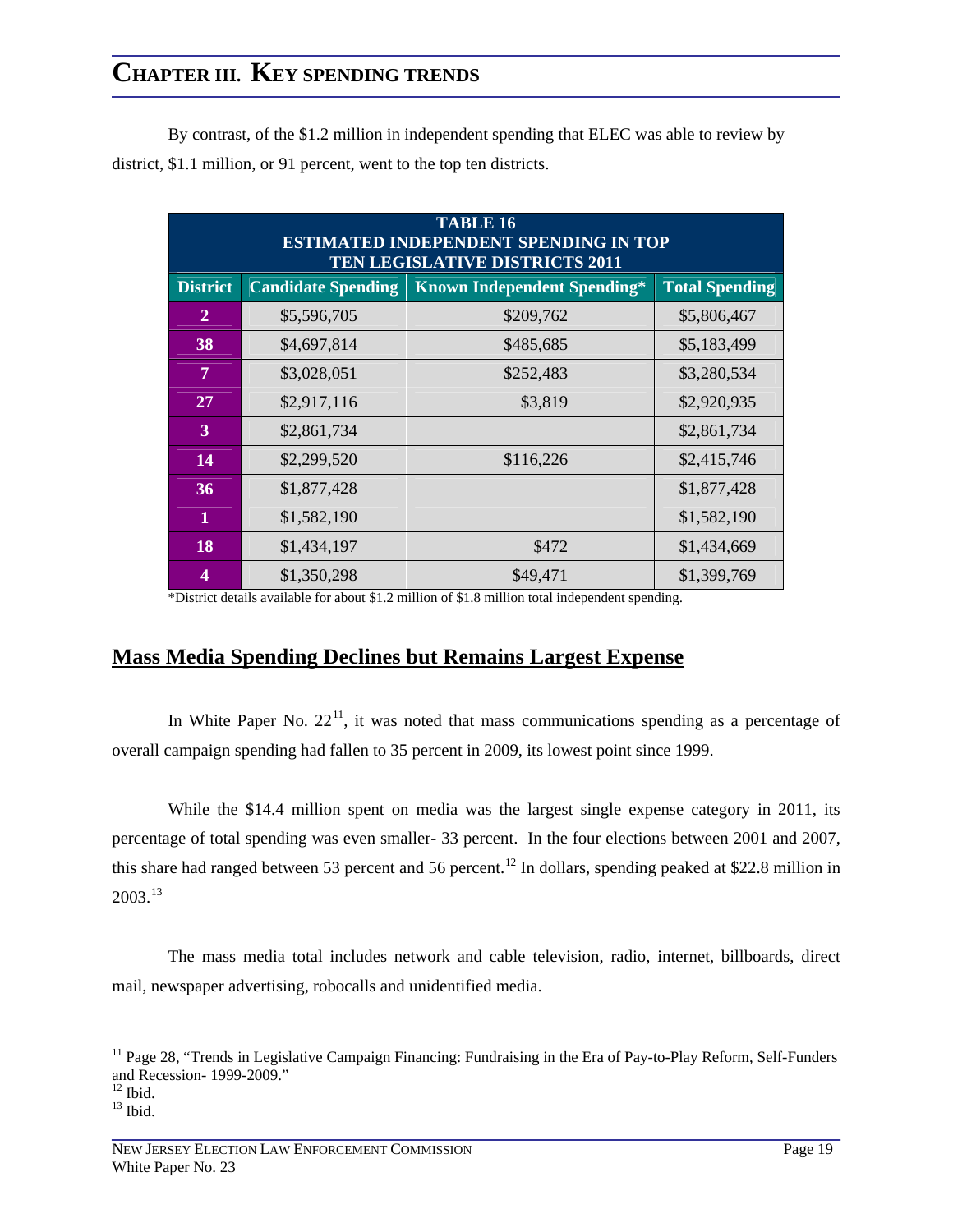| <b>TABLE 17</b><br><b>SPENDING BY CATEGORY IN 2011</b><br><b>LEGISLATIVE GENERAL ELECTION</b> |               |                     |  |  |  |  |
|-----------------------------------------------------------------------------------------------|---------------|---------------------|--|--|--|--|
| <b>Category</b>                                                                               | <b>Amount</b> | Percent<br>of Total |  |  |  |  |
| Mass Media                                                                                    | \$14,426,075  | 33%                 |  |  |  |  |
| <b>Contributions-Political</b>                                                                | \$13,906,135  | 32%                 |  |  |  |  |
| <b>Transfers to Next Campaign</b>                                                             | \$6,431,152   | 15%                 |  |  |  |  |
| Administrative                                                                                | \$2,410,481   | 5%                  |  |  |  |  |
| Consultants                                                                                   | \$2,370,730   | 5%                  |  |  |  |  |
| Fundraising                                                                                   | \$1,738,756   | 4%                  |  |  |  |  |
| <b>Research and Polling</b>                                                                   | \$1,041,827   | 2%                  |  |  |  |  |
| <b>Election Day Activities</b>                                                                | \$564,394     | $1\%$               |  |  |  |  |
| Misc/Multiple Purposes                                                                        | \$542,904     | 1.2%                |  |  |  |  |
| Contributions-Charitable                                                                      | \$427,461     | $1\%$               |  |  |  |  |
| Refunds                                                                                       | \$164,356     | 0.4%                |  |  |  |  |
| <b>TOTAL</b>                                                                                  | \$44,024,271  | 100%                |  |  |  |  |

One possible explanation for the decline in mass media spending is a shift to less expensive forms of media, such as cable or internet ads, instead of much more costly network television ads.

Another factor- independent groups, which are not factored into the totals in Table 17, are picking up some media costs that might have been borne by candidates or parties in the past.

It could be, too, that most districts are so safe that candidates don't feel the need to spend heavily on mass media.

| <b>TABLE 18</b><br><b>TOTAL MASS MEDIA SPENDING BY</b><br><b>LEGISLATIVE CANDIDATES AS A PERCENT OF</b><br><b>TOTAL CAMPAIGN SPENDING</b> |              |              |              |              |             |              |  |
|-------------------------------------------------------------------------------------------------------------------------------------------|--------------|--------------|--------------|--------------|-------------|--------------|--|
|                                                                                                                                           | <b>2001</b>  | 2003         | 2005         | 2007         | 2009        | 2011         |  |
| Mass Media<br>Spending                                                                                                                    | \$15,894,343 | \$22,763,046 | \$11,641,252 | \$22,284,576 | \$6,054,152 | \$14,426,075 |  |
| Percent                                                                                                                                   | 56%          | 54%          | 55%          | 53%          | 35%         | 33%          |  |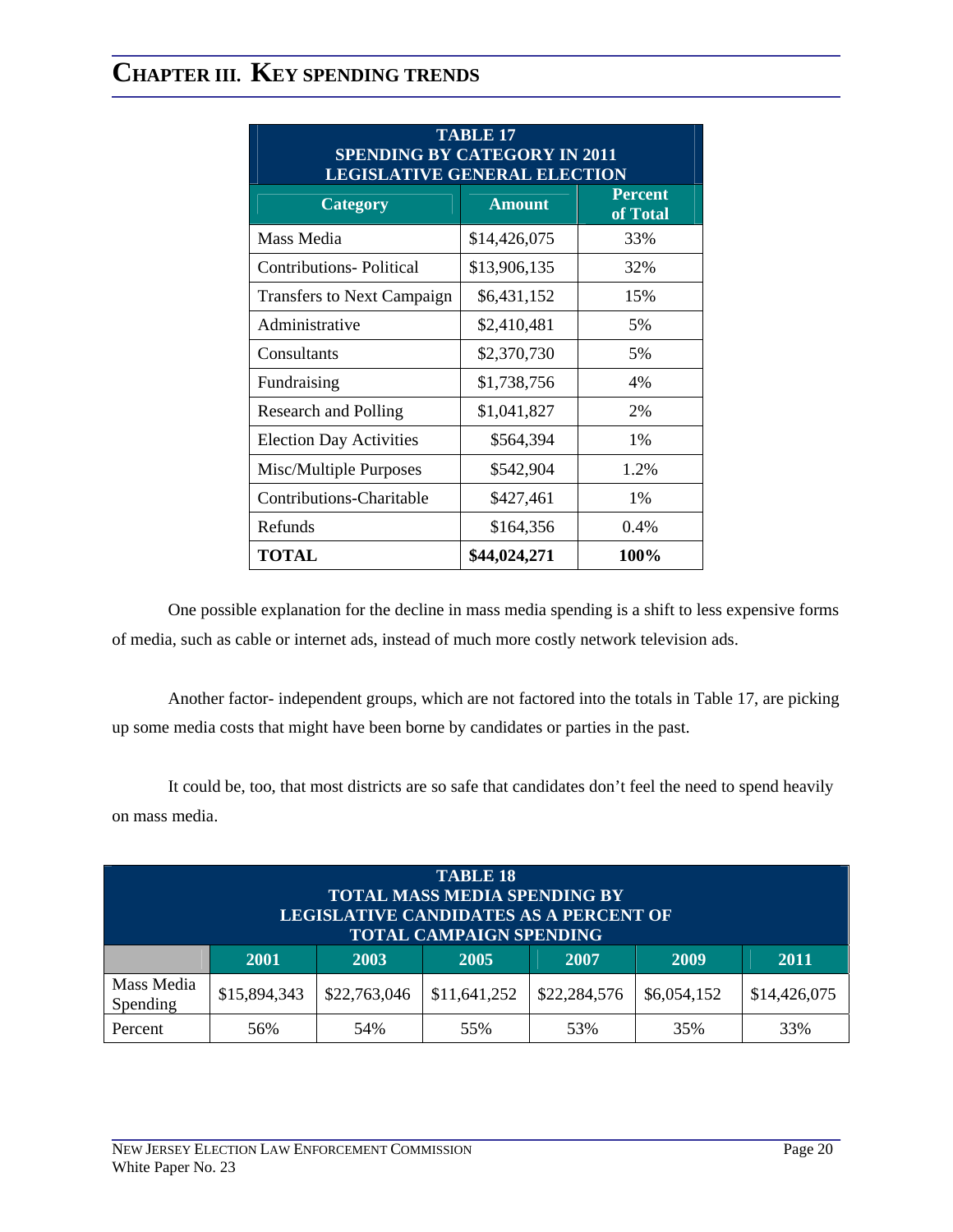Efforts to analyze media costs continue to be hampered by imprecise reporting of expensive information by many candidates.

More than \$6.8 million, or 47 percent, of total communications spending simply identified as "media time" with no indication of the type of media. Such vague reporting has been a chronic issue during the past decade.

| <b>TABLE 19</b><br>AMOUNT OF UNCATEGORIZED MEDIA SPENDING<br>AS A PERCENT OF TOTAL MEDIA SPENDING |             |              |             |              |             |             |
|---------------------------------------------------------------------------------------------------|-------------|--------------|-------------|--------------|-------------|-------------|
|                                                                                                   | 2001        | 2003         | 2005        | 2007         | 2009        | 2011        |
| Uncategorized<br>Media                                                                            | \$2,447,178 | \$11,181,893 | \$5,309,891 | \$12,920,770 | \$1,932,212 | \$6,814,855 |
| Percent                                                                                           | 15%         | 49%          | 46%         | 58%          | 32%         | 47%         |

Among media expenses that could be categorized, direct mail was the largest category.

| <b>TABLE 20</b><br><b>DIRECT MAIL AS A PERCENT</b><br>OF TOTAL MEDIA SPENDING |                                                                                        |     |     |     |     |     |  |  |
|-------------------------------------------------------------------------------|----------------------------------------------------------------------------------------|-----|-----|-----|-----|-----|--|--|
|                                                                               | 2009<br><b>2001</b><br>2003<br>2011<br>2005<br>2007                                    |     |     |     |     |     |  |  |
| Direct Mail                                                                   | \$5,962,443<br>\$5,994,869<br>\$3,507,614<br>\$5,893,596<br>\$2,905,523<br>\$3,986,659 |     |     |     |     |     |  |  |
| Percent                                                                       | 38%                                                                                    | 26% | 30% | 26% | 48% | 28% |  |  |

Expenses identified as television were the next largest category of media spending. The \$1.6 million spent in 2011 was more than twice the amount reported in 2009. But it was less than a third of the \$6 million reported in 2001, the peak year for television spending based on reported figures.

That could be more a matter of the vagueness of current reports than a major decline in the use of television.

| TABLE 21<br><b>TELEVISION ADVERTISEMENTS AS A PERCENT</b><br>OF TOTAL MEDIA SPENDING |                                                     |                                                                       |  |  |  |  |  |  |  |  |
|--------------------------------------------------------------------------------------|-----------------------------------------------------|-----------------------------------------------------------------------|--|--|--|--|--|--|--|--|
|                                                                                      | 2009<br><b>2001</b><br>2003<br>2011<br>2005<br>2007 |                                                                       |  |  |  |  |  |  |  |  |
| <b>Television</b>                                                                    | \$5,689,794*                                        | \$3,746,983<br>\$1,577,335<br>\$1,597,313<br>\$2,356,953<br>\$619,558 |  |  |  |  |  |  |  |  |
| Percent                                                                              | 10%<br>11%<br>14%<br>11%<br>36%<br>16%              |                                                                       |  |  |  |  |  |  |  |  |

\*Corrects figure in White Paper 22.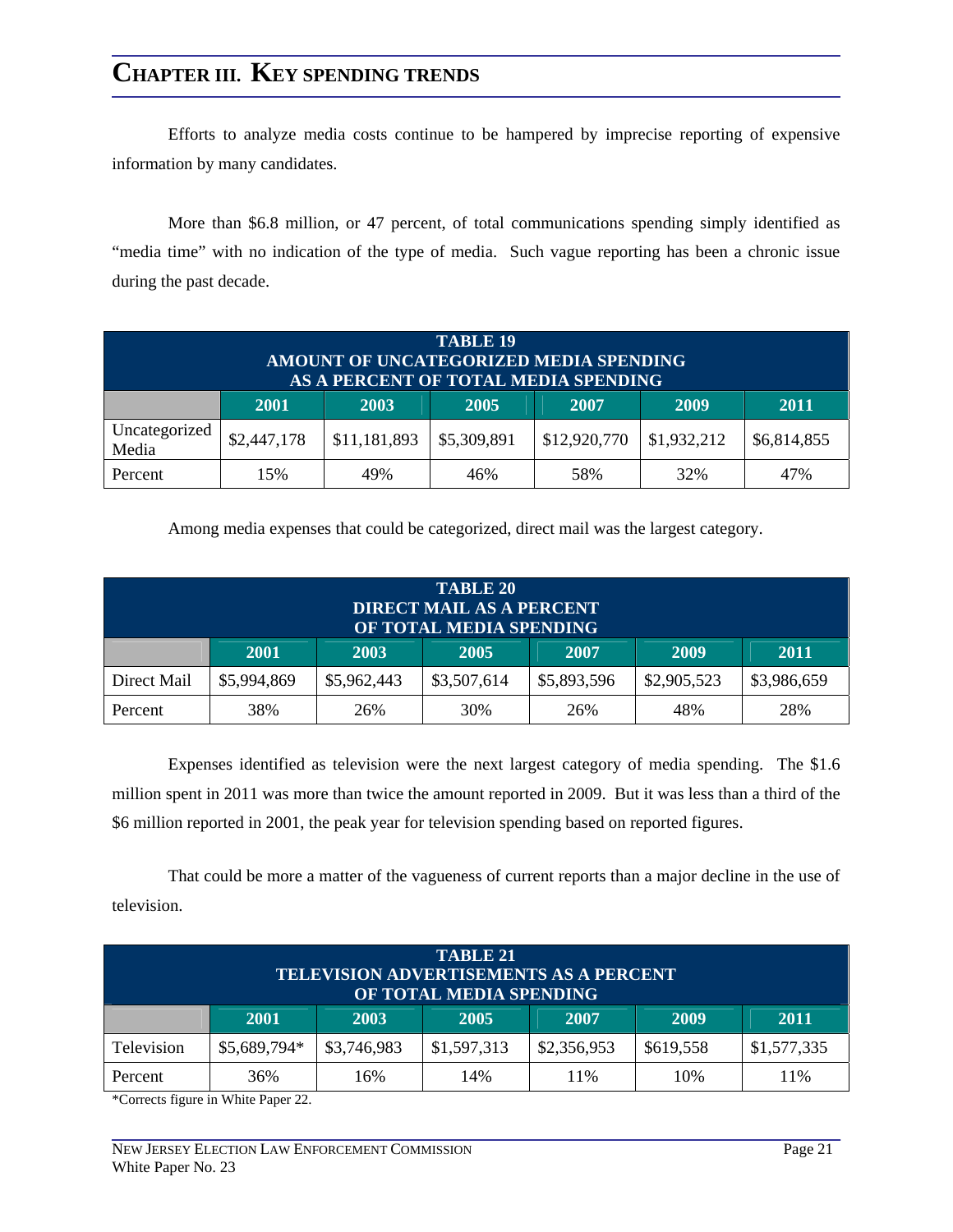In a year with both houses up for reelection, expenditures on two traditional forms of political advertising- newspapers, and outdoor advertising such as billboards- showed increases from the previous campaign but remained relatively small parts of the candidate communications arsenal.

| TABLE 22<br>NEWSPAPER AND OUTDOOR ADVERTISING<br>AS A PERCENT OF TOTAL MEDIA SPENDING |             |           |           |           |             |           |  |  |  |
|---------------------------------------------------------------------------------------|-------------|-----------|-----------|-----------|-------------|-----------|--|--|--|
|                                                                                       | <b>2001</b> | 2003      | 2005      | 2007      | 2009        | 2011      |  |  |  |
| Newspapers                                                                            | \$449,253*  | \$648,988 | \$309,548 | \$143,298 | $$101,581*$ | \$132,487 |  |  |  |
| Percent                                                                               | 3%          | 3%        | 3%        | 1%        | 2%          | 1%        |  |  |  |
| Outdoor<br>Advertising                                                                | \$393,899*  | \$491,143 | \$639,779 | \$235,307 | $$187,174*$ | \$324,226 |  |  |  |
| Percent                                                                               | 2%          | 2%        | 5%        | 1%        | 3%          | 2%        |  |  |  |

\*Corrects figures in White Paper 22.

Due to the spottiness of expenditure data, it is hard to detail communications expenditures. This is evident in attempts to pinpoint the amount spent on cable television. Anecdotally, candidates and consultants say they make heavy use of cable television. Most likely, the bulk of unidentified media expenditures constitute cable TV buys.

But the exact outlays are unknown. Candidates a decade ago broke out more of these expenditures than they have in more recent elections. Internet advertising is a small but fast-growing communications segment. But it, too, is hard to accurately quantify due to the vagueness of expenditure data. Candidates in more recent years tend to lump together cable and internet purchases.

| <b>TABLE 23</b><br><b>IDENTIFIED CABLE TV AND INTERNET ADVERTISING</b><br>AS A PERCENT OF TOTAL MEDIA SPENDING |                                              |             |           |           |             |           |  |  |  |
|----------------------------------------------------------------------------------------------------------------|----------------------------------------------|-------------|-----------|-----------|-------------|-----------|--|--|--|
|                                                                                                                | 2003<br>2005<br>2001<br>2009<br>2007<br>2011 |             |           |           |             |           |  |  |  |
| Cable TV                                                                                                       | \$2,353,816                                  | \$3,708,009 | \$43,113  | <b>NA</b> | $$150,417*$ | <b>NA</b> |  |  |  |
| Internet                                                                                                       | \$40,090                                     | <b>NA</b>   | $NA*$     | \$75,655  | \$66,637    | <b>NA</b> |  |  |  |
| Cable/Internet<br>Combined                                                                                     | <b>NA</b>                                    | <b>NA</b>   | <b>NA</b> | <b>NA</b> | <b>NA</b>   | \$599,168 |  |  |  |
| <b>TOTAL</b>                                                                                                   | \$2,393,907                                  | \$3,708,009 | \$43,113  | \$75,655  | \$217,054   | \$599,168 |  |  |  |
| Percent                                                                                                        | 15%                                          | 16%         | 0.4%      | 0.3%      | 4%          | 4%        |  |  |  |

\*Corrected 9/28/15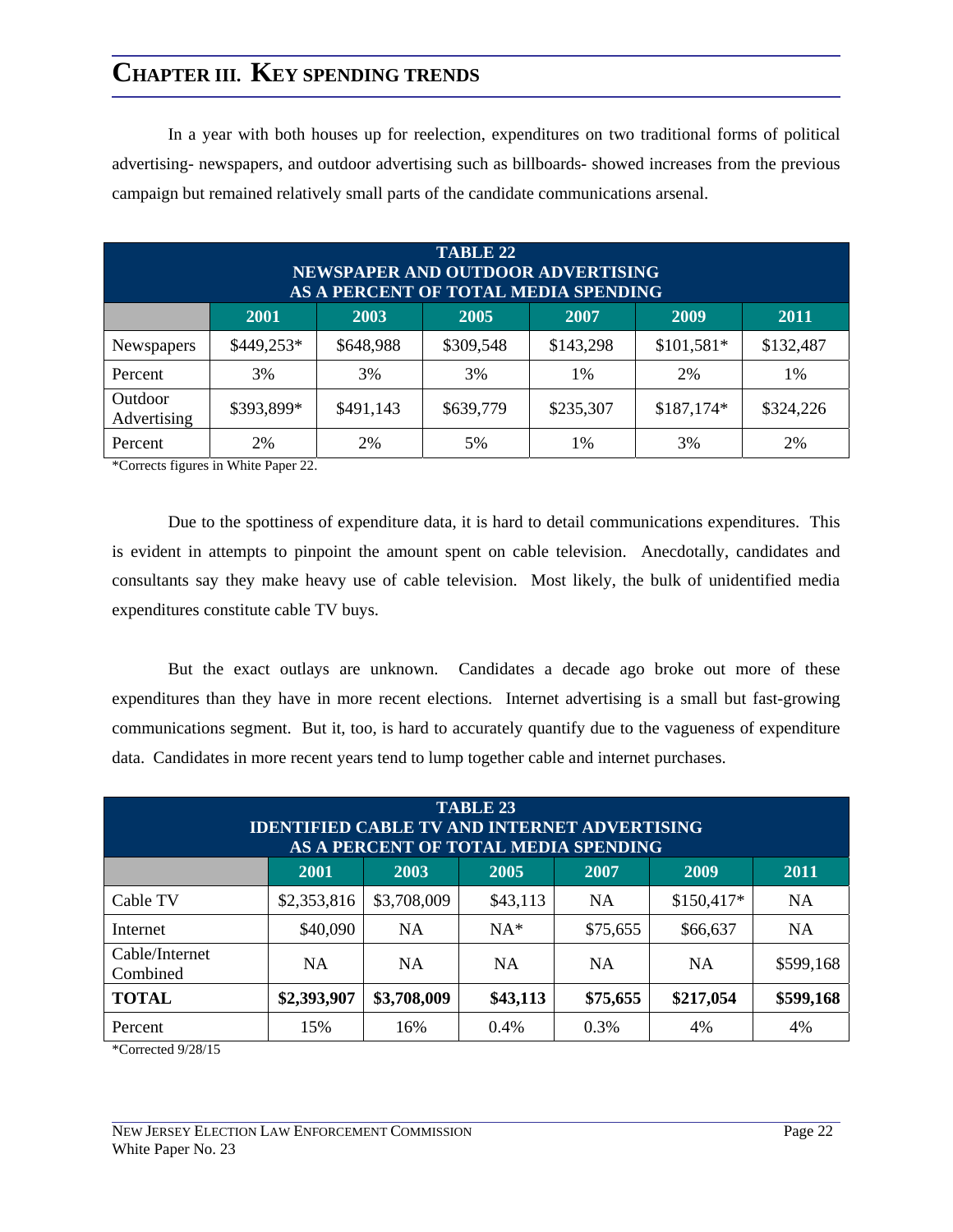The percentage of candidate campaign funds contributed to other candidates and committees, and transfers to future campaigns, has risen steadily during the past decade. Combined, they reached a new high in 2011- \$20.3 million or 46 percent. The amount was nearly triple the 2001 dollar amount, and more than twice the percentage in 2001.

Most of this increase was driven by a sharp jump in transfers between candidates and party committees to a record \$13.9 million.

Contributions between candidates and committees are an important way for party leaders, budget committee members and other legislators to assist colleagues running in the most vulnerable districts. The large transfer is an indication that most candidates feel secure in their districts and can share their funds with candidates in more vulnerable areas.

| <b>TABLE 24</b><br><b>CONTRIBUTIONS TO OTHER CANDIDATES AND COMMITTEES</b><br>AND TRANSFERS TO FUTURE CAMPAIGN BY LEGISLATIVE CANDIDATES |                                                     |             |             |              |             |              |  |  |  |
|------------------------------------------------------------------------------------------------------------------------------------------|-----------------------------------------------------|-------------|-------------|--------------|-------------|--------------|--|--|--|
|                                                                                                                                          | 2009<br>2003<br>2007<br><b>2001</b><br>2005<br>2011 |             |             |              |             |              |  |  |  |
| Political<br>Contributions                                                                                                               | \$5,219,286                                         | \$7,392,713 | \$5,001,171 | \$9,485,909  | \$4,958,467 | \$13,906,135 |  |  |  |
| Transfers to<br>Next Campaign                                                                                                            | \$478,328                                           | \$1,175,233 | <b>NA</b>   | \$2,105,018  | \$2,272,267 | \$6,431,152  |  |  |  |
| <b>TOTAL</b>                                                                                                                             | \$5,697,614                                         | \$8,567,946 | \$5,001,171 | \$11,590,927 | \$7,230,734 | \$20,337,287 |  |  |  |
| Percent                                                                                                                                  | 20%                                                 | 20%         | 24%         | 28%          | 42%         | 46%          |  |  |  |

Legislative candidates also rolled over an unprecedented sum- \$6.4 million- to future electionsanother sign that most incumbents feel safe.

The growing use of joint committees by candidates also has driven up contributions. Candidates raised \$13,563,024 through joint committees in 2011- 81 percent more than in 2009, and the third highest since 1987. Candidates in 2007 jointly raised the most ever -\$16.4 million. For more background, go to White Paper 22.<sup>[14](#page-27-0)</sup>

Legislative candidates in 2011 reported spending more money than ever raising money, though as a percentage of total costs, the share fell from 6 to 4 percent.

<span id="page-27-0"></span><sup>&</sup>lt;sup>14</sup> Pages 32 and 33, "Trends in Legislative Campaign Financing: Fundraising in the Era of Pay-to-Play Reform, Self-Funders and Recession- 1999-2009, 3rd Volume" September 2011.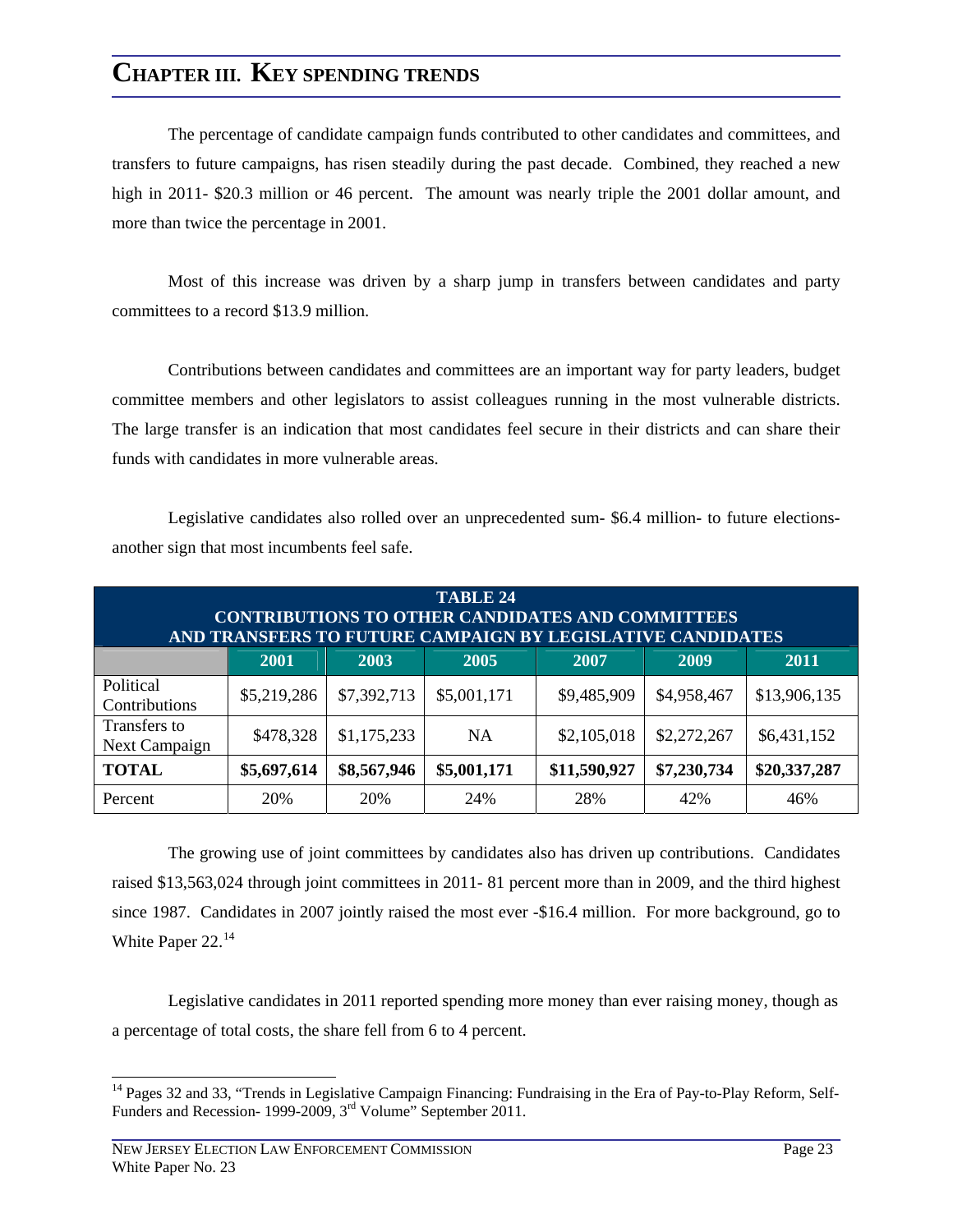| <b>TABLE 25</b><br><b>FUNDRAISING EXPENSES FOR LEGISLATIVE CANDIDATES</b> |                                              |                            |           |                                   |  |             |  |  |  |  |  |
|---------------------------------------------------------------------------|----------------------------------------------|----------------------------|-----------|-----------------------------------|--|-------------|--|--|--|--|--|
|                                                                           | 2003<br>2005<br>2009<br>2007<br>2001<br>2011 |                            |           |                                   |  |             |  |  |  |  |  |
| Fundraising                                                               | \$831,233                                    | \$767,468                  | \$541,807 | $\vert$ \$1,119,352   \$1,106,917 |  | \$1,738,756 |  |  |  |  |  |
| Percent                                                                   | 3%                                           | 3%<br>3%<br>2%<br>4%<br>6% |           |                                   |  |             |  |  |  |  |  |

Candidates also spent the most since 2003 on consultants, though as a percentage of total spending, candidates in 2003 and 2005 spent more.

| TABLE 26<br><b>CONSULTING EXPENSES FOR LEGISLATIVE CANDIDATES</b> |                                              |                       |             |                           |    |                           |  |  |
|-------------------------------------------------------------------|----------------------------------------------|-----------------------|-------------|---------------------------|----|---------------------------|--|--|
|                                                                   | 2001<br>2005<br>2009<br>2003<br>2007<br>2011 |                       |             |                           |    |                           |  |  |
| Consulting                                                        | \$1,080,974                                  | $\frac{$3,309,063}{}$ | \$1,732,673 | $$1,388,125$ \ $$871,210$ |    | $\frac{1}{2}$ \$2,370,730 |  |  |
| Percent                                                           | 4%                                           | 8%                    | 8%          | 3%                        | 5% | 5%                        |  |  |

Legislative candidates spent the most in at least a decade on polling but it remained around the 2 percent share of all expenses seen for every year except 2005, when it was 3 percent.

| TABLE 27<br>POLLING EXPENSES FOR LEGISLATIVE CANDIDATES |                                              |           |           |           |           |             |  |  |  |  |
|---------------------------------------------------------|----------------------------------------------|-----------|-----------|-----------|-----------|-------------|--|--|--|--|
|                                                         | 2005<br>2009<br>2003<br>2007<br>2001<br>2011 |           |           |           |           |             |  |  |  |  |
| Polling                                                 | \$570,535                                    | \$882,162 | \$541,359 | \$854,971 | \$295,951 | \$1,041,827 |  |  |  |  |
| Percent                                                 | 3%<br>2%<br>2%<br>2%<br>2%<br>2%             |           |           |           |           |             |  |  |  |  |

Charitable donations by legislative candidates remained at 1 percent even though the total dollars were the highest since 2003.

| <b>TABLE 28</b><br><b>CHARITABLE DONATIONS BY LEGISLATIVE CANDIDATES</b> |                                  |           |           |           |           |           |  |  |  |
|--------------------------------------------------------------------------|----------------------------------|-----------|-----------|-----------|-----------|-----------|--|--|--|
| 2009<br>2001<br>2007<br>2011<br>2003<br>2005                             |                                  |           |           |           |           |           |  |  |  |
| Charitable<br>Donations                                                  | \$350,328                        | \$433,778 | \$324,368 | \$267,030 | \$166,184 | \$427,461 |  |  |  |
| Percent                                                                  | 2%<br>1%<br>1%<br>1%<br>1%<br>1% |           |           |           |           |           |  |  |  |

Election day expenses also stayed around the historic average of about 1 percent.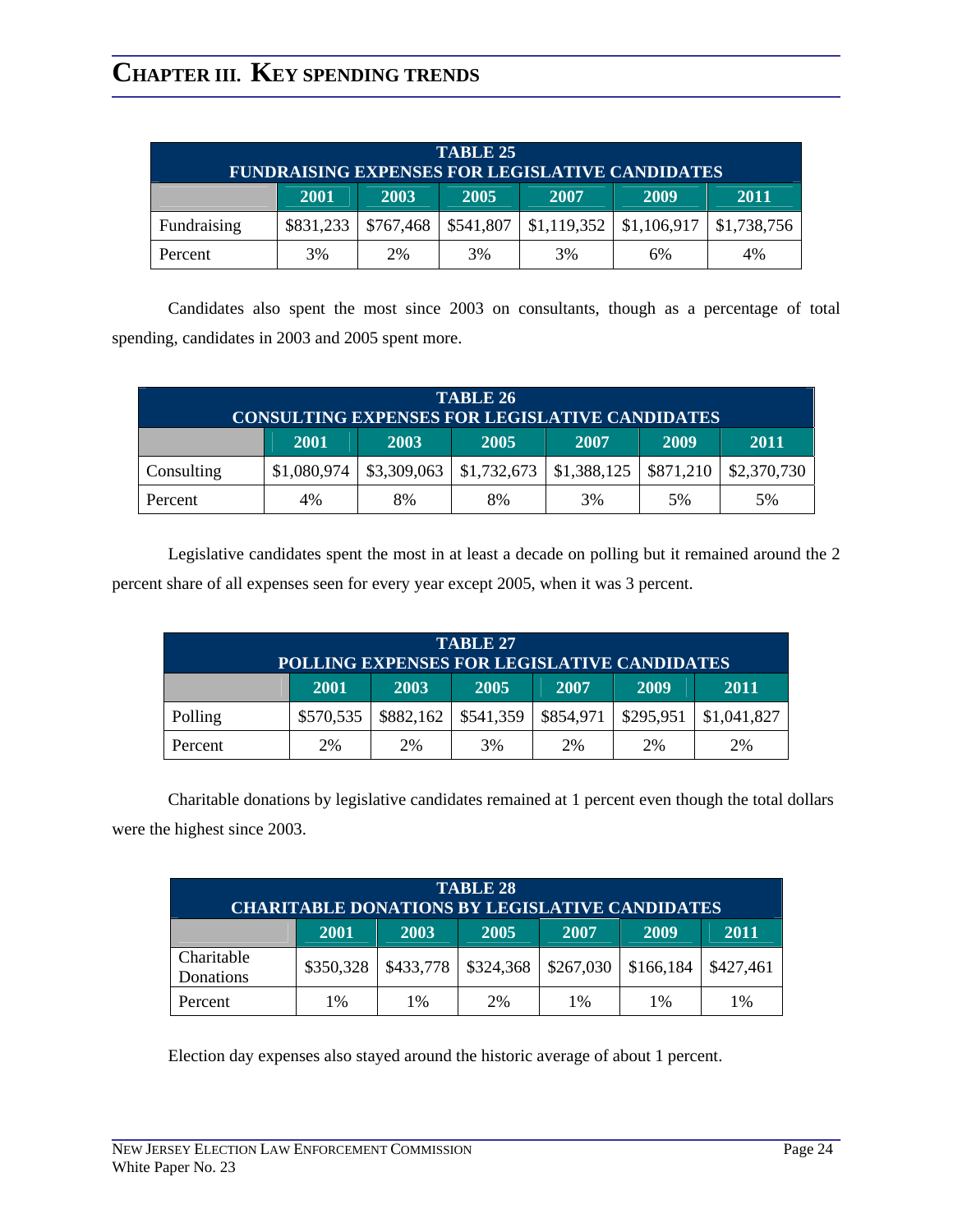| TABLE 29<br><b>ELECTION DAY EXPENSES FOR LEGISLATIVE CANDIDATES</b> |             |           |           |           |           |           |  |  |
|---------------------------------------------------------------------|-------------|-----------|-----------|-----------|-----------|-----------|--|--|
|                                                                     | <b>2001</b> | 2003      | 2005      | 2007      | 2009      | 2011      |  |  |
| <b>Election Day</b>                                                 | \$492,990   | \$622,507 | \$201,101 | \$658,715 | \$245,885 | \$564,394 |  |  |
| Percent                                                             | 2%          | 1%        | $1\%$     | 2%        | $1\%$     | 1%        |  |  |

The cost of administering campaigns also stayed at the average for the decade- 5 percent.

| <b>TABLE 30</b><br><b>ADMINISTRATIVE EXPENSES FOR LEGISLATIVE CANDIDATES</b> |           |             |           |             |           |             |  |  |  |
|------------------------------------------------------------------------------|-----------|-------------|-----------|-------------|-----------|-------------|--|--|--|
| 2009<br>2003<br>2005<br>2011<br>2001<br>2007                                 |           |             |           |             |           |             |  |  |  |
| <b>Administrative Expenses</b>                                               | \$856,679 | \$2,910,023 | \$819,081 | \$2,633,627 | \$843,671 | \$2,410,481 |  |  |  |
| Percent                                                                      | 3%        | 7%          | 4%        | 6%          | 5%        | 5%          |  |  |  |

Refunds fell to the smallest level- in dollars and on a percentage basis- in at least the past decade.

| <b>TABLE 31</b><br><b>REFUNDS BY LEGISLATIVE CANDIDATES</b> |                                              |           |    |                     |           |           |  |  |  |  |  |  |  |
|-------------------------------------------------------------|----------------------------------------------|-----------|----|---------------------|-----------|-----------|--|--|--|--|--|--|--|
|                                                             | 2005<br>2007<br>2009<br>2003<br>2011<br>2001 |           |    |                     |           |           |  |  |  |  |  |  |  |
| Refunds                                                     | \$680,096                                    | \$637,288 | NA | \$859,046           | \$178,803 | \$164,356 |  |  |  |  |  |  |  |
| Percent                                                     | 2%                                           | 2%        | NA | 2%<br>$0.4\%$<br>1% |           |           |  |  |  |  |  |  |  |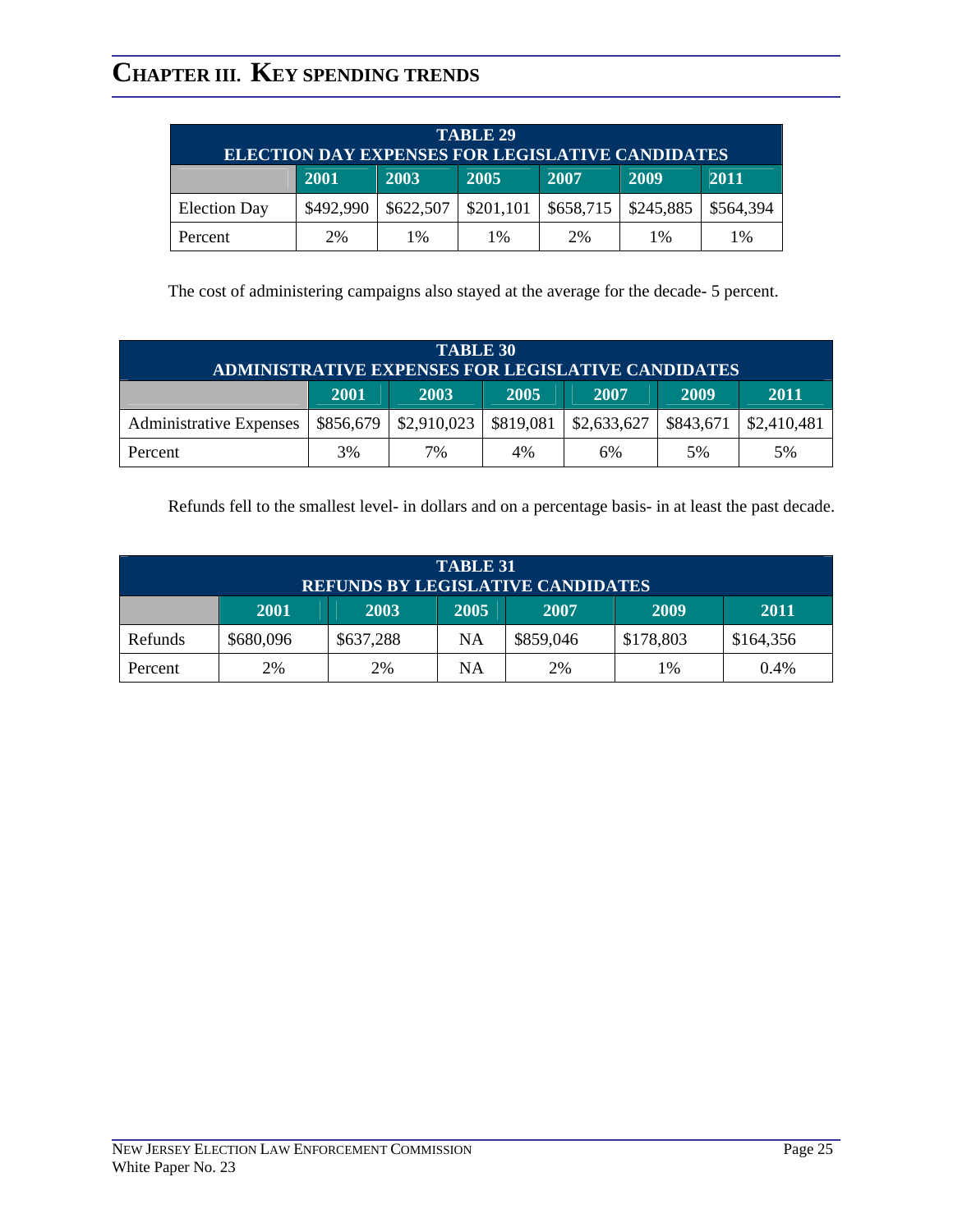#### **RECOMMENDATION ONE- MORE DISCLOSURE BY INDEPENDENT GROUPS**

The most important trend uncovered by this analysis is that independent spending by special interest groups is rapidly becoming a major force in New Jersey legislative campaigns.

Between 2007 and 2011, this spending rose 1,012 percent.

At this writing in July 2013, independent groups have raised nearly what they spent two years ago for legislative elections even though the general election is just beginning. Even heavier independent spending is expected in the governor's race.

These trends make it clear that more disclosure is necessary for these groups to inform the electorate. Under current law, there is little pre-election disclosure of contributions by independent groups, and even some spending goes unreported.

Critics of U.S. Supreme Court's *Citizens United v. FEC* ruling often focus on the fact that it set the stage for a tripling of independent spending in the 2012 presidential election, primarily by spurring the creation of Super PACs.

What many seem not to fully appreciate is that the same ruling contains one of the broadest mandates ever for campaign finance disclosure.

While the U.S. Supreme Court declared that corporations and unions can raise and spend freely if they do so independently, eight of nine justices also said the voting public is entitled to know who is supplying the funds and doing the spending.

In the words of the majority, "The First Amendment protects political speech; and disclosure permits citizens and shareholders to react to the speech of corporate entities in a proper way. This transparency enables the electorate to make informed decisions and give proper weight to different speakers and messages."<sup>[15](#page-30-0)</sup>

<span id="page-30-0"></span> $\overline{a}$ <sup>15</sup> Citizens United v. FEC, January 21, 2010, 558 U.S. 310, 371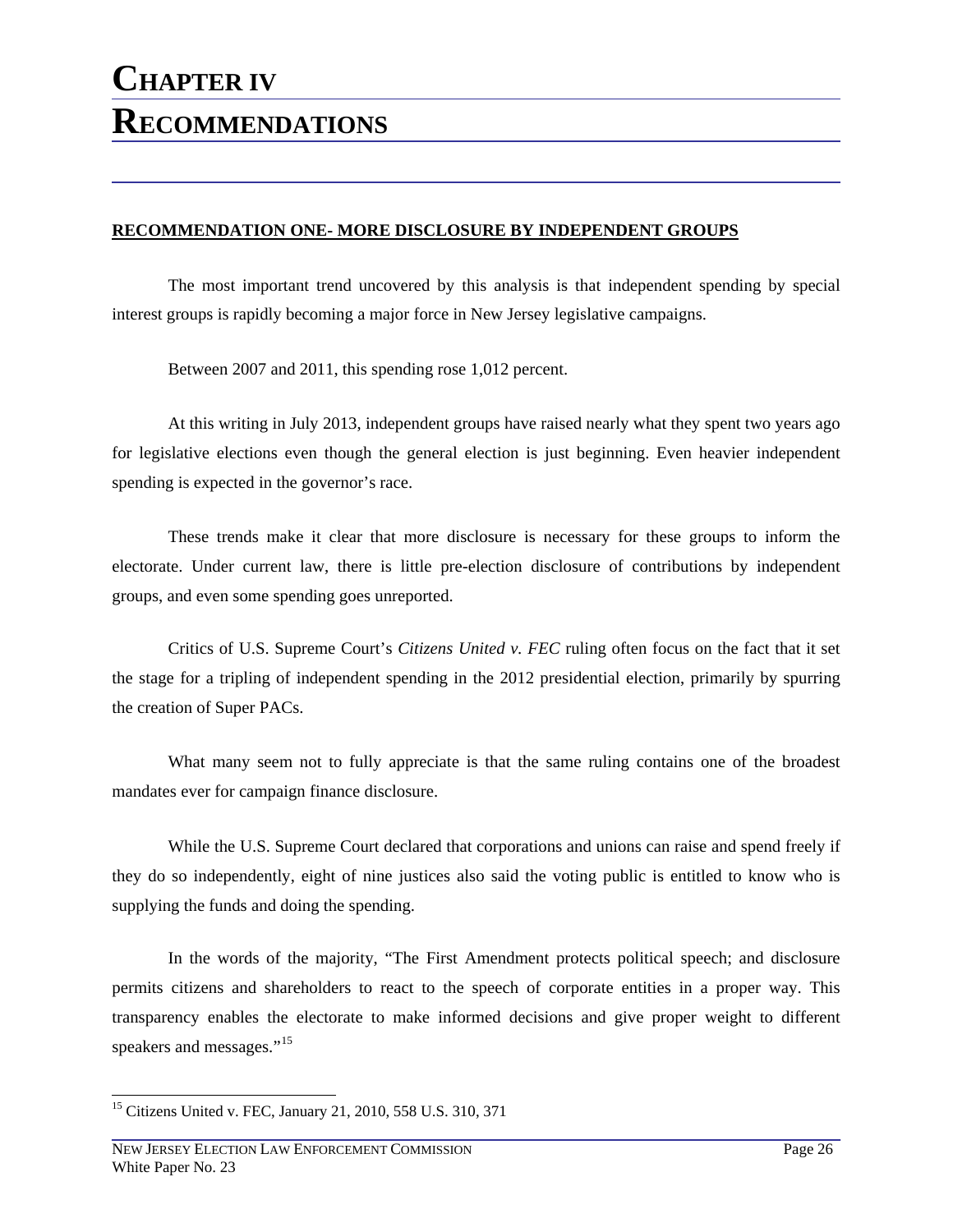As early as Buckley v. Valeo in 1976, the high court recognized the importance of disclosure in election financing. "A public armed with information about a candidate's most generous supporters is better able to detect any post-election special favors that may be given in return."<sup>[16](#page-31-0)</sup>

The court further said disclosure was necessary to "deter actual corruption and avoid the appearance of corruption by exposing large contributions and expenditures to the light of publicity" and because it is an "essential means of gathering data necessary to detect violations" of campaign finance  $laws.<sup>17</sup>$  $laws.<sup>17</sup>$  $laws.<sup>17</sup>$ 

Experts like former FEC Chairman Trevor Potter say the Court's endorsement of disclosure is strong.

 "The Supreme Court has been unusually clear in saying that the sources of funding of political advertising and other spending can constitutionally be required to be disclosed. This applies not only to the Super PACs but to C4s, C6s and other groups running campaign ads."<sup>[18](#page-31-2)</sup>

In "Transparent Elections After Citizens United," the Brennan Center for Justice concluded that "states have wide latitude to require disclosures not only from classic political committees, but also any entity funding independent expenditures or electioneering communications in future state elections."<sup>[19](#page-31-3)</sup>

In April 2010, three months after the Citizens United ruling, the Election Law Enforcement Commission, in a unanimous, bipartisan action, agreed to urge the Legislature to expand disclosure requirements for independent groups.

At the time, Super PACs didn't even exist.

In 2012, Executive Director Jeff Brindle outlined suggested elements of reform legislation and presented it to members of both political parties.

<sup>&</sup>lt;sup>16</sup> Buckley v. Valeo, January 30, 1976, 424 U.S. 1, 67

<span id="page-31-1"></span><span id="page-31-0"></span> $17$  Ibid.

<span id="page-31-2"></span><sup>&</sup>lt;sup>18</sup> "Super PACs: How We Got Here, Where We Need to Go," Trevor Potter, Campaign Legal Center President, December 2, 2011

<span id="page-31-3"></span><sup>&</sup>lt;sup>19</sup> P. 2, "Transparent Elections After Citizens United," Brennan Center for Justice, 2011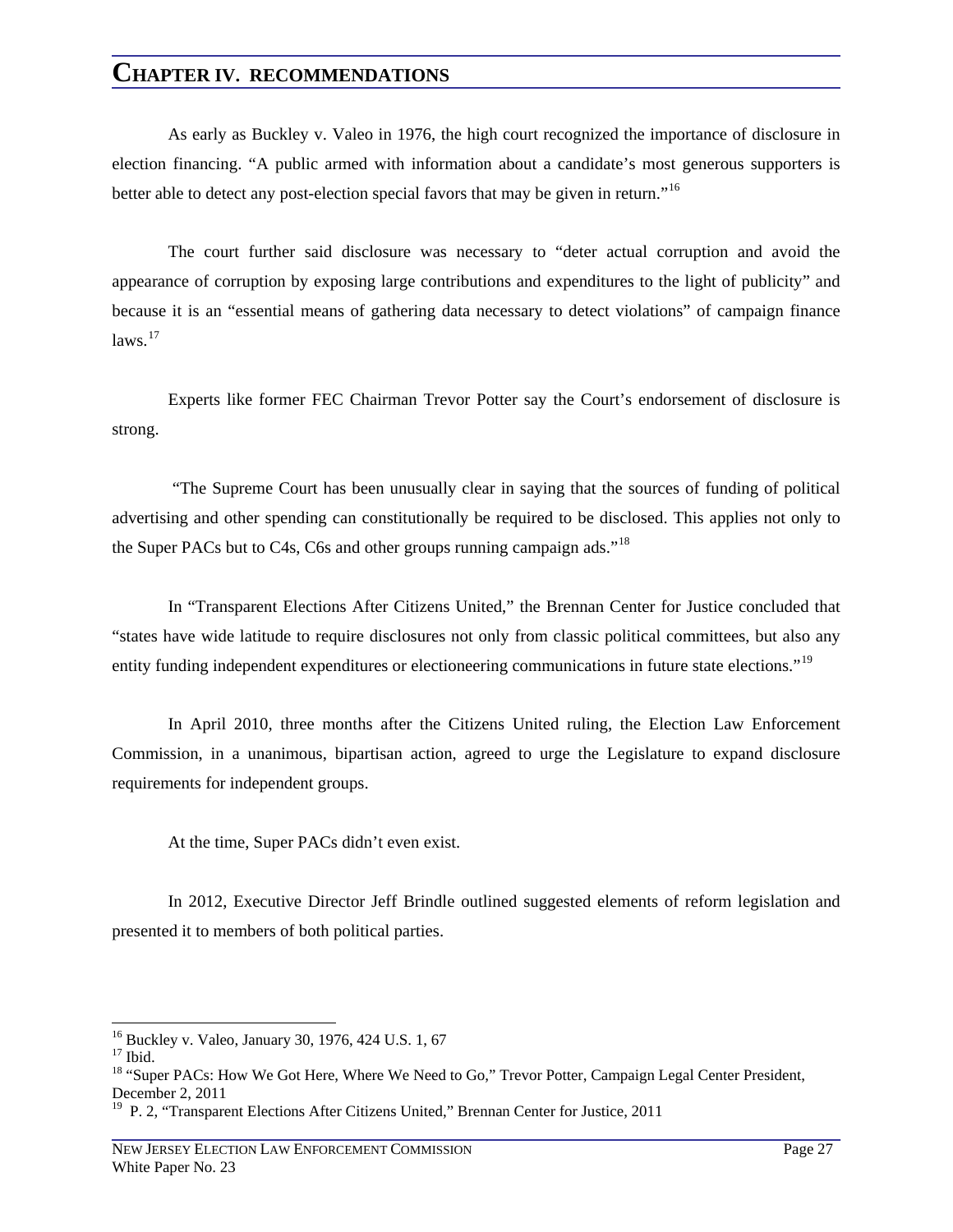Currently, groups or individuals that independently spend more than \$1,400 in New Jersey to explicitly urge voters to elect or defeat candidates must report only expenses to ELEC. Under a recent court order, political committees that only engage in independent spending also file disclosure reports.

Under Brindle's proposal, independent expenditures-only committees similar in makeup to federal Super PACs would file disclosure reports listing expenses AND contributions 29 days and 11 days before elections, and 20 days afterward- just like candidates, parties and political committees. Some states like California and Virginia already require broad disclosure by independent groups.

Brindle has further suggested that the Legislature expand the definition of independent expenditures to cover electioneering ads- campaign ads that avoid explicit terms like "vote for" or "vote against" but promote or attack candidates based strictly on where they stand on issues.<sup>20</sup>

Electioneering communications would be defined as political communications made beginning January 1 of a calendar year of a primary, general, May municipal, run-off, school board, or fire district election. The new law would apply to communications by network or cable television, radio, internet, direct mail, other printed literature, telephone and billboards.

The main intent would be to require all  $527$  or  $501(c)$  non-profit groups or Super PACs, to disclose to voters their major activities involving state or local campaigns.

There would be no contribution or spending limits on the committees spending independently. But they would have to divulge all contributions larger than \$5,000. The contribution threshold would be set considerably higher than the existing \$300 disclosure threshold for candidates and committees to try to minimize the reporting burden for membership groups such as the Sierra Club or Chamber of Commerce.

<span id="page-32-0"></span><sup>&</sup>lt;sup>20</sup> Disclosure requirements expanded to any communication that is "the functional equivalent of express advocacy because it can be interpreted by a reasonable person only as advocating the election or defeat of a candidate, taking into account whether the communication involved mentions a candidacy, a political party or a challenger to a candidate, or takes a position on a candidate's character, qualifications or fitness for office."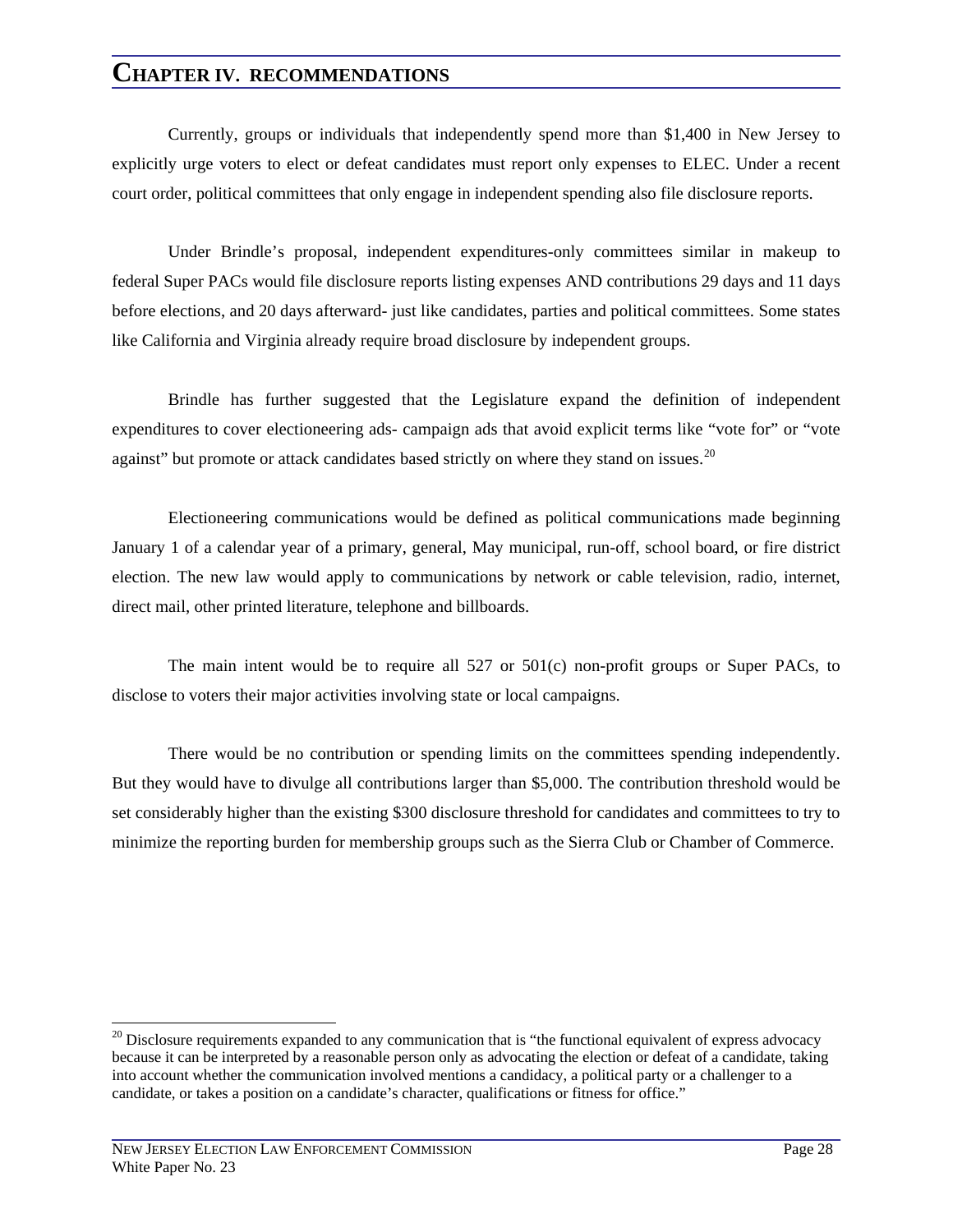| <b>TABLE 32</b><br><b>HOW DISCLOSURE WOULD CHANGE FOR INDEPENDENT GROUPS</b><br>UNDER ELEC LEGISLATIVE PROPOSAL |                                         |                 |  |  |  |  |
|-----------------------------------------------------------------------------------------------------------------|-----------------------------------------|-----------------|--|--|--|--|
| Independent Spenders that<br>Explicitly Urge a<br>Candidate's Election or<br><b>Defeat Must Disclose</b>        | <b>CURRENT</b>                          | <b>PROPOSED</b> |  |  |  |  |
| Contributions                                                                                                   | Infrequent***                           | $Yes*$          |  |  |  |  |
| Expenditures                                                                                                    | <b>Yes</b>                              | <b>Yes</b>      |  |  |  |  |
| Independent Spenders that                                                                                       |                                         |                 |  |  |  |  |
| Use Issue Ads to Promote or<br><b>Oppose Candidates</b>                                                         |                                         |                 |  |  |  |  |
| Contributions                                                                                                   | Infrequent and not before<br>election** | $Yes*$          |  |  |  |  |
| Expenditures                                                                                                    | Infrequent and not before<br>election** | Yes             |  |  |  |  |

\*ELEC proposal would require disclosure only for contributions above \$5,000.

\*\*Some groups have disclosed campaign-related contributions and spending through grass roots lobbying reports filed months after the campaign.

\*\*\*Independent groups that file reports as political committees do disclose contributions. At this writing, there was only one such committee.

Elements of Brindle's plan have been incorporated in pending legislation, including bills (A-3863/S-2616) co-sponsored by Assemblyman Reed Gusciora (D-15), Assemblywoman Stender (D-22), and Senator Shirley Turner (D-15), and a second bill (S-2748) co-sponsored by Senators James Beach (D-6th) and Linda Greenstein (D-14th).

#### **RECOMMENDATION TWO- BETTER DISCLOSURE OF CAMPAIGN EXPENSES**

If the rest of this section seems to have a familiar tone, it should. The following recommendations are similar to those presented in White Paper 22.<sup>[21](#page-33-0)</sup>

The bottom line is the same- candidates and parties can do a better job of ensuring more accurate disclosure of campaign expenditures.

Media costs are a particular concern because they often are the biggest expense for a campaign.

Millions of dollars are being spent each election cycle without anyone knowing the exact purpose of the expenditures. In 2011, nearly \$6.8 million was described simply as "media time."

<span id="page-33-0"></span><sup>&</sup>lt;sup>21</sup> Pages 36-39, "Trends in Legislative Campaign Financing: Fundraising in the Era of Pay-to-Play Reform, Self-Funders and Recession- 1999-2009, 3rd Volume" September 2011.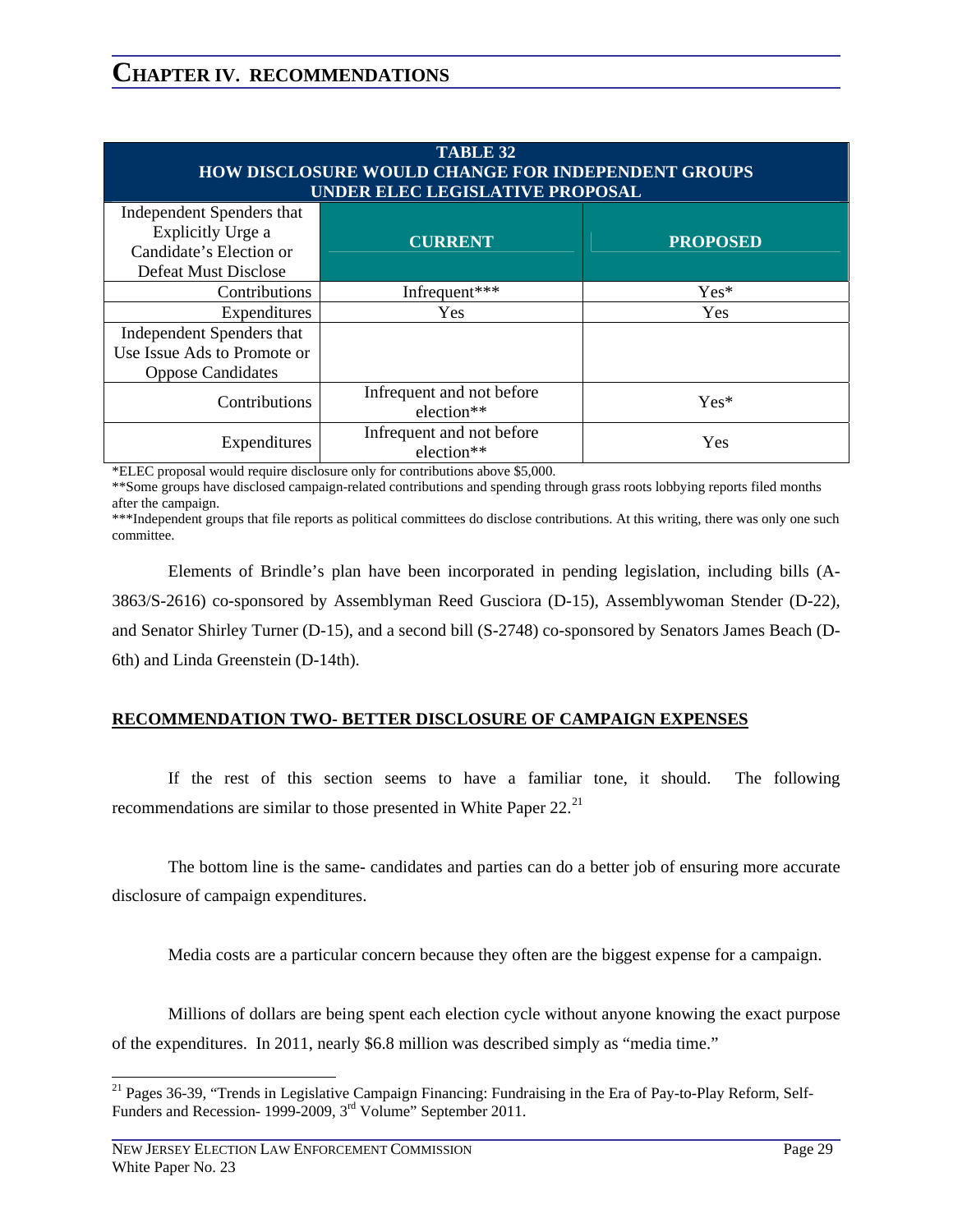| <b>TABLE 33</b><br>PERCENT OF TOTAL EXPENSES REVIEWED<br><b>WHERE COMMUNICATIONS COSTS ARE VAGUE</b> |              |              |              |              |              |              |
|------------------------------------------------------------------------------------------------------|--------------|--------------|--------------|--------------|--------------|--------------|
|                                                                                                      | 2001         | 2003         | 2005         | 2007         | 2009         | 2011         |
| <b>Uncategorized Media</b><br>Expenses                                                               | \$2,447,178  | \$11,181,893 | \$5,309,891  | \$12,920,770 | \$1,932,212  | \$6,814,855  |
| <b>Total Communications</b><br><b>Expenses</b>                                                       | \$28,580,801 | \$42,421,507 | \$21,170,167 | \$41,827,011 | \$16,980,991 | \$14,426,075 |
| Percent                                                                                              | 9%           | 26%          | 25%          | 31%          | 11%          | 33%          |

It is likely that the bulk of the uncategorized media spending went to broadcast or cable television. But radio advertisements also are popular with candidates, and internet advertising also seems to be a fast-growing option. If would be beneficial to know if for no other reason than to track these trends.

Only the candidates know the actual amounts. And they aren't always telling.

The result- more is known about some \$5,000 expenses than some \$500,000 media buys.

Parties and candidates are required by law to give subtotals for credit card purchases and they regularly do so even for relatively minor expenditures.

If candidates buy a package with a combination of media services, they should tell the public the subtotals for the various expenses.

Assuming a \$500,000 package buy, they could simply indicate \$250,000 for a cable buy, \$150,000 for a radio buy, and \$100,000 for Internet ads.

It is true that the main priority of campaign finance disclosure reports is to enable the public to see where candidates get their funds.

But many forget that the law also requires accurate reporting of expenditures as well as contributions.

ELEC's excellent compliance manual reflects this requirement.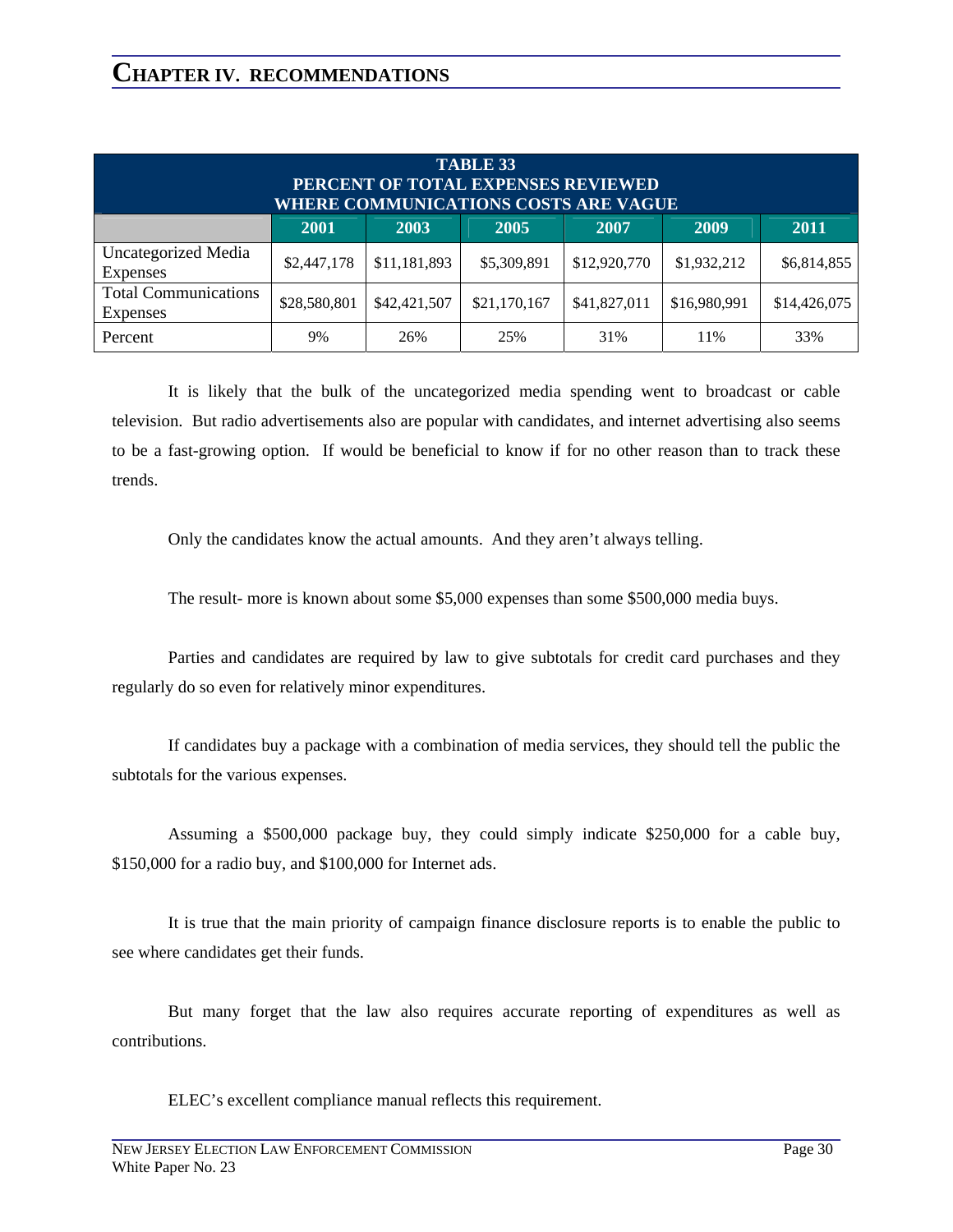It indicates expenditure reporting requires not only the date of the expenditure, full name and address of the payee, amount, and check number, but also "the purpose of the expenditure."

In describing the purpose, the manual urges candidates and their treasurers to "describe the specific election-related reason for the expenditure," such as "newspaper advertising," "postage," "printing of campaign fliers," "headquarter rentals," "telephone expense," etc.; generic, non-informative descriptions such as "operations," "petty cash," "expenses," or "reimbursement" are not permitted."<sup>[22](#page-35-0)</sup>

Campaign treasurers who receive ELEC training are urged to follow these guidelines.

The Federal Election Commission goes a step further than ELEC.

It provides long lists of adequate  $^{23}$  and inadequate  $^{24}$  $^{24}$  $^{24}$  descriptions of each purpose. There are 105 adequate descriptions, and 99 inadequate ones.

"The description must be sufficiently specific, when considered within the context of the payee's identity, to make the reason for the disbursement clear."<sup>[25](#page-35-3)</sup>

The FEC list, for example, includes 21 different types of consulting for reporting purposes, including consulting for media, GOTV, microtargeting, and strategic planning.

FEC allows the use of word "media" but, by regulation, it is assumed to apply only to television or radio advertising.[26](#page-35-4)

The federal agency further advises candidates: "As a rule of thumb, filers should consider the following question: 'Could a person not associated with the committee easily discern why the disbursement was made when reading the name of the recipient and the purpose?' $127$  $127$ 

<span id="page-35-0"></span> $22$  Page 29, "Compliance Manual for Candidates Including a Summary of Requirements, Reporting Forms, and Instructions -March 2013."

<span id="page-35-2"></span><span id="page-35-1"></span><sup>&</sup>lt;sup>23</sup> http://www.fec.gov/rad/pacs/documents/ExamplesofAdequatePurposes.pdf<br><sup>24</sup> http://www.fec.gov/law/policy/purposeofdisbursement/inadequate\_purpose\_list\_3507.pdf<br><sup>25</sup> P. 99, "FEC Campaign Guide for Congressional Candida

<span id="page-35-4"></span><span id="page-35-3"></span><sup>&</sup>lt;sup>26</sup> 11 CFR Part 104, Notice 2006-23, State of Policy: "Purpose of Disbursement Entries for Filings With the Commission.''

<span id="page-35-5"></span> $27$  Ibid.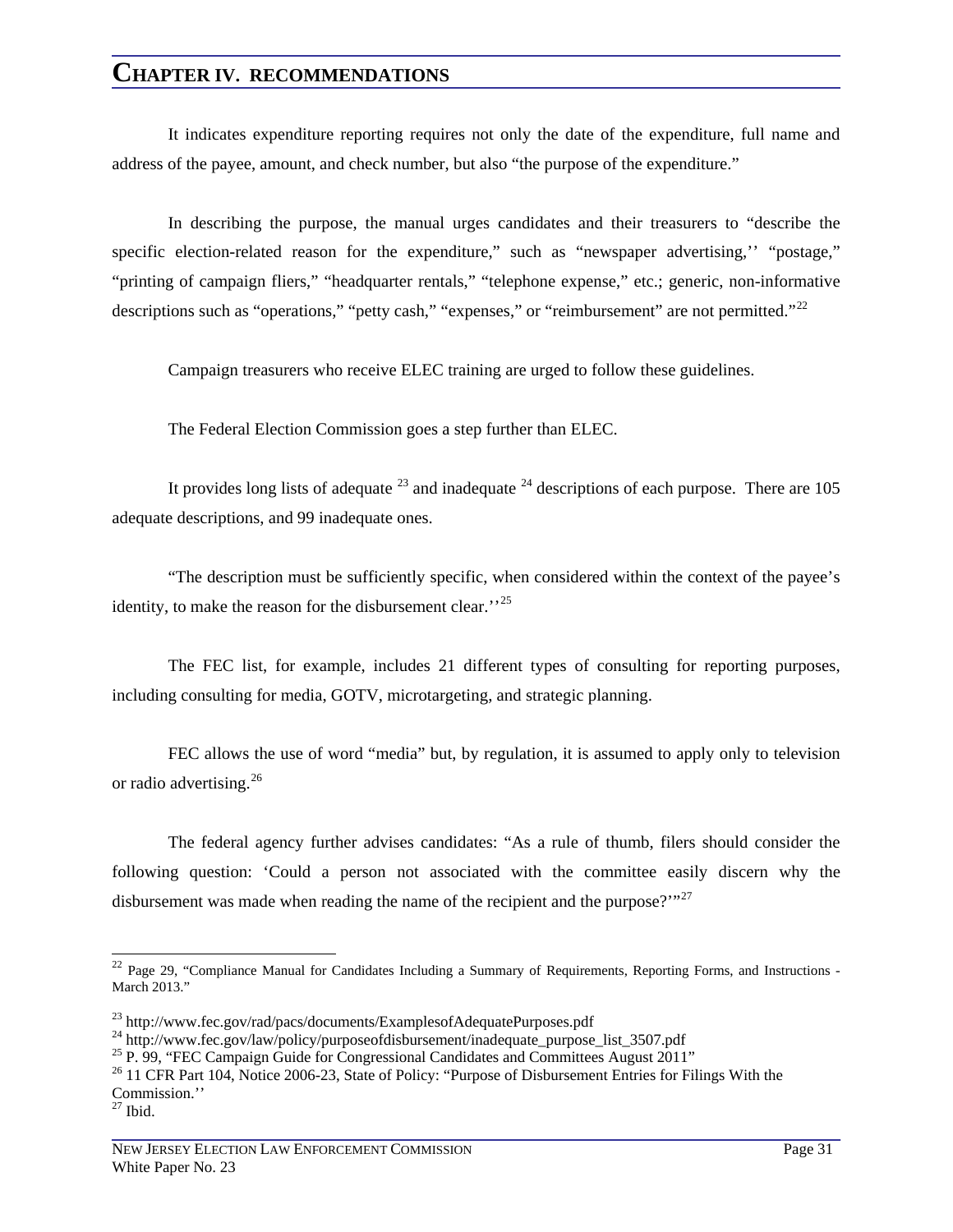ELEC might consider adopting similar detailed guidance for candidates tailored to the nonfederal campaigns it regulates.

Better disclosure not only informs the voting public.

It also can help ELEC and other authorities to enforce the law since campaign expenditures have in recent years become a growing issue nationally and within the state.

Prompted by concerns about inadequate expenditure reporting, ELEC itself has called for legislation that would require better record-keeping for campaign funds spent on dinners and other meetings. A bipartisan bill (A-3009) introduced by Assemblywoman Amy Handlin (R-13) and Valerie Vainieri Huttle (D-37) incorporates that recommendation.

Under the Gubernatorial Public Finance program, ELEC provides thorough disclosure of expenditures by gubernatorial candidates.

The public can download not only electronic copies of candidate reports, but spreadsheets listing the details of candidate expenditures as well as contributions. Because they face greater scrutiny than other candidates, gubernatorial candidates tend to be more precise in describing their expenditures.

A pending bill (S-2748) mentioned above would also require electronic filing by candidates, parties and PACs. ELEC staff has advised the sponsors that additional funding would be necessary to achieve this goal.

Once ELEC upgrades its computer system to permit more complete electronic filing by candidates, parties and PACs, it should make expenditure details for all candidates available in a database that can be used by the public, media, academics, investigators and others to easily search the information. Electronic filing should improve disclosure because ELEC could require filers to pick more specific descriptions when they complete their forms.

Campaign finance laws are supposed to be largely self-enforcing. When it comes to contributions, candidates generally do a fine job with an estimated 90 percent or more compliance. It would only take a little effort to improve disclosure on the expenditure side.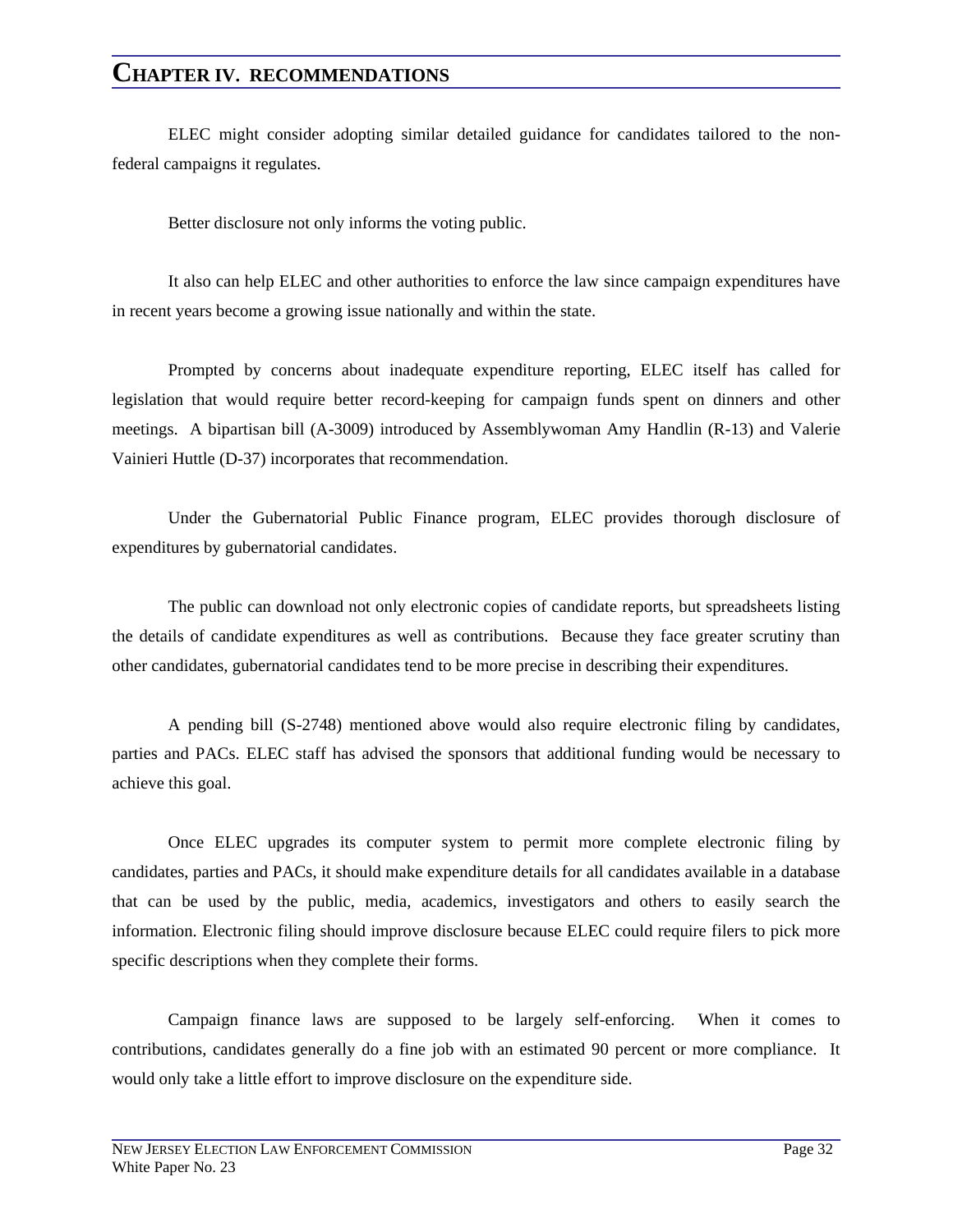ELEC's investigative unit stands ready to step in when violations occur. If expense disclosure doesn't improve, at some point it might be necessary for ELEC investigators to formally audit nongubernatorial candidates for non-compliance in reporting expenditures, and for ELEC to impose fines where necessary.

Hopefully, this step won't be required for candidates and parties to get the message.